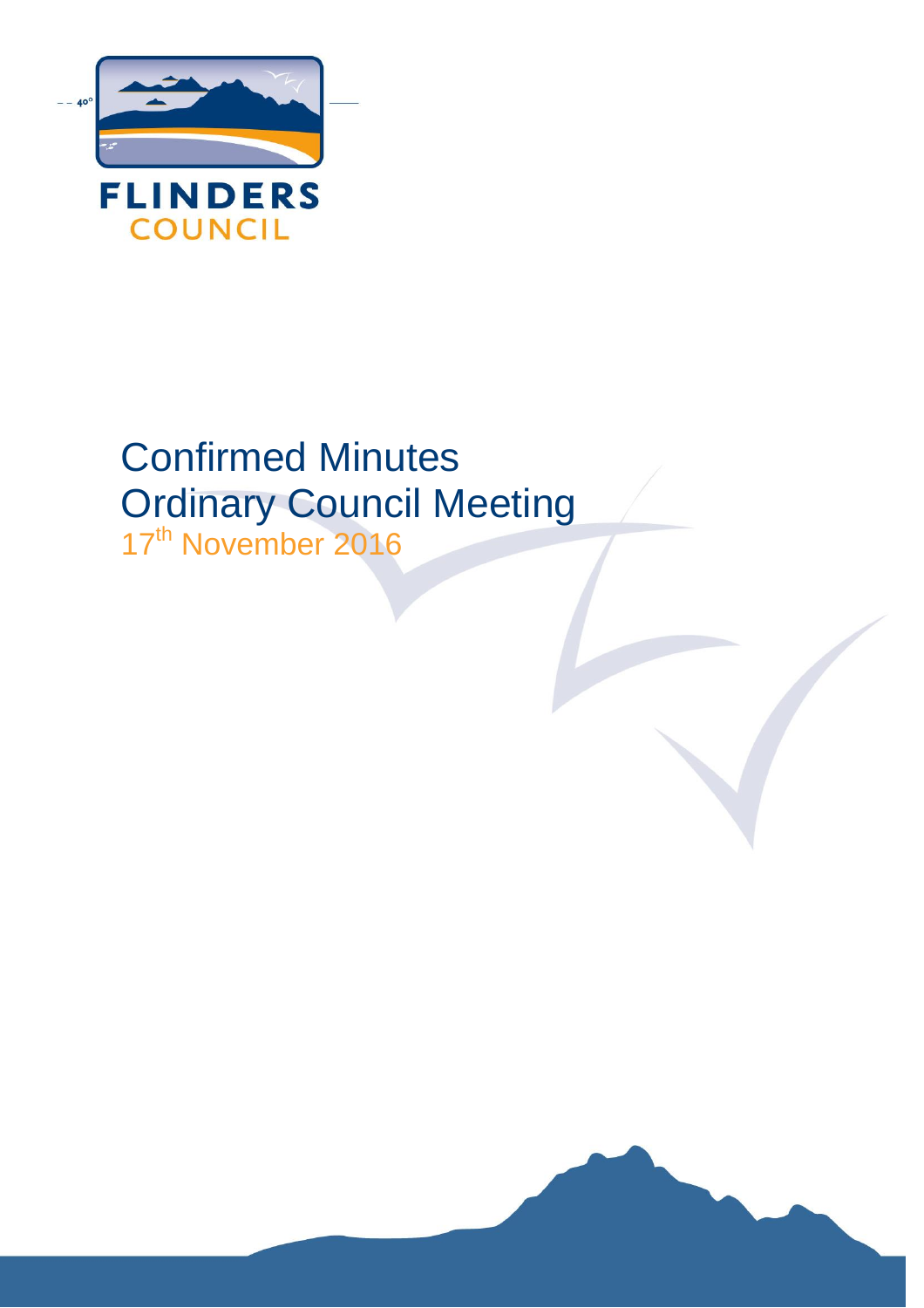# FLINDERS COUNCIL ORDINARY MEETING

CONFIRMED MINUTES

| DATE:                     | Thursday 17 <sup>th</sup> November 2016           |
|---------------------------|---------------------------------------------------|
| <b>VENUE:</b>             | Furneaux Arts and Entertainment Centre, Whitemark |
| <b>COMMENCING: 1.00pm</b> |                                                   |

### PRESENT

Mayor Carol Cox Deputy Mayor Marc Cobham Cr Chris Rhodes Cr Peter Rhodes Cr David Williams Cr Gerald Willis

### APOLOGIES

Cr Ken Stockton

### STAFF IN ATTENDANCE

Rolph Vos - Acting General Manager 1.00 - 2.57pm Vicki Warden - Executive Officer 1.00 - 2.57pm

Note: Mayor Carol Cox thanked Rolph Vos for acting as general manager and bringing his expertise to the meeting while the Acting General Manager was off island for family reasons.

### CONFIRMATION OF MINUTES

277.11.2016 Moved: Deputy Mayor M Cobham Seconded: Cr P Rhodes That the Minutes from the Ordinary Council Meeting and the Closed Council Meeting held on the 20<sup>th</sup> October 2016 and the Ordinary Special Council Meetings and the Closed Special Council Meetings held on the  $4<sup>th</sup>$  and  $9<sup>th</sup>$  November be confirmed.

### CARRIED UNANIMOUSLY (6-0)

For: Mayor Carol Cox, Deputy Mayor Marc Cobham, Cr Chris Rhodes, Cr Peter Rhodes, Cr David Williams and Cr Gerald Willis.

### PUBLIC QUESTION TIME

No questions were received from members of the public.

RESPONSE TO PUBLIC QUESTIONS 20<sup>th</sup> October 2016 Council Meeting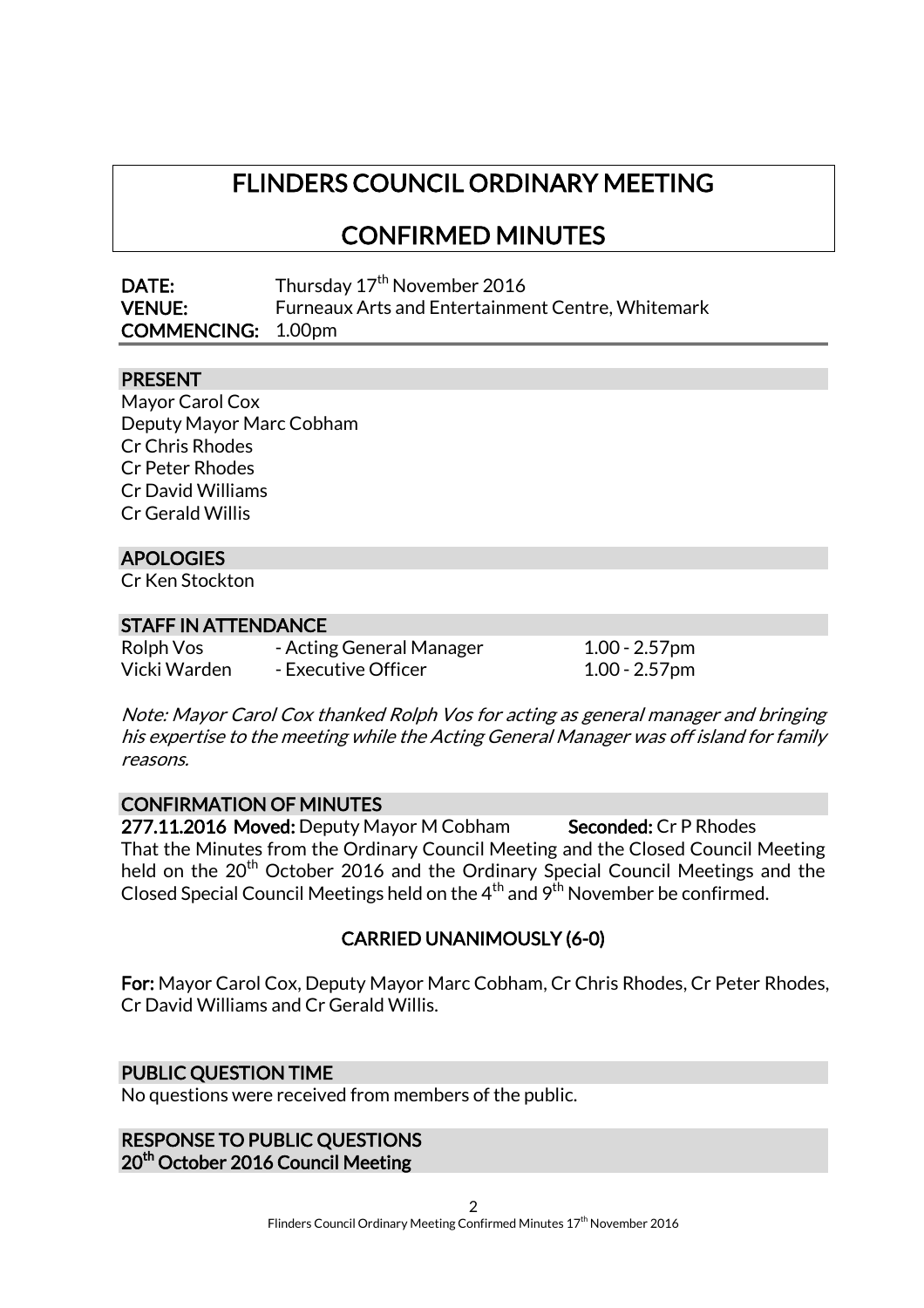### Question 1: Mary-Anne Roberts and Jude Cazaly

Given the recent actions of sacking the General Manager by the majority of Councillors, are we (members of the community) being led to believe that a greater level of probity is the expected norm of this Council?

Can and will this be reflected in the activities undertaken by the elected body individually and collectively?

Will this extend to the treatment of all employees and committees?

### Mayor's Response:

Flinders Council, like all councils, is required to work under the Local Government Act 1993 (the Act) and other relative legislation. The Act requires registers of interests to be kept and defines "associated persons" and pecuniary interest. The council endeavours to work within the parameters set. At times perception and misinformation in a small community may make it seem otherwise. Anyone with clear and provable information of where councillors or staff have acted outside of legislation have the ability to use either the staff or the councillor's code of conduct to have the issues clearly investigated.

### Question 2: Mary-Anne Roberts and Jude Cazaly

Given the Audit Panel of Flinders Council is Chaired by Mr John Dick, allegedly a known friend and travelling companion of Councillor Stockton and allegedly friend of Councillor Willis (both members of the Audit Panel), can the Mayor confirm the following?

- 1) Councillor Stockton played no role in soliciting a nomination from Mr Dick to apply for the position of independent Chair?
- 2) The Audit Panel has a current work plan that has been approved by Council as required under the Act?
- 3) That the Audit Panel has a meeting schedule that has also been approved by Council?
- 4) That the Audit Panel is in compliance with its meeting schedule and work plan?
- 5) That the Audit Panel is independent and free from bias either perceived or actual?
- 6) Could the Mayor describe the objective qualifications that render the Chairperson of the Audit Panel suitable for the role including his most recent work with public agencies and published works?

### Mayor's response:

- 1) This question is not one that anyone but Cr Stockton or Mr John Dick can answer. I can say that the position was advertised and the chair selected through due process.
- 2) and 3) The Work plan and schedule of meetings for 2016/17 was presented to Council as a part of the Unconfirmed Minutes of the Audit Panel meeting of the 23<sup>rd</sup> February 2016.
- 4) The Audit Panel is currently outside of its work plan and meeting schedule with the last meeting being postponed.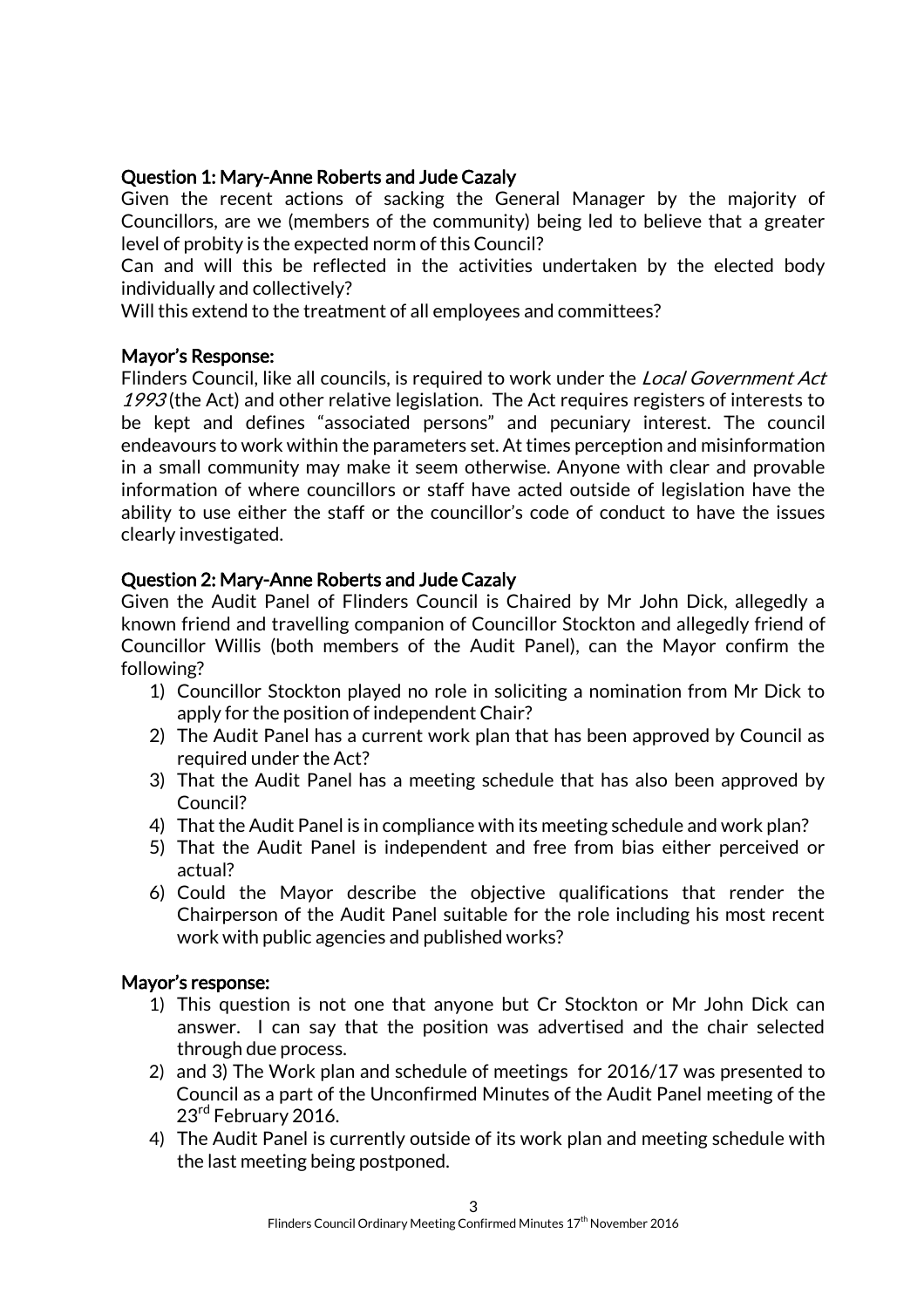- 5) The Audit Panel minutes have not indicated any bias. How any member of the community perceives the Audit Panel is not something Council can control.
- 6) No, the qualifications of the applicant(s) was considered by the full Council when considering the appointment to the position.

### Question 3: John Holloway

Does Council have documented evidence that "Round-Up" is not appropriate to use around Whitemark Township? The Steamer seems ineffective and inefficient with the result that the grassed areas are looking shabby.

### Mayor's Response:

Council does not have documented evidence that Round-Up is not appropriate. It was a decision of Council some time ago to purchase the weed steamer so that we could limit the amount of round-up used in town environs. The reason why it has not been so effective this year is due to the fact that the works crew has had other priorities due to the extreme weather conditions.

### Question 4: John Holloway

Has the process to transfer Crown Land, or lease Crown Land to Council at the Badger Corner boat ramp site been actioned yet? If not when will this occur?

### Mayor's Response:

The process has not been actioned yet. I will have Council discuss the intent and any progress for the Badger Corner boat ramp at a workshop. Council has capacity in its annual plan to upgrade boating facilities but I have not found any record that it has formally agreed that the Badger Corner boat ramp is to be a council facility.Could you please provide Council with information as to the infrastructure you would expect Council to have and maintain at Badger Corner as a boat launching facility? Previous community ramps upgraded by Council, such as the Palana and Port Davey boat ramps, have been done so with a lot of input and support from community members in the area, justifying both capital and ongoing maintenance expenditure for Council.

### Question 5: John Holloway

When will Council commence charging commercial users an additional amount to use the Whitemark Tip?

### Mayor's Response:

Council has recently adopted a Waste Management Plan to deal with the management of solid waste on the Islands including the Whitemark landfill site. The scope of works will be looking at all options to deal with solid waste in an economically and sustainable way that complies with Environmental Protection Agency regulations. A review of waste fees and charges will be included in the process.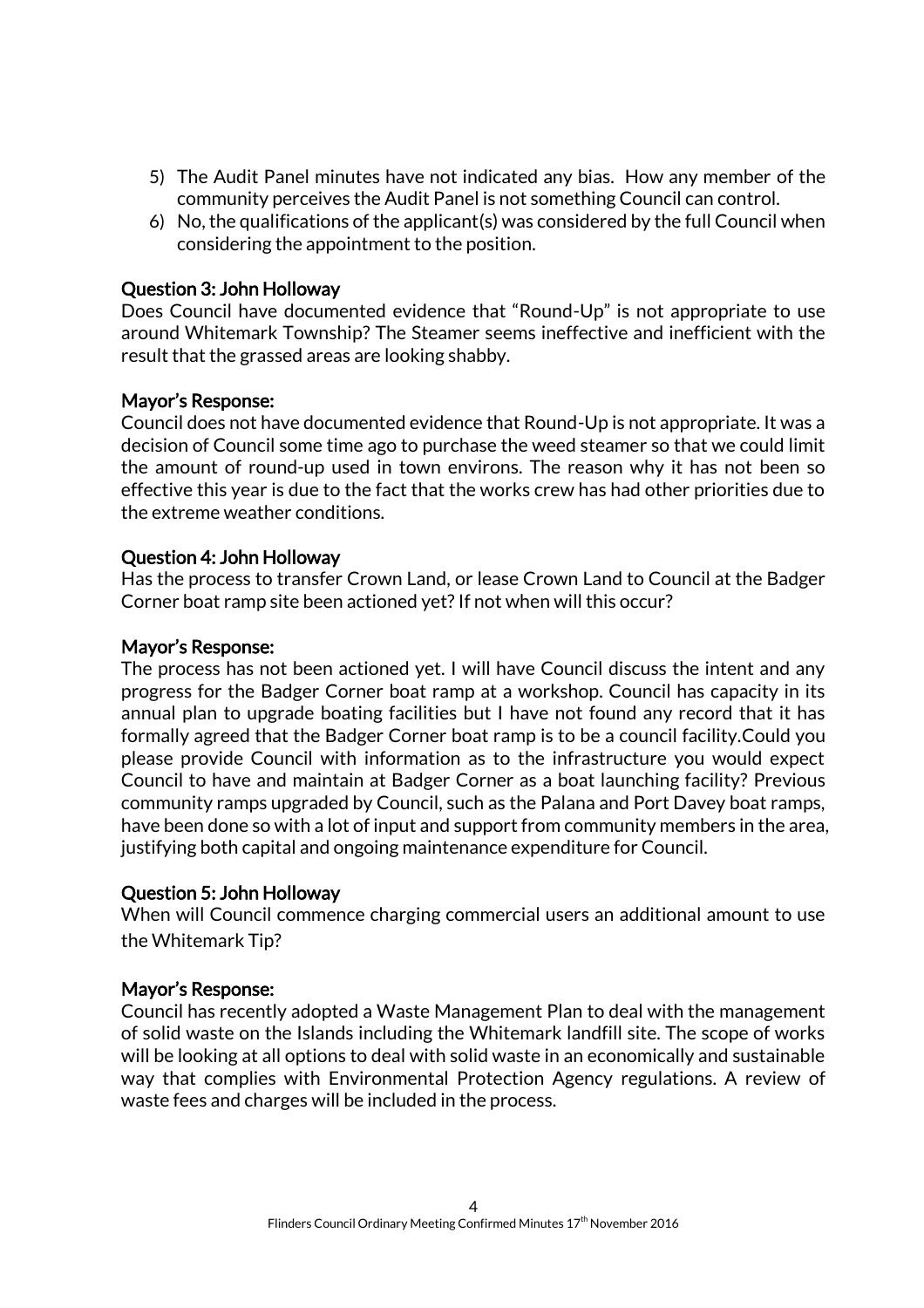### 278.11.2016 Moved: Deputy Mayor M Cobham Seconded: Cr G Willis

That the responses to the public questions from the 20<sup>th</sup> October 2016 Council Meeting be noted.

### CARRIED UNANIMOUSLY (6-0)

For: Mayor Carol Cox, Deputy Mayor Marc Cobham, Cr Chris Rhodes, Cr Peter Rhodes, Cr David Williams and Cr Gerald Willis.

# COUNCILLOR'S QUESTIONS ON NOTICE

Nil

### COUNCILLOR'S QUESTIONS WITHOUT NOTICE

### Question 1: Deputy Mayor Marc Cobham

On behalf of the Furneaux (Emita) Hall and Recreation Ground Special Committee, can Council please make arrangements to trim the pine trees located on the northern boundary of the Emita Hall grounds? The work needs to be done for several reasons e.g. road traffic sight lines and ongoing damage/maintenance issues e.g. the storage building near the entrance to the grounds. Additionally, once this work has been done, can Council arrange for the storage shed roof to be replaced with the roofing materials that are stored on-site? The issue of the tree maintenance has been raised on numerous occasions.

### Mayor's Response:

The question was taken on notice.

### LATE AGENDA ITEMS

Nil

DECLARATION OF PECUNIARY INTEREST Nil

LEAVE OF ABSENCE

Nil

### **PETITIONS**

Nil

### **POLICIES**

No submissions on the Provision of Electronic Services – Elected Members Policy were received throughout the 28 day public consultation period, therefore, as per the Flinders Council Policy Manual Policy, the policy can now be considered as adopted.

279.11.2016 Moved: Cr G Willis Seconded: Cr D Williams That the Provision of Electronic Services – Elected Members Policy is now adopted.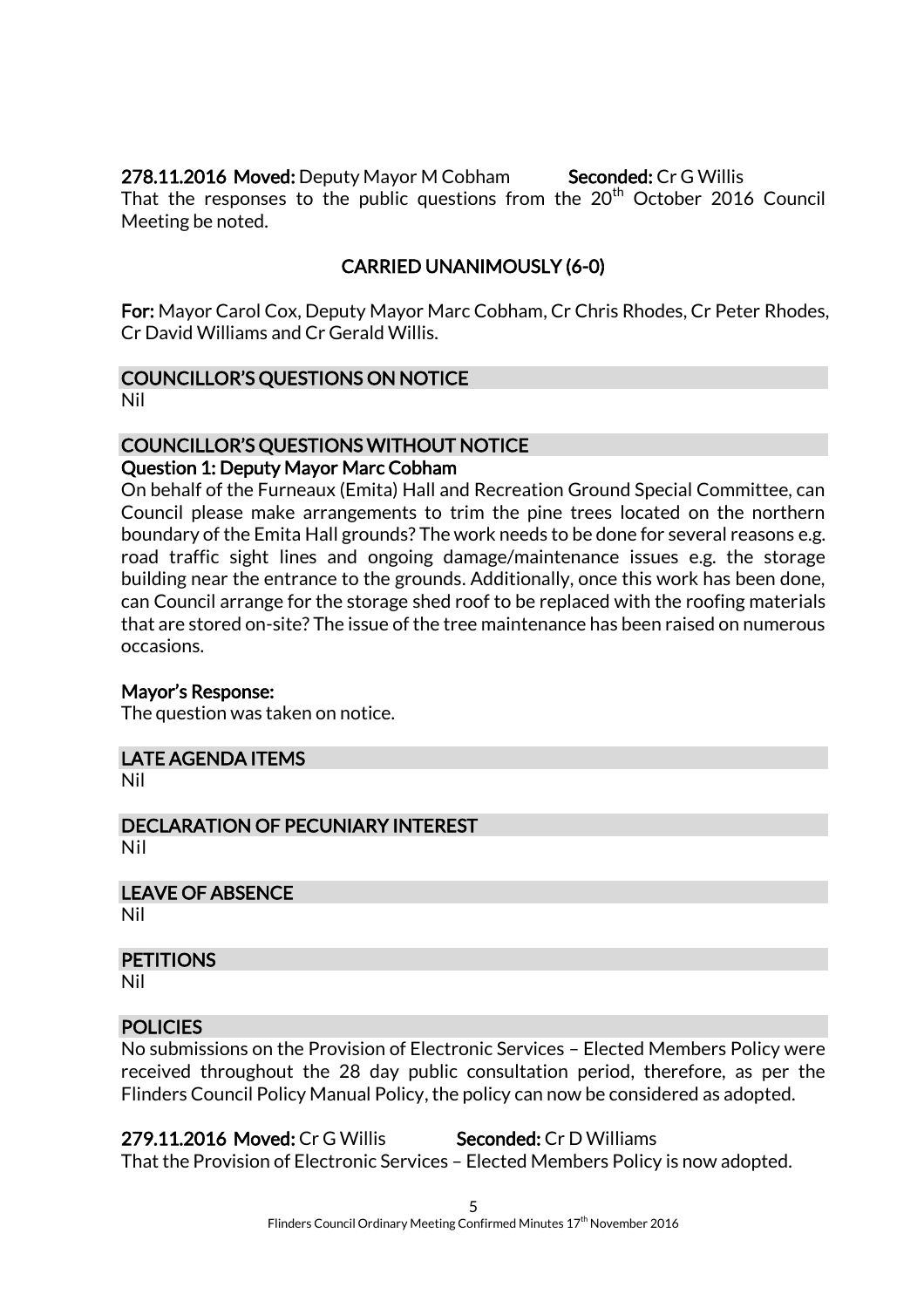### CARRIED UNANIMOUSLY (6-0)

For: Mayor Carol Cox, Deputy Mayor Marc Cobham, Cr Chris Rhodes, Cr Peter Rhodes, Cr David Williams and Cr Gerald Willis.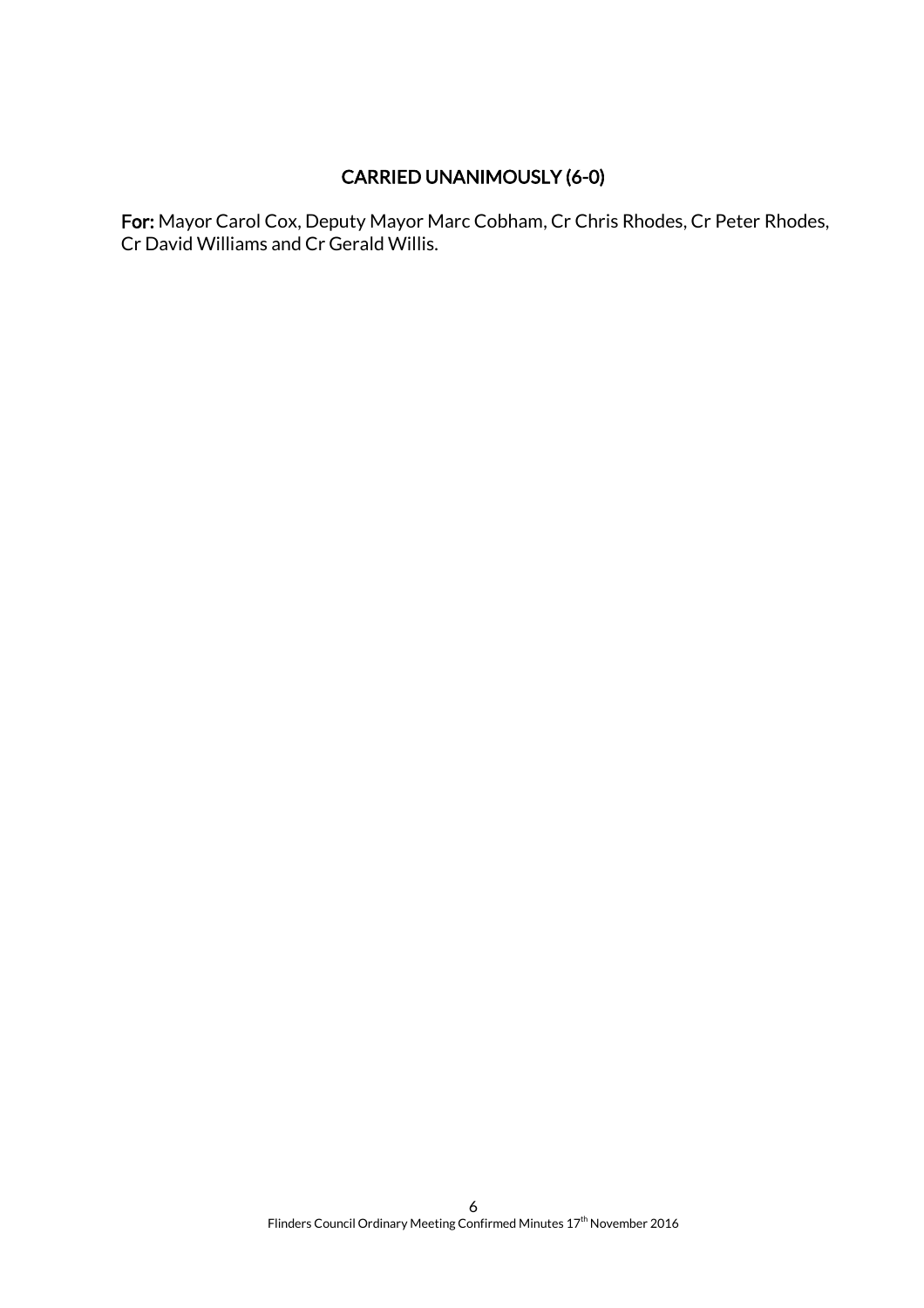### WORKSHOPS & INFORMATION FORUMS File No: COU/0205

### Interviews held on  $18^{th}$  and  $19^{th}$  October 2016

Council interviewed two candidates for the General Manager's position on the 18<sup>th</sup> October and three candidates for the General Manager's position on the 19<sup>th</sup> October.

### Councillors Present:

Mayor Carol Cox, Deputy Mayor Marc Cobham, Cr Chris Rhodes, Cr Peter Rhodes, Cr Ken Stockton, Cr David Williams and Cr Gerald Willis.

### Apologies:

Nil

### Staff and Consultants Present:

Jason Vuddamalay- Searchlight Group

### Council Workshop held on 2<sup>nd</sup> November 2016

Council held a Workshop on the following subjects:

- Item1: Road Stabilisation and Roads to Recovery
- $\bullet$  Item 2: Whitemark Wharf
- Item 3: Furneaux Festival Update
- Item 4: Integrity Commission Training
- Item 5: Definition of "Day to Day" and Annexure 16 List of functions
- Item 6: General Manager Recruitment

### Councillors Present:

Mayor Carol Cox, Deputy Mayor Marc Cobham, Cr Chris Rhodes, Cr Peter Rhodes, Cr Gerald Willis and Cr David Williams.

### Apologies:

Nil

### Staff and Consultants Present:

Sophie Pitchford (Acting General Manager), Brian Barnewall (Works & Services Manager) (Item 1), Jo Youl (A Taste of Flinders) (Item 2), Stacey Wheatley (Community Development Officer) (Item 3), Nic D'Alessandro (Manager of Misconduct Prevention Education and Research, Integrity Commission) (Item 4), Jenny McQuilkin (Misconduct Prevention (Research & Education) Officer, Integrity Commission) (Item 4) and Greg Brown (Acting Director, Department of Premier and Cabinet) (Item 4).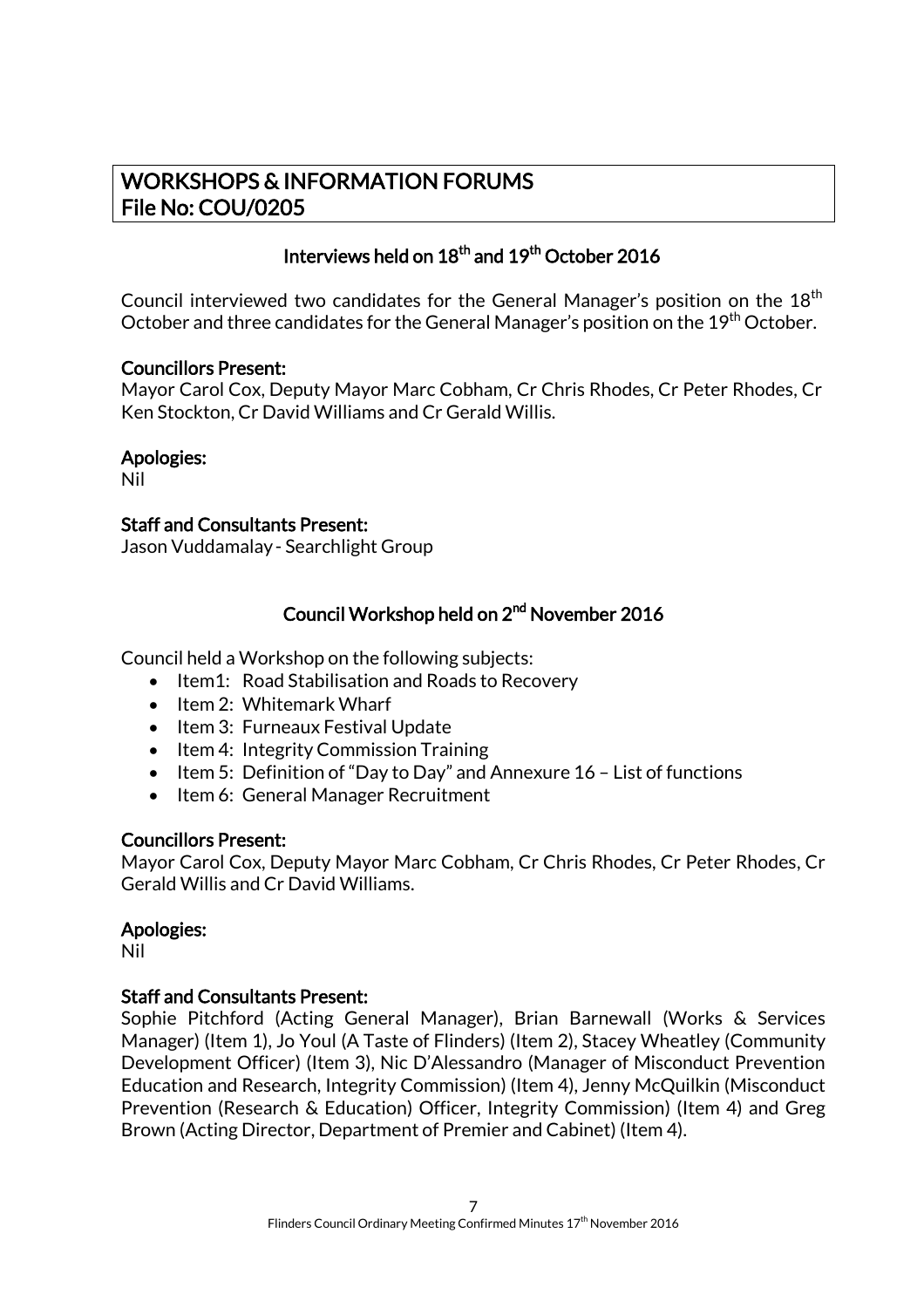### Interviews held on 4<sup>th</sup> November 2016

Council interviewed two candidates for the General Manager's position.

#### Councillors Present:

Mayor Carol Cox, Deputy Mayor Marc Cobham, Cr Chris Rhodes, Cr Peter Rhodes, Cr David Williams and Cr Gerald Willis.

### Apologies:

Cr Ken Stockton

### Staff and Consultants Present:

Jason Vuddamalay- Searchlight Group

As workshops and information sessions are for information and discussion purposes only, no decisions are made or foreshadowed at these proceedings.

### VOTING REQUIREMENTS:

Simple Majority

#### RECOMMENDATION:

That the interviews held  $18^{th}$  and  $19^{th}$  October and  $4^{th}$  November and the Council Workshop held on 2<sup>nd</sup> November 2016 be noted.

### DECISION:

280.11.2016 Moved: Cr P Rhodes Seconded: Cr D Williams That the interviews held  $18<sup>th</sup>$  and  $19<sup>th</sup>$  October and  $4<sup>th</sup>$  November and the Council Workshop held on 2<sup>nd</sup> November 2016 be noted.

### CARRIED UNANIMOUSLY (6-0)

For: Mayor Carol Cox, Deputy Mayor Marc Cobham, Cr Chris Rhodes, Cr Peter Rhodes, Cr David Williams and Cr Gerald Willis.

# PUBLIC MEETINGS

Nil

### PUBLICATIONS/REPORTS TABLED FOR COUNCIL INFORMATION Nil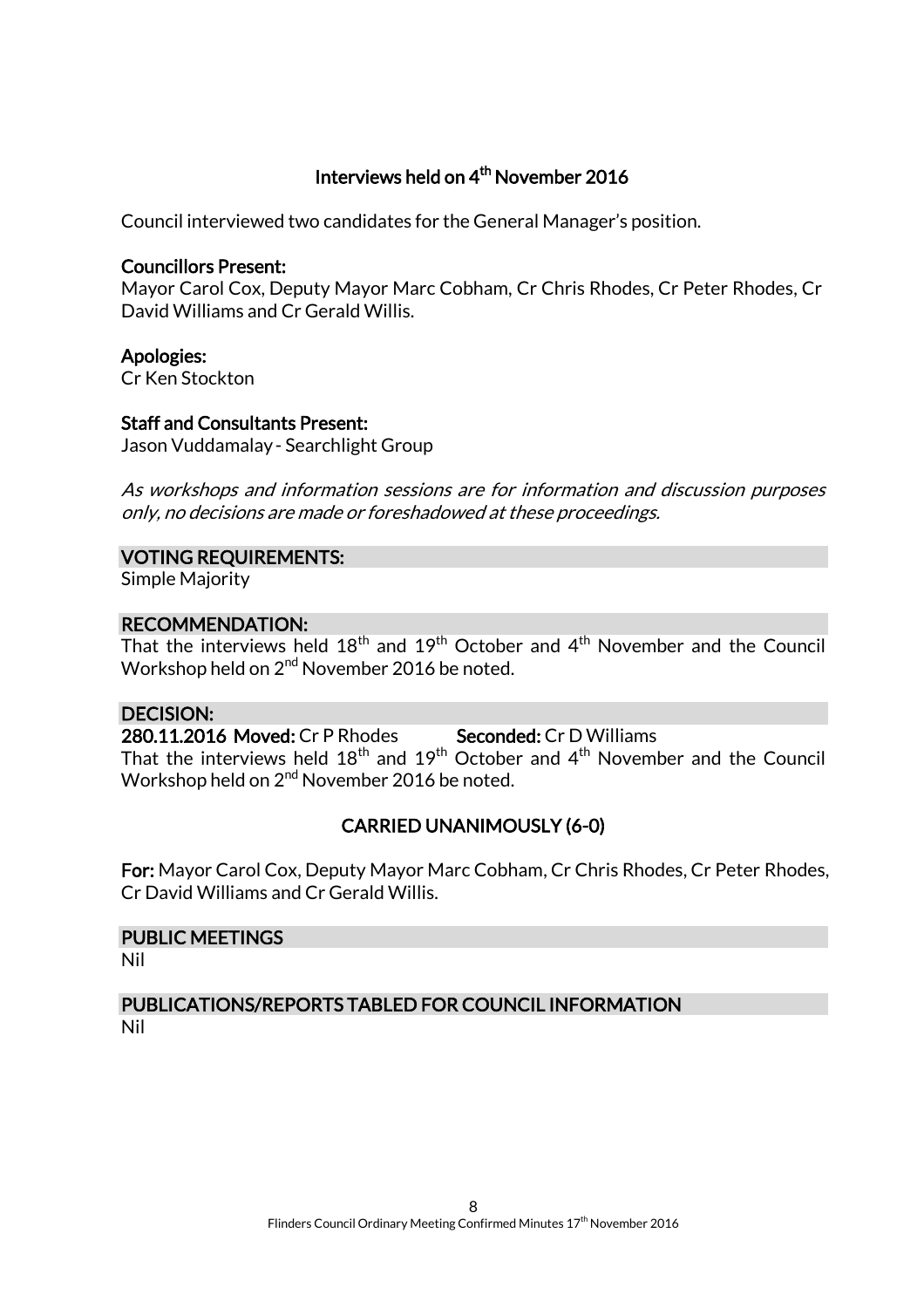### REPORTS TO BE RECEIVED

### Ideas and Innovations Committee

File No: CSV/2600

**Annexure 1:** Ideas and Innovations Committee Meeting 17<sup>th</sup> October 2016 Unconfirmed Minutes

### OFFICER'S REPORT (Sophie Pitchford, Acting General Manager):

The unconfirmed minutes of the Ideas and Innovations Committee meeting held on Monday 17<sup>th</sup> October 2016 have been provided for consideration. The minutes outline what the committee has been working on to date and can now be received by Council.

### OFFICER'S RECOMMENDATION

That the unconfirmed minutes of the Ideas and Innovations Committee meeting held Monday 17<sup>th</sup> October 2016 be noted.

### DECISION:

281.11.2016 Moved: Cr P Rhodes Seconded: Cr G Willis That the unconfirmed minutes of the Ideas and Innovations Committee meeting held Monday 17<sup>th</sup> October 2016 be noted.

### CARRIED UNANIMOUSLY (6-0)

For: Mayor Carol Cox, Deputy Mayor Marc Cobham, Cr Chris Rhodes, Cr Peter Rhodes, Cr David Williams and Cr Gerald Willis.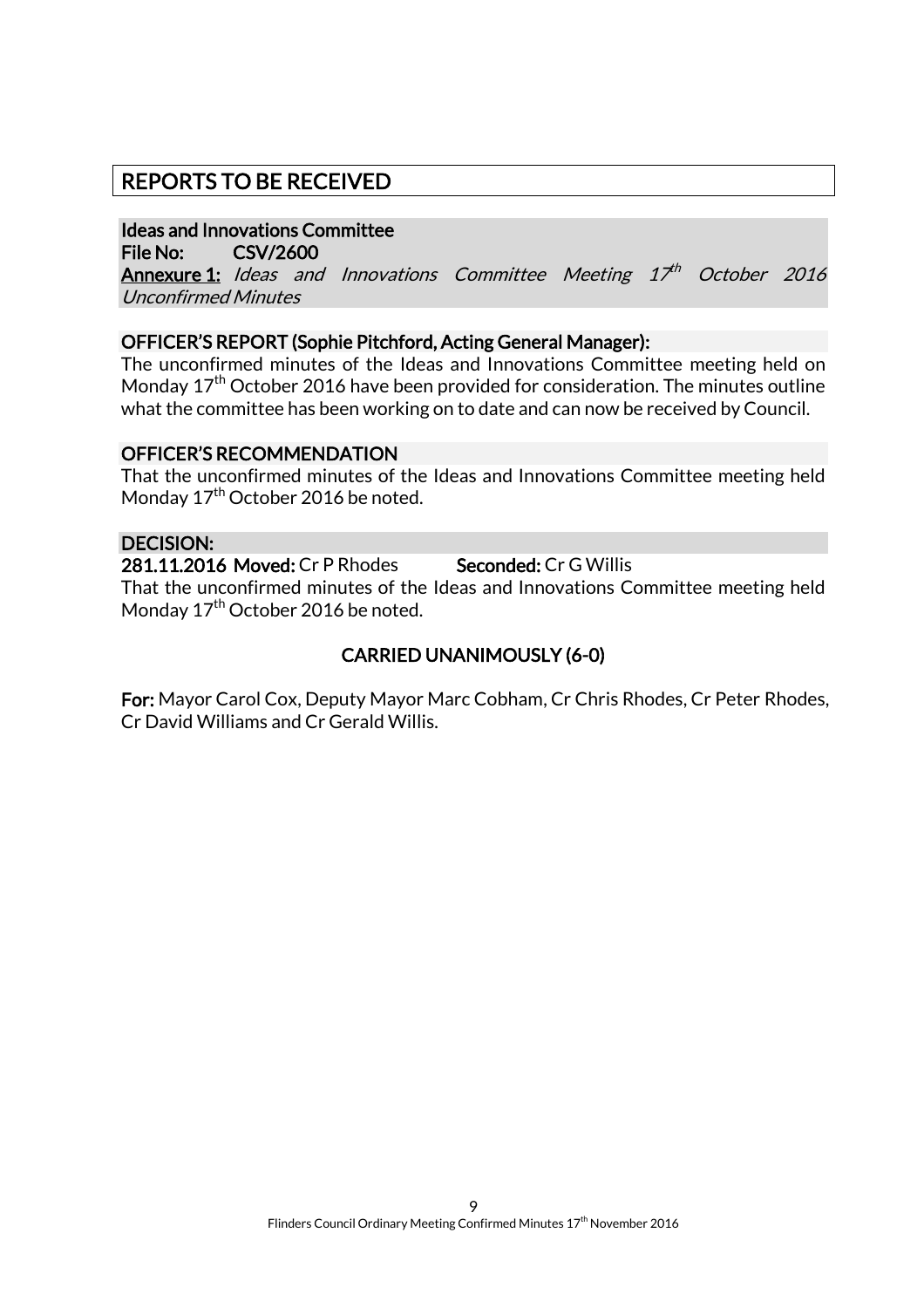### COUNCILLORS' REPORTS

#### Deputy Mayor Marc Cobham's Report October – November 2016 File No: COU/0600

### ACTIVITIES:

| <b>DATE</b> | <b>ITEM</b>                                                      |
|-------------|------------------------------------------------------------------|
| 04.10.16    | <b>Council Workshop</b>                                          |
| 06.10.16    | <b>Council Workshop</b>                                          |
| 07.10.16    | Phone call re ongoing and worsening telecommunications issues    |
| 11.10.16    | Meeting with NBN                                                 |
| 12.10.16    | <b>General Manager Interviews</b>                                |
| 12.10.16    | Phone call re ongoing and worsening telecommunications issues    |
| 13.10.16    | <b>Civic Reception</b>                                           |
| 14.10.16    | <b>Flinders Island Show</b>                                      |
| 14.10.16    | 3 discussions re ongoing and worsening telecommunications issues |
| 18.10.16    | <b>General Manager Interviews</b>                                |
| 19.10.16    | <b>General Manager Interviews</b>                                |
| 20.10.16    | <b>Council Meeting</b>                                           |
| 26.10.16    | Phone call with community member re federal funding for cat      |
|             | eradication on Bruny, King and Kangaroo Islands                  |
| 02.11.16    | Council Workshop including training session<br>with<br>Integrity |
|             | Commission and Department of Premier and Cabinet staff           |
| 04.11.16    | <b>General Manager Interviews</b>                                |
| 09.11.16    | Visit to quarry site - Blue Rocks                                |
| 09.11.16    | <b>Visit to Richmond Park</b>                                    |
| 09.11.16    | Special Meeting of Council                                       |

### RECOMMENDATION:

That the report of Deputy Mayor Marc Cobham be received.

#### DECISION:

282.11.2016 Moved: Cr P Rhodes Seconded: Cr G Willis That the report of Deputy Mayor Marc Cobham be received.

### CARRIED UNANIMOUSLY (6-0)

For: Mayor Carol Cox, Deputy Mayor Marc Cobham, Cr Chris Rhodes, Cr Peter Rhodes, Cr David Williams and Cr Gerald Willis.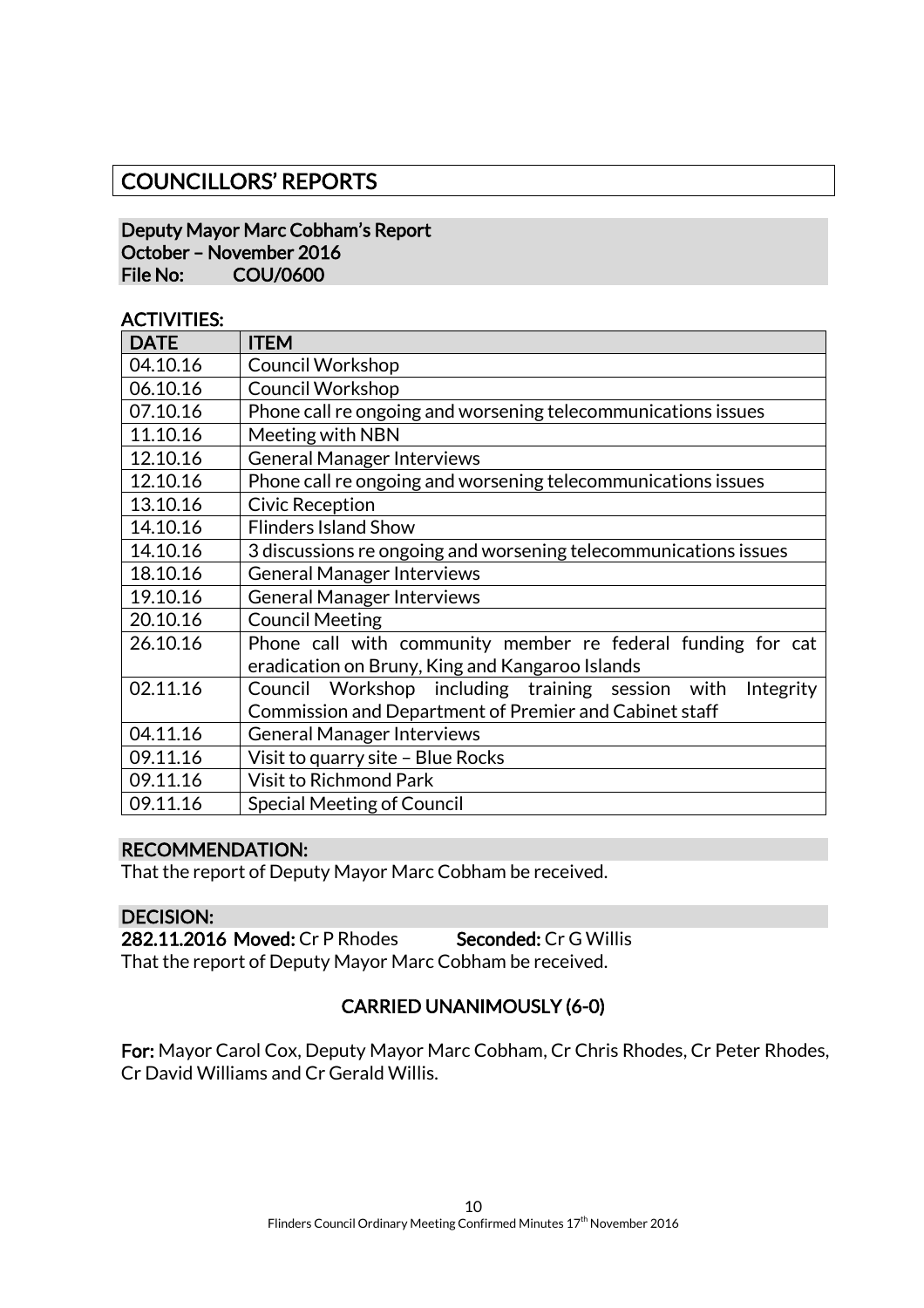Report from Councillor Gerald Willis as the Flinders Council Representative on TasWater Owners' Committee<br>File No: COU/0312 COU/0312

| <b>DATE</b> | <b>WHO</b>                                                                                                                                                      | <b>SUBJECT</b>                                                                                                                                                                              |
|-------------|-----------------------------------------------------------------------------------------------------------------------------------------------------------------|---------------------------------------------------------------------------------------------------------------------------------------------------------------------------------------------|
| 12.10.16    | Email from Ailsa Sypkes,<br>General Manager Legal<br>for<br>and<br>Governance<br><b>Taswater</b>                                                                | Meeting on 6 October 2016; Chairman's<br>speech in full, Chairman's speech<br>in<br>dotpoint and presentation provided to<br>OWG (Owners' Representative Group).                            |
| 14.10.16    | Email from Ailsa Sypkes,<br>General Manager Legal<br>Governance<br>and<br>for<br>Taswater                                                                       | at 10.30am, Thursday<br>Meeting<br>10<br>November 2016 at Riverside. I confirmed<br>my intention to attend.                                                                                 |
| 24.10.16    | Email from Ailsa Sypkes,<br>General Manager Legal<br>Governance<br>for<br>and<br>Taswater                                                                       | Draft minutes of a General Meeting held 6<br>October 2016 as confirmed by the Chef<br>Representative.                                                                                       |
| 24.10.16    | Email from Ailsa Sypkes,<br>General Manager Legal<br>Governance<br>for<br>and<br>Taswater                                                                       | Requesting availability to attend a Board<br>Selection Committee meeting following<br>the General Meeting on 10 November<br>2016. I responded as a yes.                                     |
| 27.10.16    | Email from Ailsa Sypkes,<br>General Manager Legal<br>Governance<br>for<br>and<br>Taswater                                                                       | Providing a shorter version of papers for a<br>General Meeting on 10 November 2016.                                                                                                         |
| 02.11.16    | Email<br>Kimbra<br>from<br>Constantine, Executive<br>Ailsa<br>Assistant<br>to<br>Sypkes,<br>General<br>Legal<br>Manager<br>and<br>Governance<br>for<br>Taswater | Advising that the Annual Report, auditor's<br>report and directors' report for the year<br>ended 30 June 2016 are now available<br>online.                                                  |
| 02.11.16    | Email from Ailsa Sypkes,<br>General Manager Legal<br>Governance<br>for<br>and<br>Taswater                                                                       | Papers for a meeting of the Board<br>Selection Committee to be held Thursday<br>10 November.                                                                                                |
| 07.11.16    | Email from Ailsa Sypkes,<br>General Manager Legal<br>Governance<br>for<br>and<br>Taswater                                                                       | Revised draft minutes (previously received<br>on 24 October) of a General Meeting held<br>6 October 2016 incorporating feedback<br>and with changes endorsed by the Chef<br>Representative. |

### CORRESPONDENCE IN: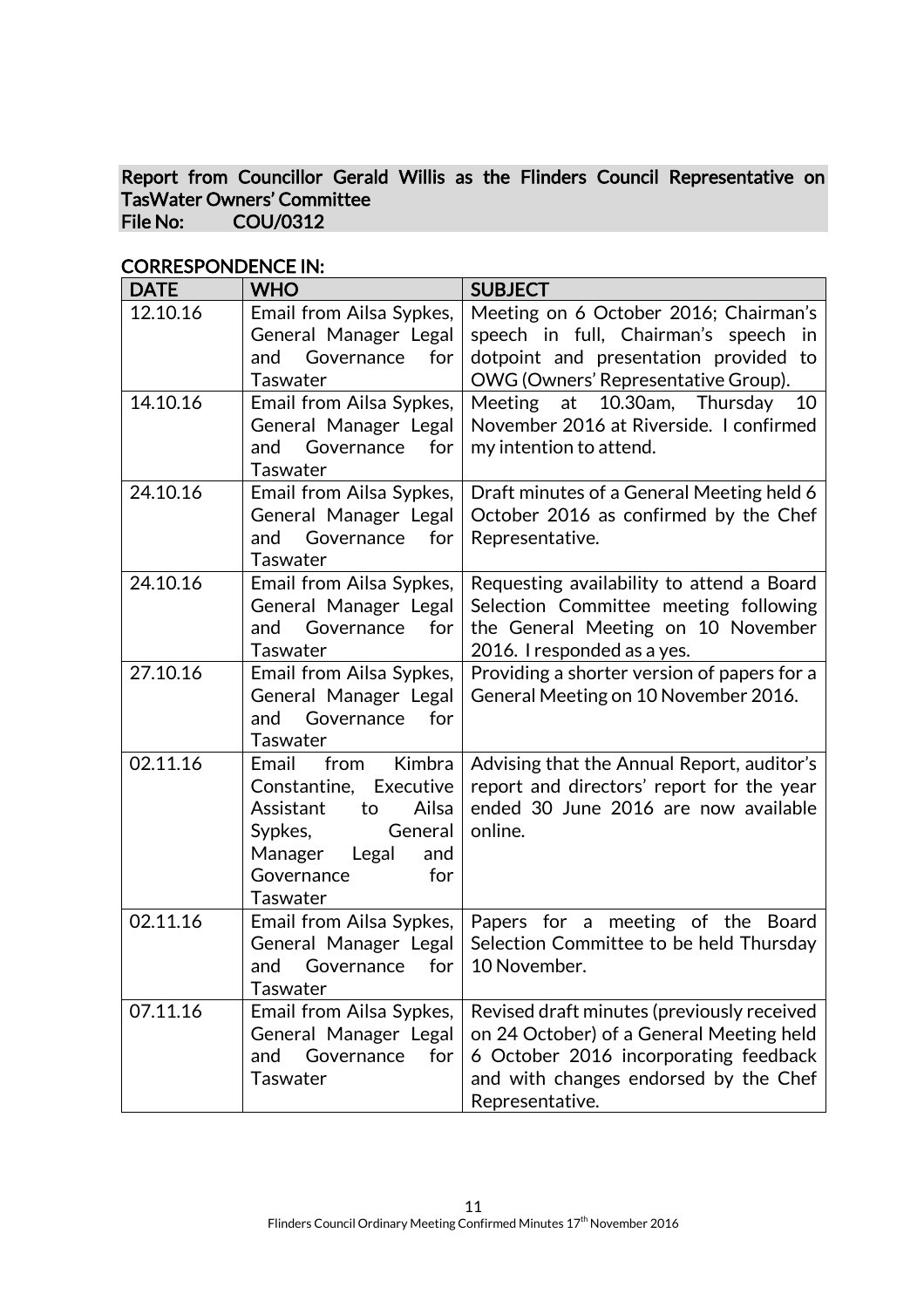### RECOMMENDATION:

That the report from Councillor Gerald Willis as the Flinders Council Representative on TasWater Owners' Committee be received.

### DECISION:

283.11.2016 Moved: Cr D Williams Seconded: Cr P Rhodes

That the report from Councillor Gerald Willis as the Flinders Council Representative on TasWater Owners' Committee be received.

### CARRIED UNANIMOUSLY (6-0)

For: Mayor Carol Cox, Deputy Mayor Marc Cobham, Cr Chris Rhodes, Cr Peter Rhodes, Cr David Williams and Cr Gerald Willis.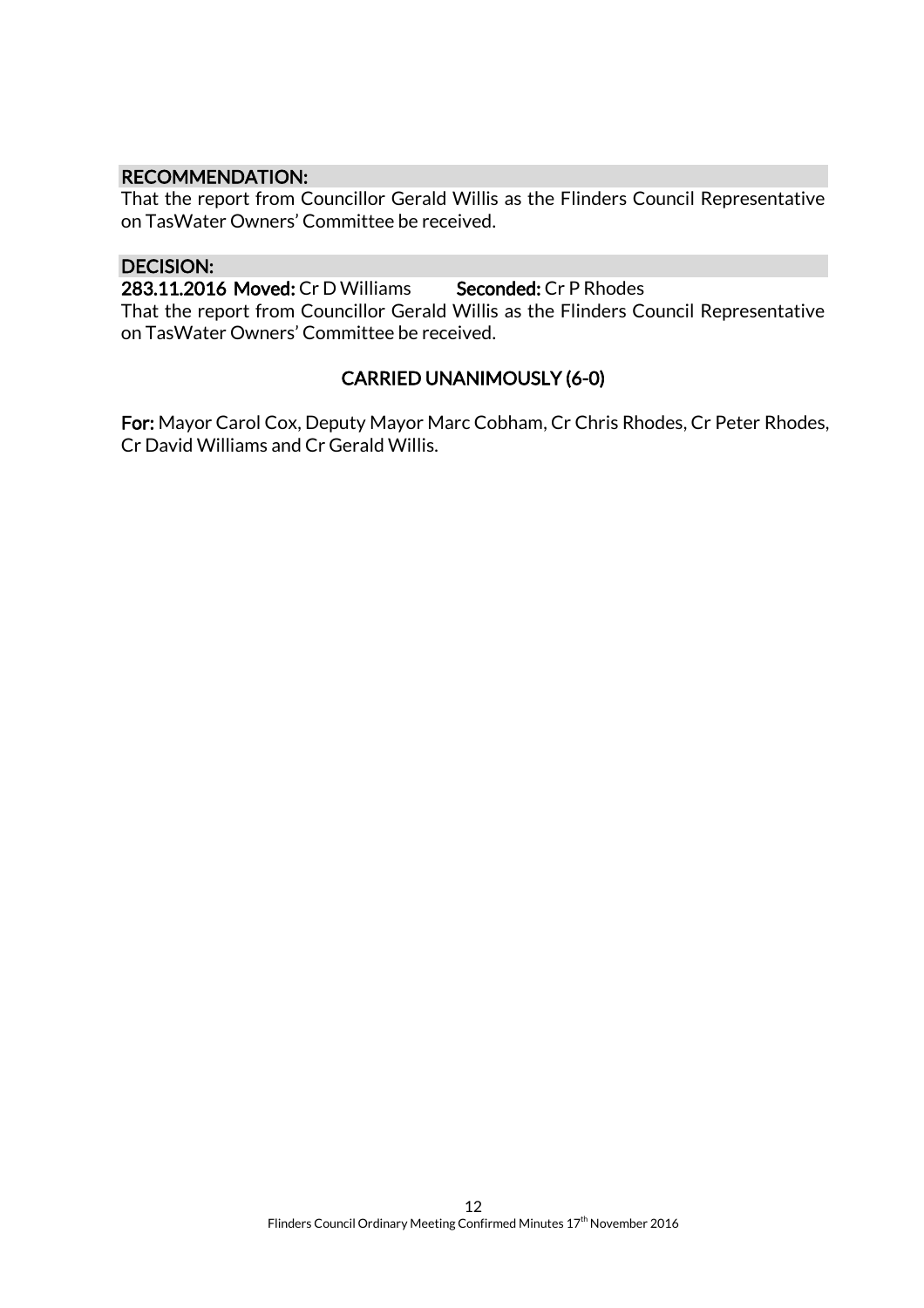### MAYOR'S REPORT:

| <b>ACTION</b>            | <b>Information</b> |
|--------------------------|--------------------|
| <b>PROPONENT</b>         | Mayor C Cox        |
| <b>FILE REFERENCE</b>    | COU/0600           |
| <b>ASSOCIATED PAPERS</b> | Nil                |

### REPORT:

### APPOINTMENTS:

| 13.10.16 | Hosted Her Excellency Professor The Honourable Kate Warner, AM,    |
|----------|--------------------------------------------------------------------|
|          | Governor of Tasmania and Mr Warner to an Island tour and a Civic   |
|          | Reception                                                          |
| 14.10.16 | Flinders Island Show Lunch and escorted Her Excellency Governor of |
|          | Tasmania and Mr Warner about the show with the Show President Mrs  |
|          | Sophie Pitchford                                                   |
| 15.10.16 | Cabaret at Sports Club                                             |
| 18.10.16 | General Manager Position - 1 <sup>st</sup> interviews              |
| 19.10.16 | General Manager Position - $1st$ interviews                        |
| 20.10.16 | <b>Ordinary Council Meeting</b>                                    |
| 20.10.16 | Telephone conference - Clyde & Co Lawyers                          |
| 24.10.16 | Telephone conference - Fair Work Commission                        |
| 31.10.16 | Met with Councillor Willis to undertake<br>formulating<br>draft    |
|          | <b>Communications Policy</b>                                       |
| 01.11.16 | Melbourne Cup day at the Tavern                                    |
| 02.11.16 | <b>Council Workshop</b>                                            |
| 02.11.16 | <b>Councillors Integrity Commission Training</b>                   |
| 03.11.16 | Lady Barron Hall & Recreation Special Committee - Kitchen Group    |
|          | Meeting (as community member)                                      |
| 04.11.16 | General Manager Position - 2 <sup>nd</sup> interviews              |
| 04.11.16 | <b>Special Council Meeting</b>                                     |
| 05.11.16 | Lady Barron Hall & Recreation Special Committee Meeting (as        |
|          | community member)                                                  |
| 06.11.16 | Lions Club of Flinders Island - Le Tour de Flinders BBQ            |
| 09.11.16 | Gums quarry development - Councillors and staff                    |
| 09.11.16 | Richmond Park re quarry development - Councillors and staff        |
| 09.11.16 | Hydro video introduction taping                                    |
| 09.11.16 | <b>Special Council Meeting</b>                                     |

### Governor's Visit:

Her Excellency Professor the Honourable Kate Warner, AM, Governor of Tasmania and Mr Warner visited the Island for a municipal visit and to open the Flinders Island Show. I had the pleasure of escorting Her Excellency and Mr Warner on a day tour of the Island that included the school, the Multipurpose Centre, lunch at the Tavern and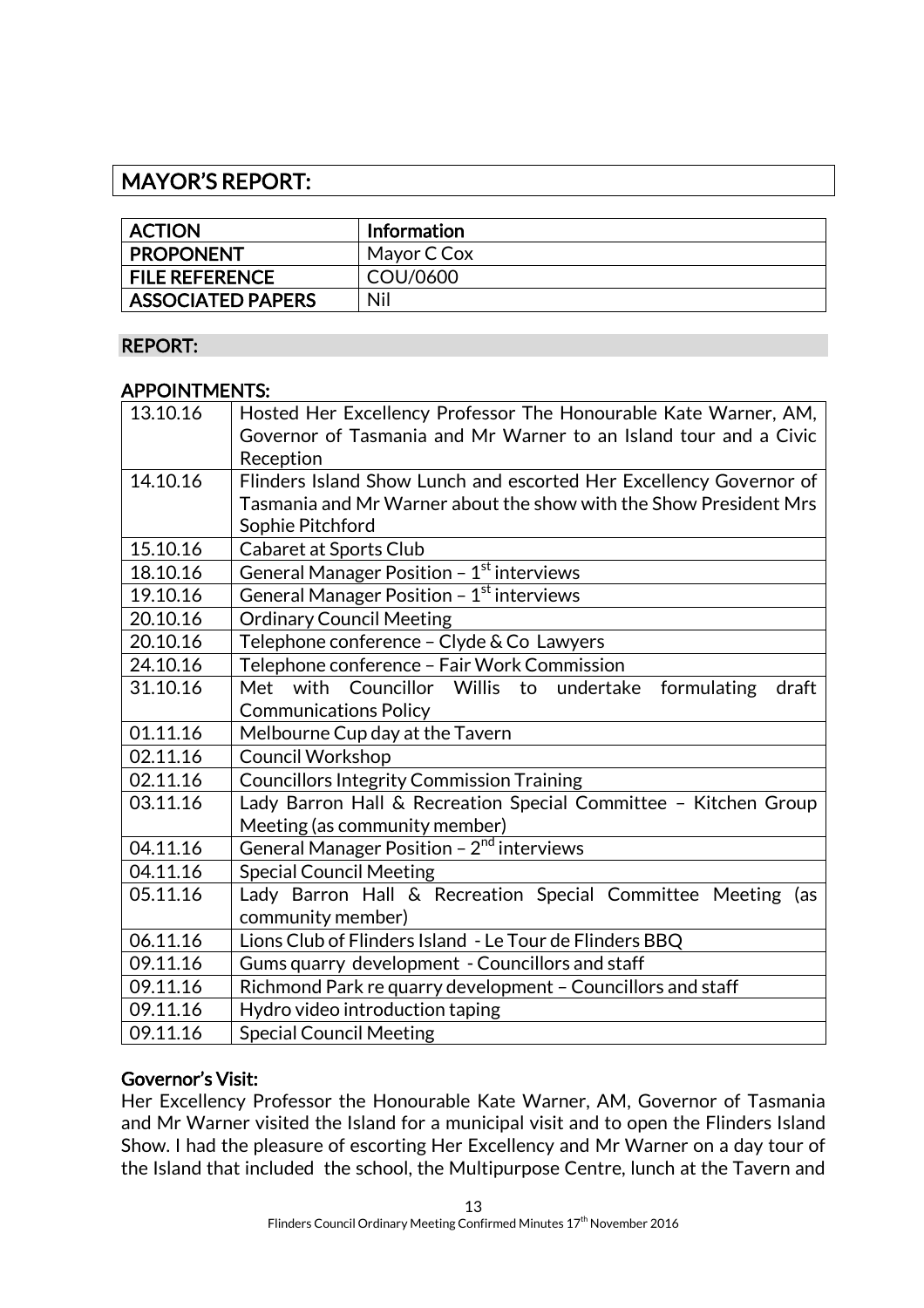then to the Museum, of which her Excellency is a Patron. The afternoon culminated in afternoon tea at Kentdale, the home of Pip and Peter Frost. Her Excellency and Mr Warner are extremely interested in agriculture and the future it can have in the Tasmanian arena.

### General Manager Recruitment:

Council is progressing smoothly through the process of recruiting a General Manager. I sincerely thank Mrs Sophie Pitchford for her commitment as Acting General Manager through this process.

### Lady Barron Hall:

Work has begun on the addition of a fitness annex and upgrade to the kitchen and toilets of the Lady Barron Hall.

### "The Gums" proposed Quarry Development:

Councillors, with staff in attendance, visited the site of the proposed quarry and also visited the farm directly next door to the proposed quarry site. Issues that Councillors require more information on have been conveyed to the planning section of Council and through them to the Environmental Protection Agency.

| <b>DATE</b> | <b>WHO</b>              | <b>SUBJECT</b>                                      |  |
|-------------|-------------------------|-----------------------------------------------------|--|
| 12.10.16    | A Sypkes,               | Owners Representatives Group General Meeting -      |  |
|             | <b>TasWater</b>         | October 2016 - Chairman's<br>notes<br>6<br>and      |  |
|             |                         | presentation                                        |  |
| 13.10.16    | L Wooldrage             | Parliamentary debate on lowering the school age     |  |
| 13.10.16    | HydroTas                | Island Hybrid Energy Hub Official<br>Flinders       |  |
|             |                         | Opening - acceptance sent                           |  |
| 14.10.16    | P Nugent                | Congratulations on show day                         |  |
| 14.10.16    | <b>Biosecurity</b>      | Biosecurity Advisory 27/2016 - Influx of beneficial |  |
|             | Tasmania                | Melangnya hoverfly                                  |  |
| 16.10.16    | Peter Guichelaar        | Invite to Councillors to visit Richmond Park        |  |
| 20.10.16    | J Vuddamalay            | Travel expenses for Searchlight                     |  |
| 21.10.16    | P Guichelaar            | Request for all information regarding Markarna      |  |
|             |                         | Grazing quarry application                          |  |
| 24.10.16    | S Robinson              | Invite to be part of Neighbour Day 2017             |  |
| 25.10.16    | L Mason                 | Tasmanian<br>Community<br>Fund's<br>Emerging        |  |
|             |                         | Community leaders program                           |  |
| 26.10.16    | K Stephenson,           | Appointment<br>Director<br>of<br>of<br>Local<br>new |  |
|             | <b>Local Government</b> | Government                                          |  |
|             | Association of          |                                                     |  |
|             | Tasmania (LGAT)         |                                                     |  |
| 26.10.16    | <b>S Commons</b>        | Invite<br>Tasmanian<br>attend<br>Community<br>to    |  |
|             |                         | Achievement Awards Gala Presentation Dinner         |  |
| 27.10.16    | D Scott, Tasmania       | Final Management Letter - Audit of Financial        |  |

### CORRESPONDENCE IN: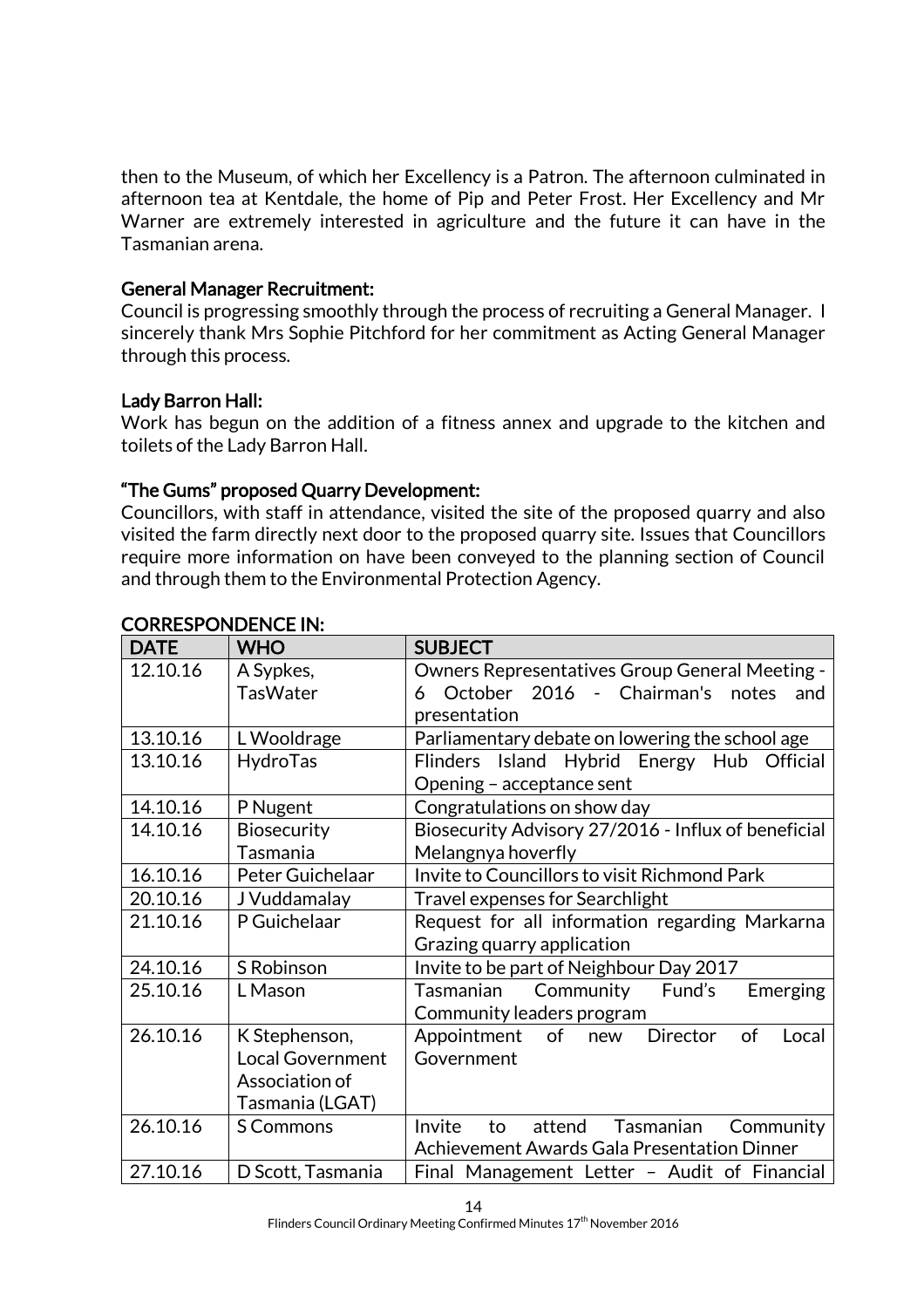|           | <b>Audit Office</b> | Statements for the Year ended 30 June 2016         |
|-----------|---------------------|----------------------------------------------------|
| 27<br>and | K Northwood         | Devonport City Council's Keep me<br>Posted         |
| 31.10.16  |                     | campaign                                           |
| 01.11.16  | A Stephens          | Minutes from Tourism Northern Tasmania AGM         |
| 02.11.16  | M Negnevitsky       | Briefing for official opening of Connect2016       |
|           |                     | conference                                         |
| 02.11.16  | L Adams             | Invite to launch of Human Rights Week 2016         |
| 02.11.16  | <b>TasWater</b>     | General Meeting - 10 November - Annual Financial   |
|           |                     | Report, Directors' Report and Auditor's Report     |
| 02.11.16  | S Gamble            | Flinders Island Hybrid Energy Hub opening has      |
|           |                     | been deferred                                      |
| 03.11.16  | Hon P Gutwein MP    | Update on the statewide planning reforms and       |
|           |                     | Council's preparation of its Local Provisions      |
|           |                     | Schedule (LPS)                                     |
| 04.11.16  | D Cooper            | Hangar plans at Whitemark                          |
| 06.11.16  | M Roach             | Young Achiever Awards now open                     |
| 06.11.16  | L Oakey             | Local Government Professionals<br>Australia        |
|           |                     | Congress 2017                                      |
| 07.11.16  | <b>R</b> Wise       | Submission on DA012/2016                           |
| 08.11.16  | C Agortinelli       | <b>LGAT 2017 Meeting Dates</b>                     |
| 09.11.16  | Ten Days on the     | Invite to the launch of the Ten Days on the Island |
|           | Island              | Festival 2017                                      |
| 09.11.16  | Governor of         | Thank you for letter and appreciation of visit to  |
|           | Tasmania            | Island                                             |

### CORRESPONDENCE OUT:

| <b>DATE</b> | <b>WHO</b>                                      | <b>SUBJECT</b>                                                                        |
|-------------|-------------------------------------------------|---------------------------------------------------------------------------------------|
| 16.10.16    | Peter Guichelaar                                | Markarna Grazing's quarry development                                                 |
| 16.10.16    | P Nugent                                        | Appreciation for email re show day                                                    |
| 19.10.16    | R Pree, Department<br>of Premier and<br>Cabinet | <b>Furneaux Group Telecommunications</b>                                              |
| 19.10.16    | Peter Guichelaar                                | Arrangements for visit to Richmond Park                                               |
| 20.10.16    | J Vuddamalay                                    | Authorising payment of travel expenses for<br>Searchlight                             |
| 23.10.16    | M Grimshaw                                      | Introduction to Flinders Island Tourism and<br><b>Business Association Prospectus</b> |
| 24.10.16    | B Hodge, Bendigo<br><b>Bank</b>                 | Authority to open bank accounts for Council                                           |
| 31.10.16    | Governor of Tasmania                            | Thank you for visiting Flinders Island                                                |
| 31.10.16    | S Pitchford                                     | Thank you for the Show lunch                                                          |
| 01.11.16    | 10 Community<br><b>Members</b>                  | Thank you for assisting with the Governor's visit                                     |
| 02.11.16    | M Negnevitsky                                   | Thank you for briefing information for official                                       |

15

Flinders Council Ordinary Meeting Confirmed Minutes  $17<sup>th</sup>$  November 2016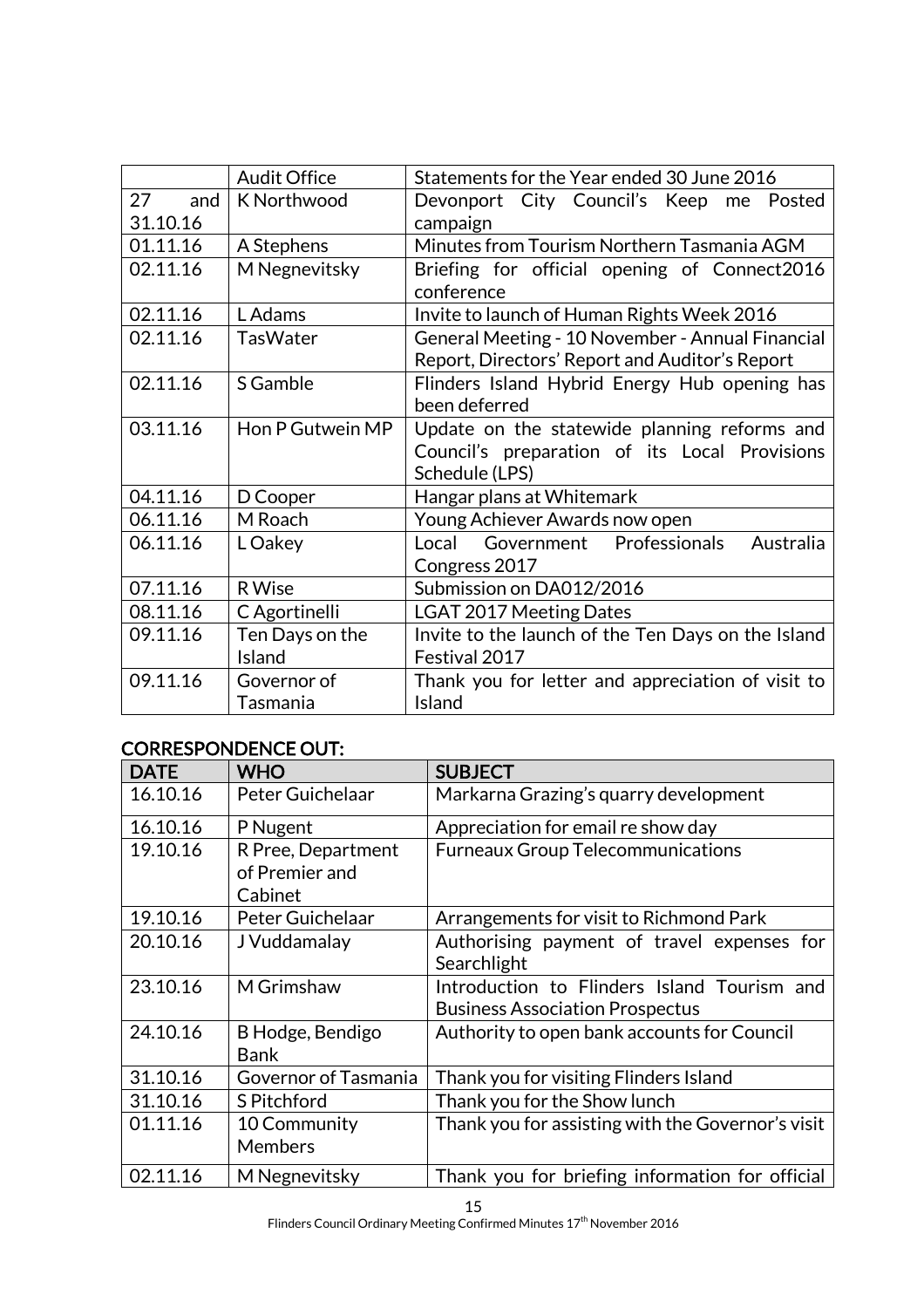|          |                  | opening of Connect 2016 conference |
|----------|------------------|------------------------------------|
| 07.11.16 | R Wise           | Submission on DA012/2016           |
| 11.11.16 | J Holloway       | Response to public question        |
| 11.11.16 | MA Roberts and J | Response to public question        |
|          | Cazaly           |                                    |

### VOTING REQUIREMENTS:

Simple Majority

#### RECOMMENDATION:

That the Mayor's report be received.

#### DECISION:

284.11.2016 Moved: Deputy Mayor M Cobham Seconded: Cr D Williams That the Mayor's report be received.

### CARRIED UNANIMOUSLY (6-0)

For: Mayor Carol Cox, Deputy Mayor Marc Cobham, Cr Chris Rhodes, Cr Peter Rhodes, Cr David Williams and Cr Gerald Willis.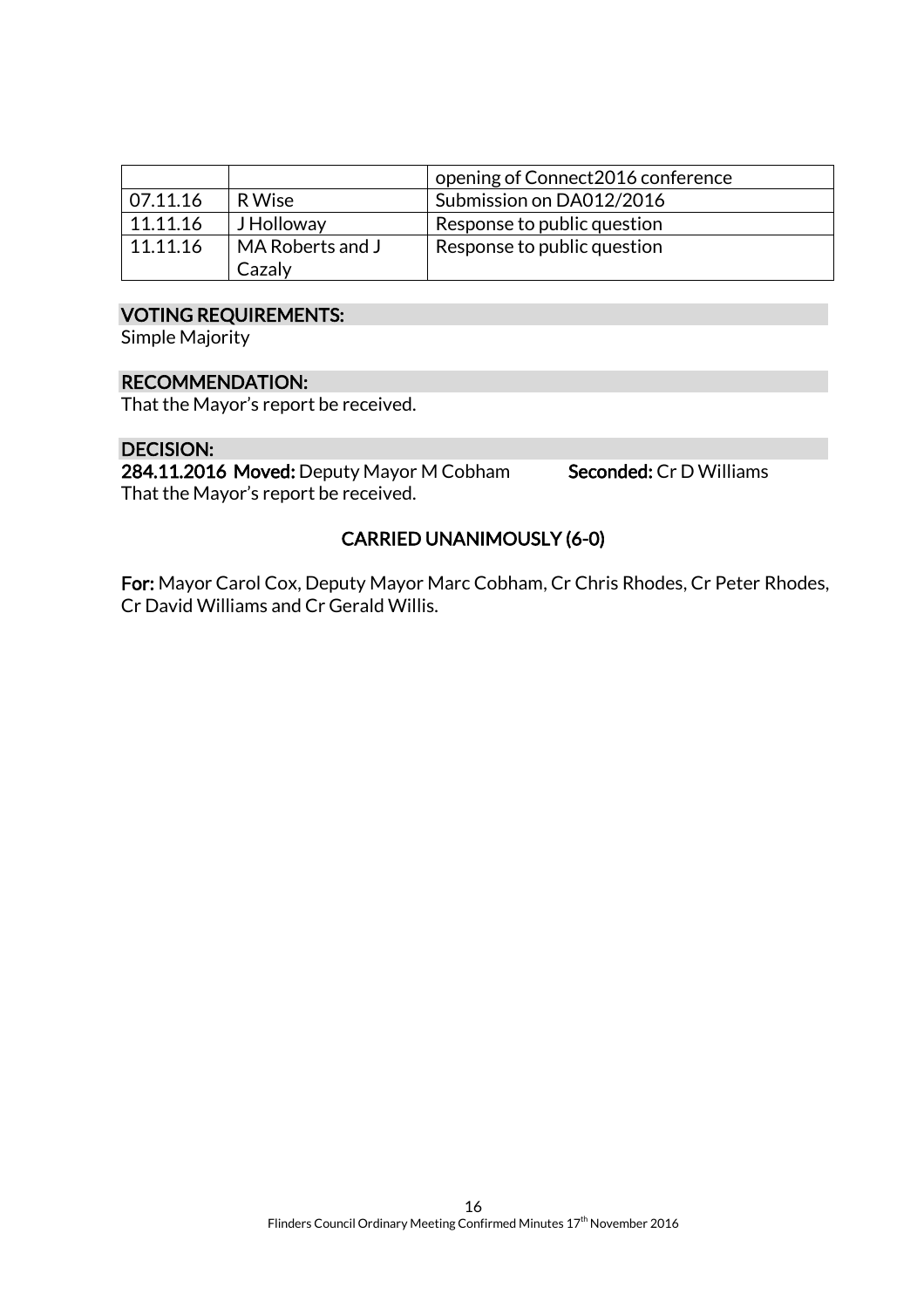### A. CORPORATE SERVICES

### Item A1: Quarterly Financial Report for July – September 2016

| <b>ACTION</b>            | Information                                   |
|--------------------------|-----------------------------------------------|
| <b>PROPONENT</b>         | <b>Council Officer</b>                        |
| <b>OFFICER</b>           | Sophie Pitchford, Acting General Manager      |
| <b>FILE REFERENCE</b>    | FIN/0100, ADM/0600                            |
| <b>ASSOCIATED PAPERS</b> | Annexure 2: Quarterly Financial Report July - |
|                          | September 2016                                |

### INTRODUCTION:

Presented to Council is the first Quarterly Financial Report for the period commencing 1<sup>st</sup> July 2016 and ending 30<sup>th</sup> September 2016.

### PREVIOUS COUNCIL CONSIDERATION:

Council considers the Quarterly Financial Report on a quarterly basis.

### OFFICER'S REPORT:

The report structure provides a summary of income and expenditure for the first quarter across all departmental divisions as individual finance reports. The Statement of Comprehensive Income includes actuals from the previous financial year, for comparison against current actuals, as well as the 2016/17 Annual Budget.

The Capital Works Report highlights each project and the expenditure incurred to date as well as projects carried forward as Works in Progress arising from the previous financial year.

### STATUTORY REQUIREMENT:

Local Government Act 1993

#### POLICY/STRATEGIC IMPLICATIONS:

4.0 Strategic, Efficient and Effective Organisation - Responding to risks and opportunities.

4.3 Ensure Council meets its statutory obligations and manages corporate and community risk.

### BUDGET AND FINANCIAL IMPLICATIONS:

Annual Plan – all areas

#### RISK/LIABILITY:

No foreseen risks or legal obligations identified as a result of the financial report.

### VOTING REQUIREMENTS:

Simple Majority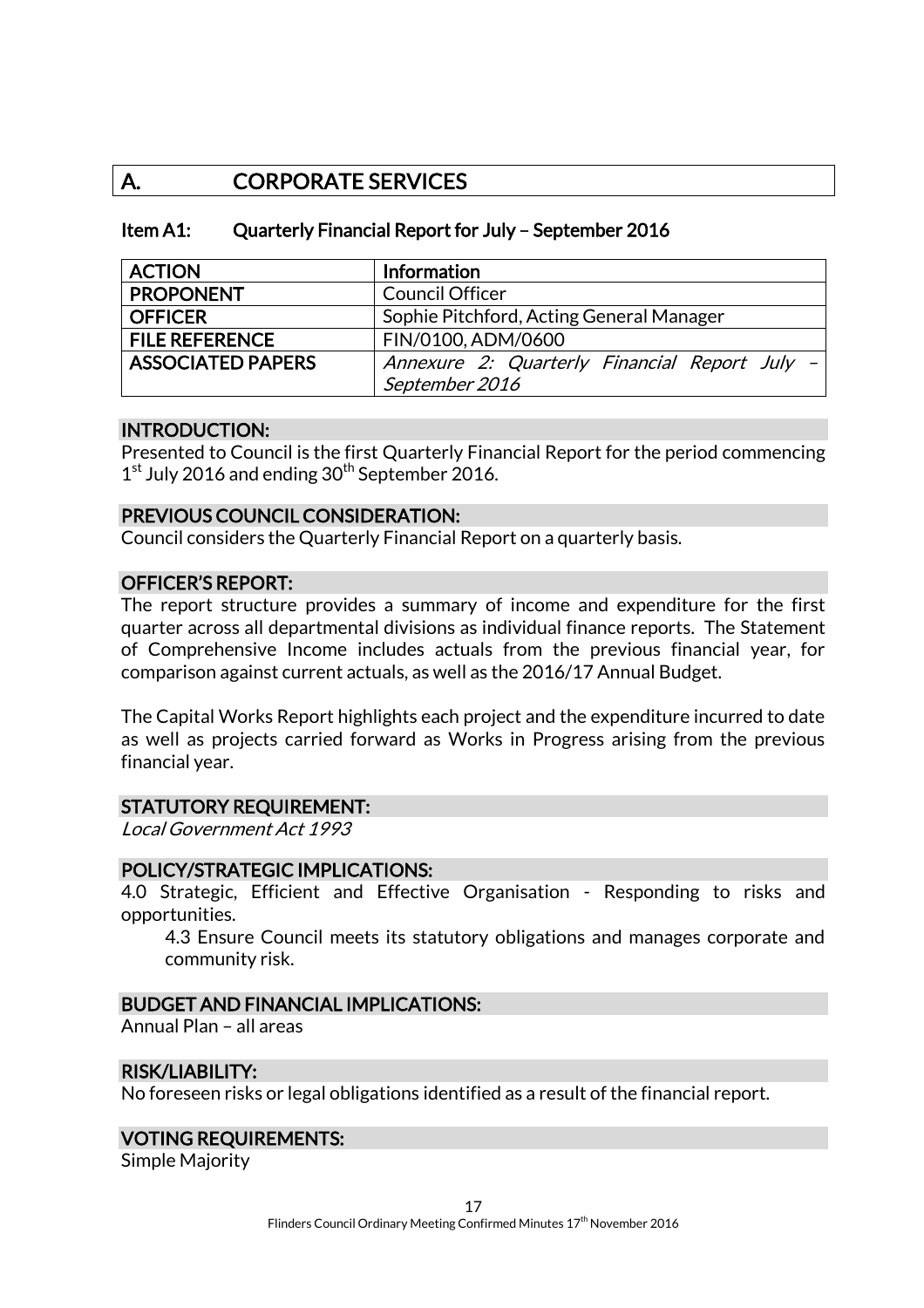### OFFICER'S RECOMMENDATION:

That the Quarterly Financial Report for the period commencing  $1^\mathrm{st}$  July 2016 and ending 30<sup>th</sup> September 2016 be received and accepted.

### DECISION:

285.11.2016 Moved: Cr G Willis Seconded: Deputy Mayor M Cobham

That the Quarterly Financial Report for the period commencing  $1<sup>st</sup>$  July 2016 and ending 30<sup>th</sup> September 2016 be received and accepted.

### CARRIED UNANIMOUSLY (6-0)

For: Mayor Carol Cox, Deputy Mayor Marc Cobham, Cr Chris Rhodes, Cr Peter Rhodes, Cr David Williams and Cr Gerald Willis.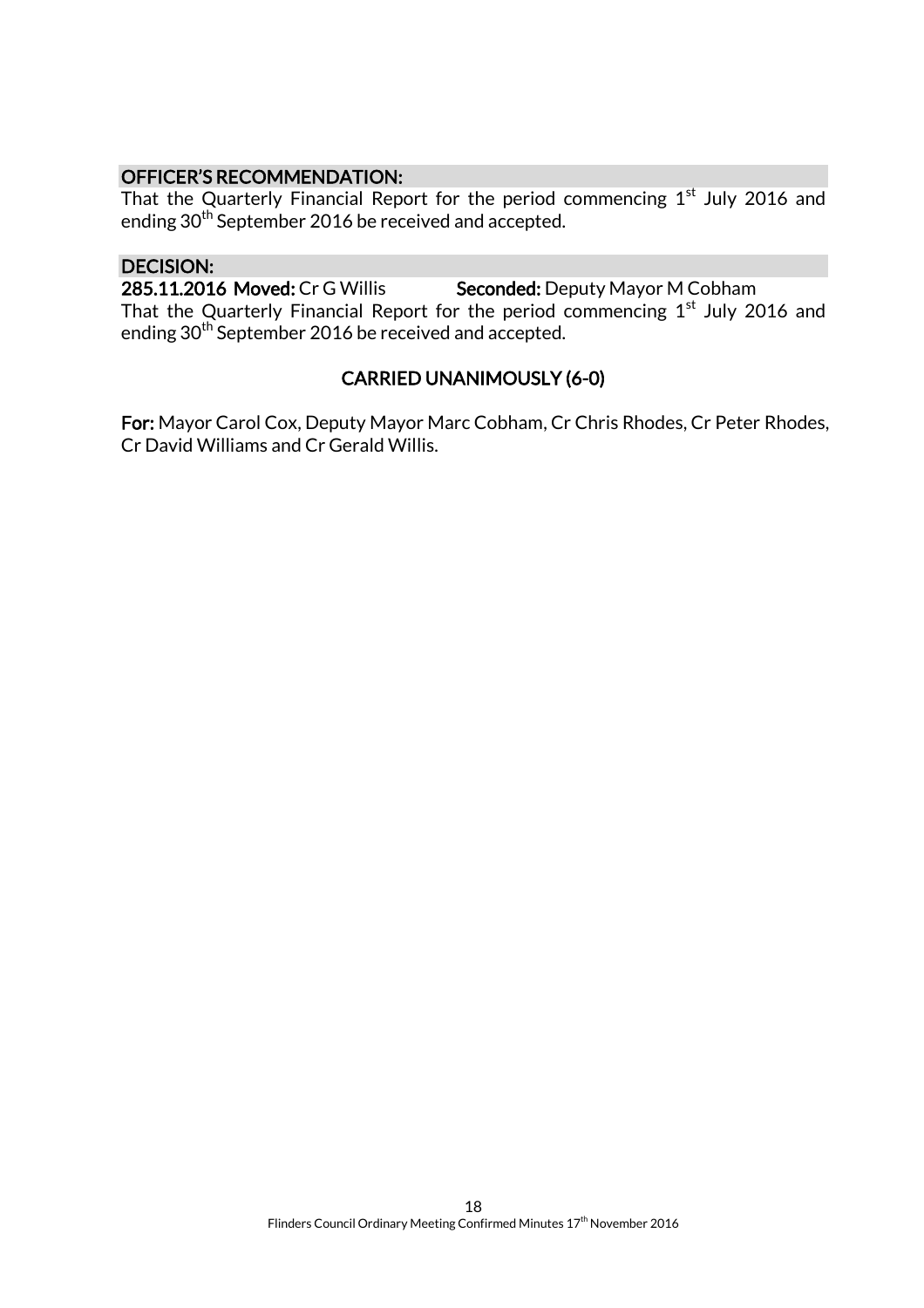### Item A2: Variation to the 2015/16 Budget Review

| <b>ACTION</b>            | <b>Information</b>                       |
|--------------------------|------------------------------------------|
| <b>PROPONENT</b>         | <b>Council Officer</b>                   |
| <b>OFFICER</b>           | Sophie Pitchford, Acting General Manager |
| <b>FILE REFERENCE</b>    | FIN/0701                                 |
| <b>ASSOCIATED PAPERS</b> | Annexure 3: Capital Works Program Budget |
|                          | Annexure 4: Stabilisation Budget         |

#### INTRODUCTION:

A variation to the 2016/17 Capital Works Program.

### PREVIOUS COUNCIL CONSIDERATION:

99.05.2016 13<sup>th</sup> May 2016

### OFFICER'S REPORT:

Council is in receipt of Roads to Recovery funds to assist with the upgrade and maintenance of Council owned roads. To be compliant with the funding Council is required to spend a set amount of its own source expenditure.

The Roads to Recovery funding was significantly increased in 2015/16 and 2016/17 which has been problematic as the level of works planned in Council's Long Term Asset Management Plan do not cover the amount in receipt, nor does it cover the level of own source funds Council is required to spend.

To be compliant with the funding requirements, the Works & Services Manager has revised the resealing schedule and also included a costing for the stablisation of a number of gravels roads which will reduce wear and tear and ultimately reduce the level of maintenance required on these roads.

The proposed budget will stablise 5,500 metres and seal 3,500 metres of road.

### STATUTORY REQUIREMENT:

Local Government Act 1993 Environmental Management Pollutions Control Act 1993

### POLICY/STRATEGIC IMPLICATIONS:

2.0 Infrastructure and Services - An Islands' specific approach to planning and delivery to ensure community and environmental values are maintained.

### BUDGET AND FINANCIAL IMPLICATIONS:

A budget allocation of an additional \$162,048 for the resealing program and \$446,031 for stablisation.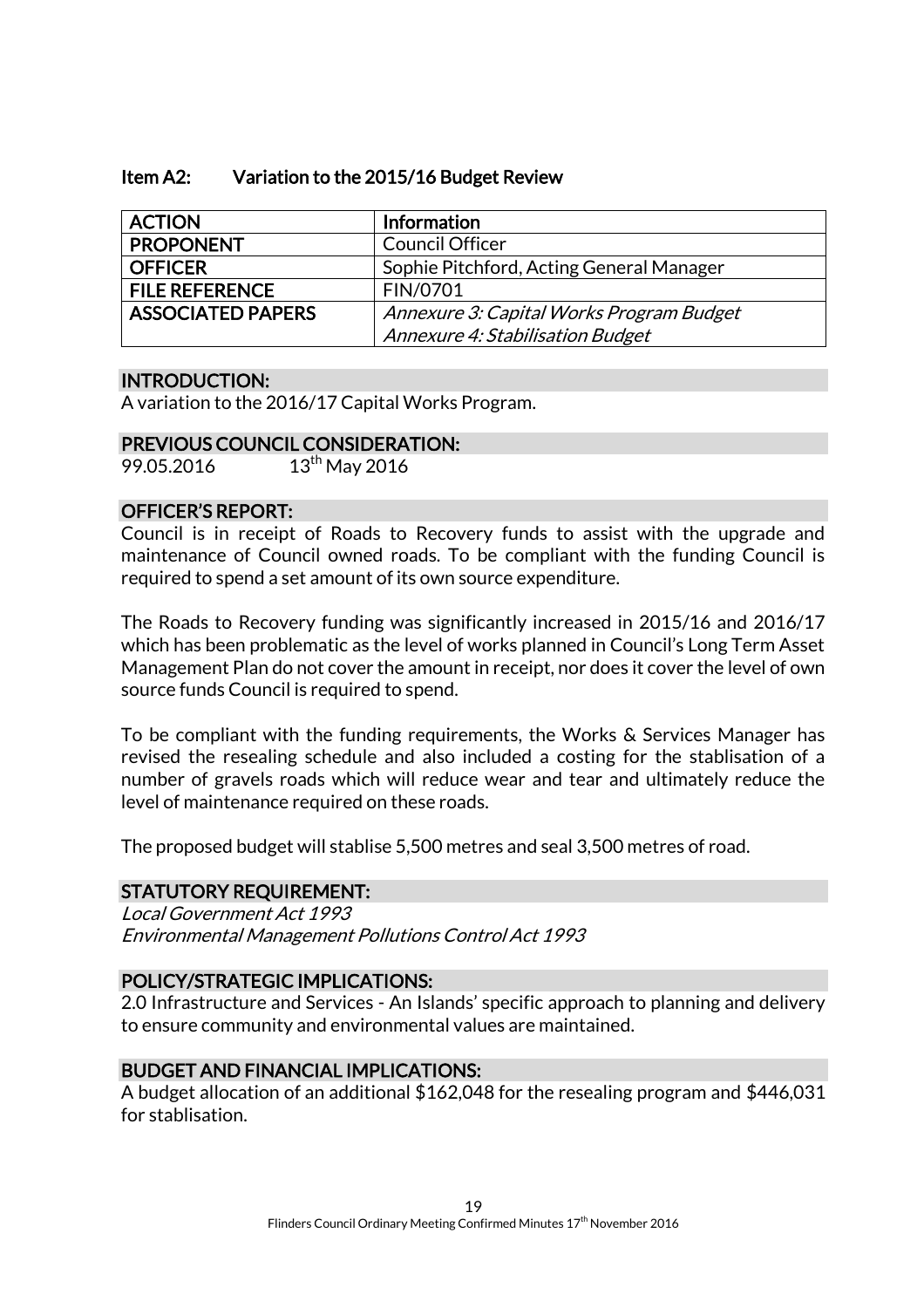### RISK/LIABILITY:

Not spending the required level of our own source expenditure would place Council in breach of the Roads to Recovery funding guidelines and potentially jeopardise ongoing funding.

### VOTING REQUIREMENTS:

Absolute Majority

### OFFICER'S RECOMMENDATION:

That Council agrees to an additional allocation of \$608,079 to the 2016/17 Capital Works Program.

### DECISION:

286.11.2016 Moved: Deputy Mayor M Cobham Seconded: Cr D Williams That Council agrees to an additional allocation of \$608,079 to the 2016/17 Capital Works Program.

### CARRIED UNANIMOUSLY (6-0)

For: Mayor Carol Cox, Deputy Mayor Marc Cobham, Cr Chris Rhodes, Cr Peter Rhodes, Cr David Williams and Cr Gerald Willis.

287.11.2016 Moved: Cr C Rhodes Seconded: Cr P Rhodes

That the Works and Services Department also considers stabilisation of high density truck turning intersections and entry points.

### CARRIED UNANIMOUSLY (6-0)

For: Mayor Carol Cox, Deputy Mayor Marc Cobham, Cr Chris Rhodes, Cr Peter Rhodes, Cr David Williams and Cr Gerald Willis.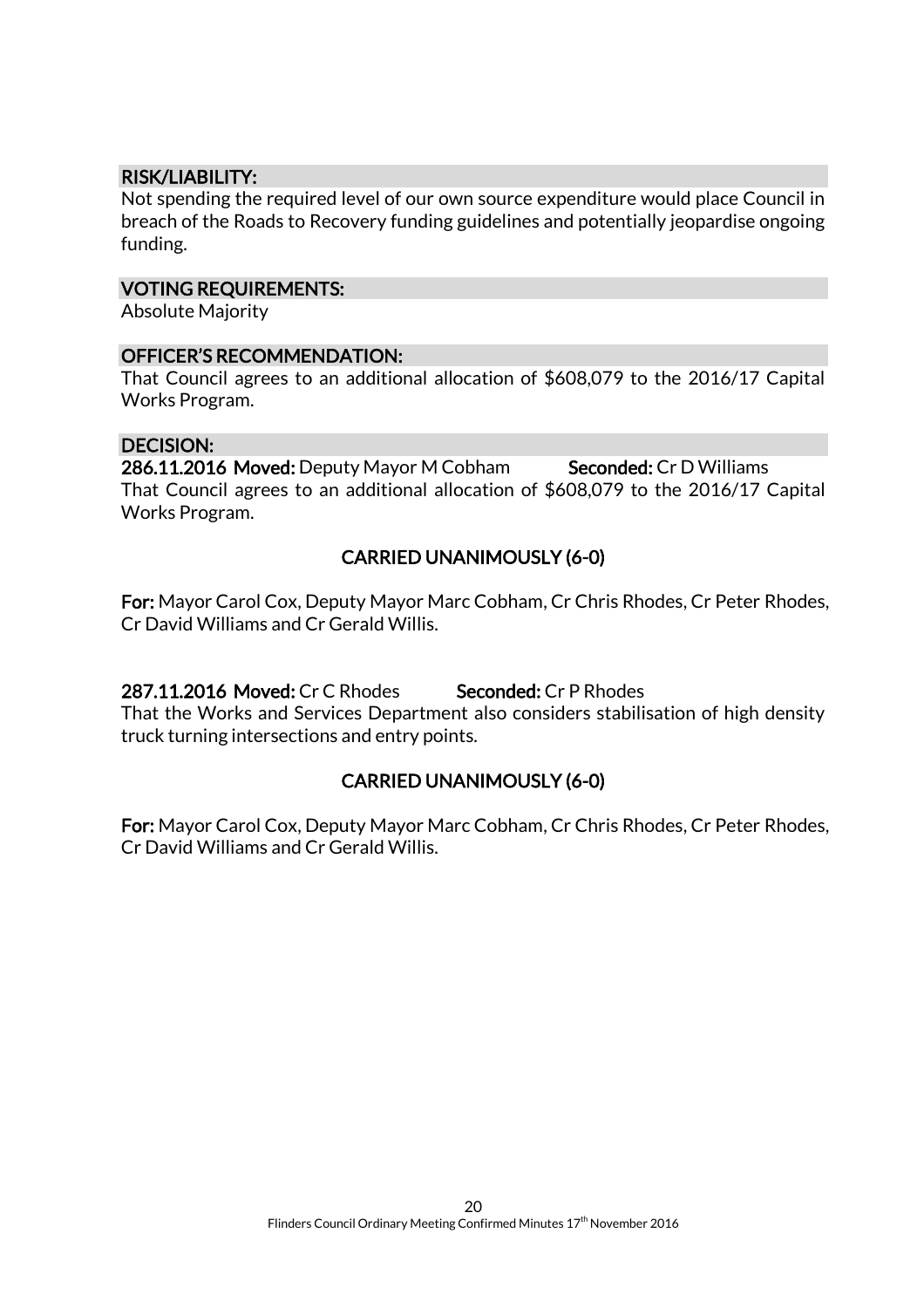| <b>ACTION</b>            | <b>Decision</b>                               |
|--------------------------|-----------------------------------------------|
| <b>PROPONENT</b>         | <b>Council Officer</b>                        |
| <b>OFFICER</b>           | Sophie Pitchford, Acting General Manager      |
| <b>FILE REFERENCE</b>    | FIN/0701                                      |
| <b>ASSOCIATED PAPERS</b> | Annexure 5: Capital Works Funding Opportunity |

### Item A3: Northern Tasmania Economic Stimulus Package Loan Scheme

### INTRODUCTION:

On the 27<sup>th</sup> September 2016 the State Government launched its Accelerated Local Government Capital Program (ALGCP) as a part of the Northern Economic Stimulus Package.

Under the ALGCP, the Government will enter into partnerships with participating councils to bring forward up to \$60 million of infrastructure investments, which will be financed by new borrowings at no cost to participating councils.

Council has an opportunity to present a Business Case identifying key projects in Council's Long Term Asset Management Plan that may be eligible under the stimulus package.

### PREVIOUS COUNCIL CONSIDERATION:

6<sup>th</sup> October 2016 Council Workshop 270.10.2016 and 270.10.2016 20<sup>th</sup> October 2016 Council Meeting

### OFFICER'S REPORT:

In line with Council's Strategic Plan, a number of projects have been identified that meet the Northern Tasmania Economic Stimulus Package criteria; these projects are:

- A putrescible cell for waste management at the landfill site (Whitemark);
- BBQ and Public Toilets at the North East River;
- BBQ and Public Toilets at Cameron's Inlet;
- The development of the Lagoon Road block (access and amenities);
- The 'stabilisation' of Council gravel roads;
- Bridge Railing Replacement Program; and
- Township Footpaths Program.

A Business Case will be developed that will as a minimum:

- Provide a detailed description of each project;
- Detail expected capital costs and the timing of cash outflows;
- Detail the planned original project delivery timing and proposed new delivery timing;
- Provide a summary of expected employment opportunities and the anticipated economic impacts;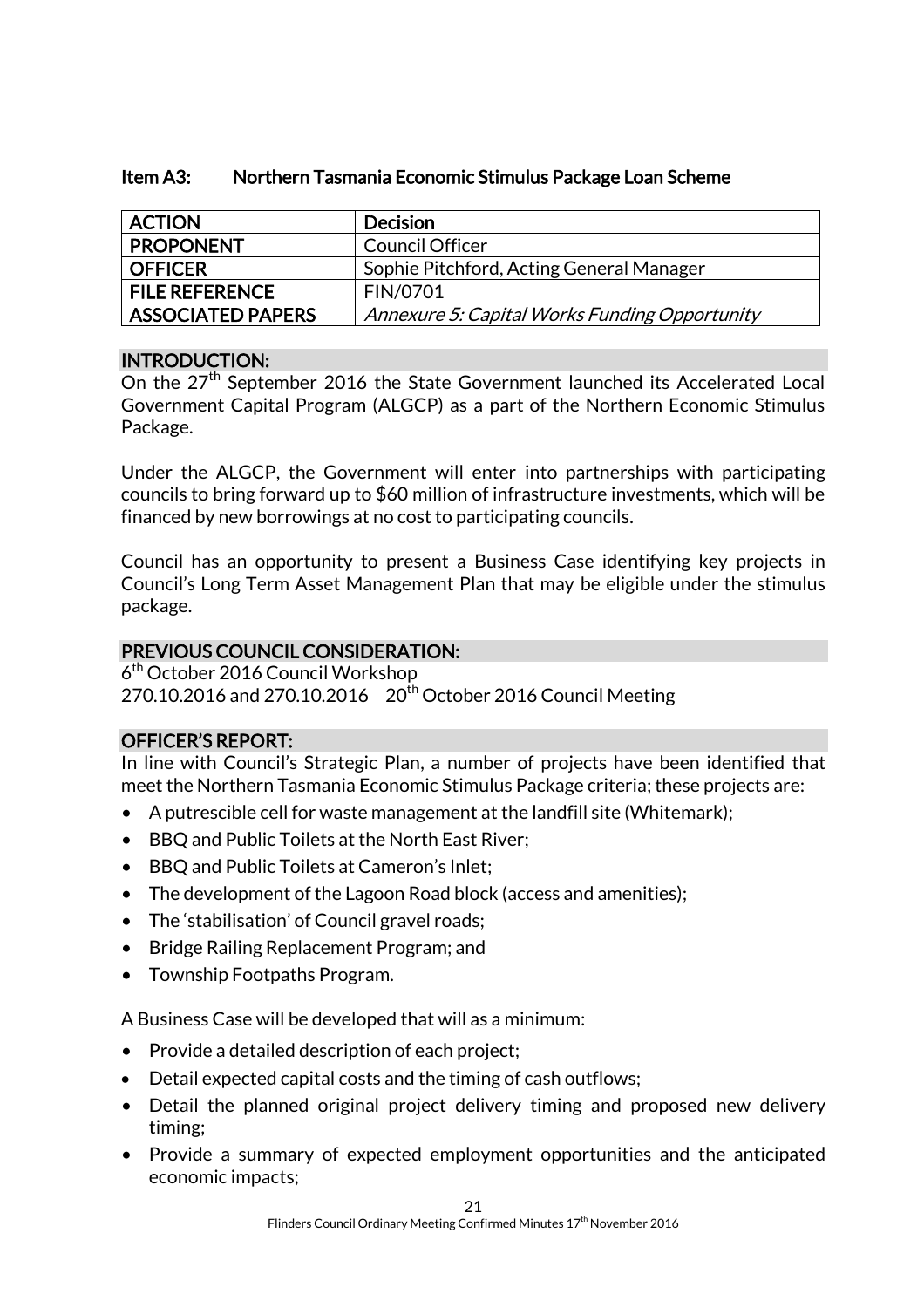- Detail the planned procurement process and timing, including the commencement date of construction;
- Provide information regarding the period for which interest support is being requested and the amount of that assistance (based on the loan repayment schedule); and
- Any other relevant information that supports the funding application.

Council has been provided with a unique opportunity to fund projects on an interest free basis which will accelerate investment returns as the funding will not need to be allocated from Council's reserves until the loan falls due.

### STATUTORY REQUIREMENT:

Local Government Act 1993

#### POLICY/STRATEGIC IMPLICATIONS:

4.0 Strategic, Efficient and Effective Organisation - Responding to risks and opportunities.

4.3 Ensure Council meets its statutory obligations and manages corporate and community risk.

4.3.21 An integrated and strategic approach to financial and asset management.

4.3.21.1. Maintain a long-term financial plan in accordance with the Local Government Act 1993.

### BUDGET AND FINANCIAL IMPLICATIONS:

Preservation of Council's reserves until loans fall due which will provide greater returns in the short-term.

#### RISK/LIABILITY:

Nil

### VOTING REQUIREMENTS:

Absolute Majority

#### OFFICER'S RECOMMENDATION:

That Council makes application to the Accelerated Local Government Capital Program for the loan to undertake the projects identified in the report.

### DECISION:

288.11.2016 Moved: Cr D Williams Seconded: Deputy Mayor M Cobham That Council makes application to the Accelerated Local Government Capital Program for the loan to undertake the projects identified in the report.

AMENDMENT 289.11.2016 Moved: Cr P Rhodes Seconded: Cr D Williams

 $22$ Flinders Council Ordinary Meeting Confirmed Minutes 17<sup>th</sup> November 2016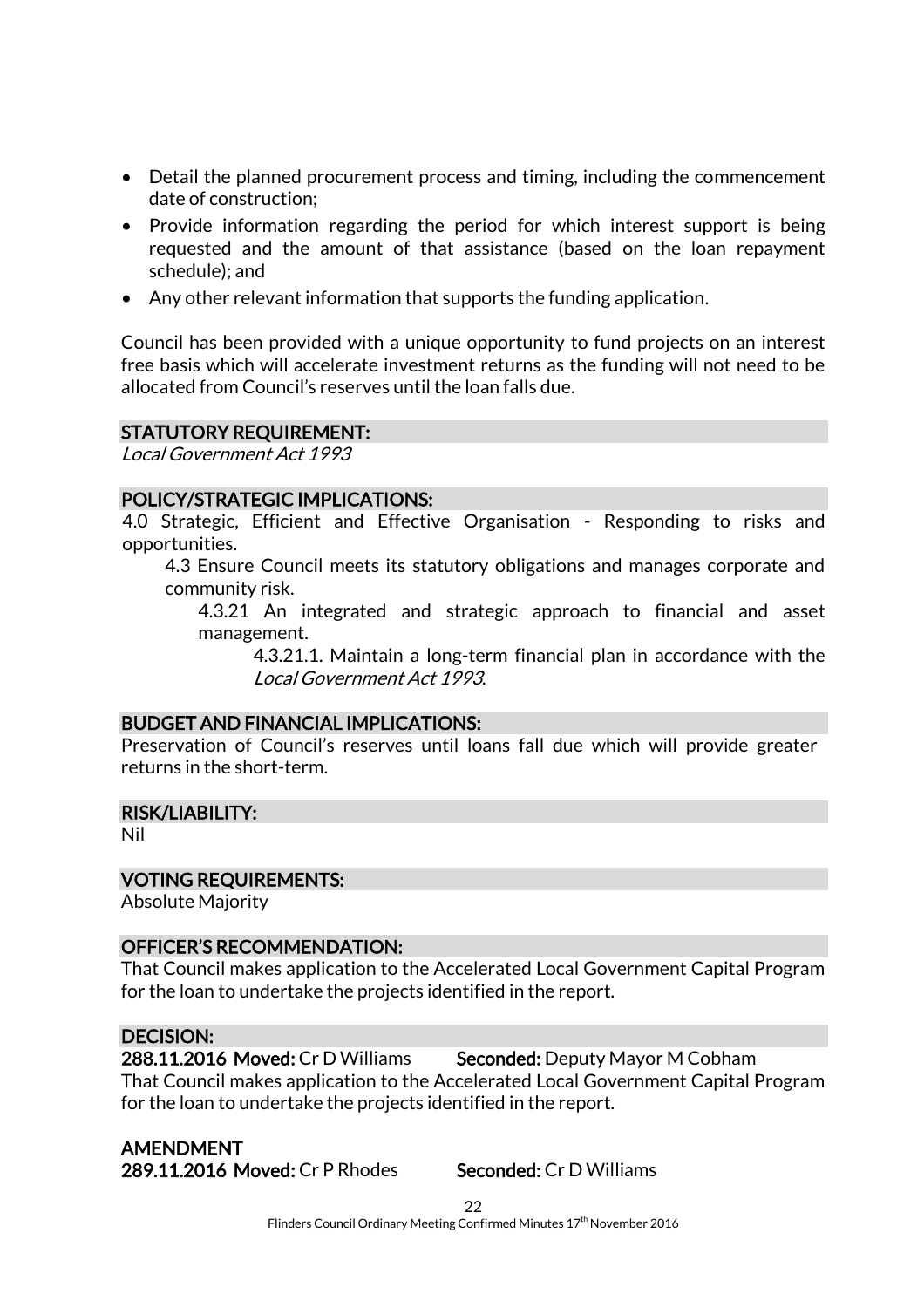That Council makes application to the Accelerated Local Government Capital Program for the loan to undertake the projects identified in the Capital Works Funding Opportunity report with the words 'Cameron's Inlet' to be replaced with 'Cape Barren Island' in sections 1 and 4.3 of the report.

### CARRIED UNANIMOUSLY (6-0)

For: Mayor Carol Cox, Deputy Mayor Marc Cobham, Cr Chris Rhodes, Cr Peter Rhodes, Cr David Williams and Cr Gerald Willis.

### SUBSTANTIVE MOTION

288.11.2016 Moved: Cr D Williams Seconded: Deputy Mayor M Cobham That Council makes application to the Accelerated Local Government Capital Program for the loan to undertake the projects identified in the Capital Works Funding Opportunity report with the words 'Cameron's Inlet' to be replaced with 'Cape Barren Island' in sections 1 and 4.3 of the report.

### CARRIED UNANIMOUSLY (6-0)

For: Mayor Carol Cox, Deputy Mayor Marc Cobham, Cr Chris Rhodes, Cr Peter Rhodes, Cr David Williams and Cr Gerald Willis.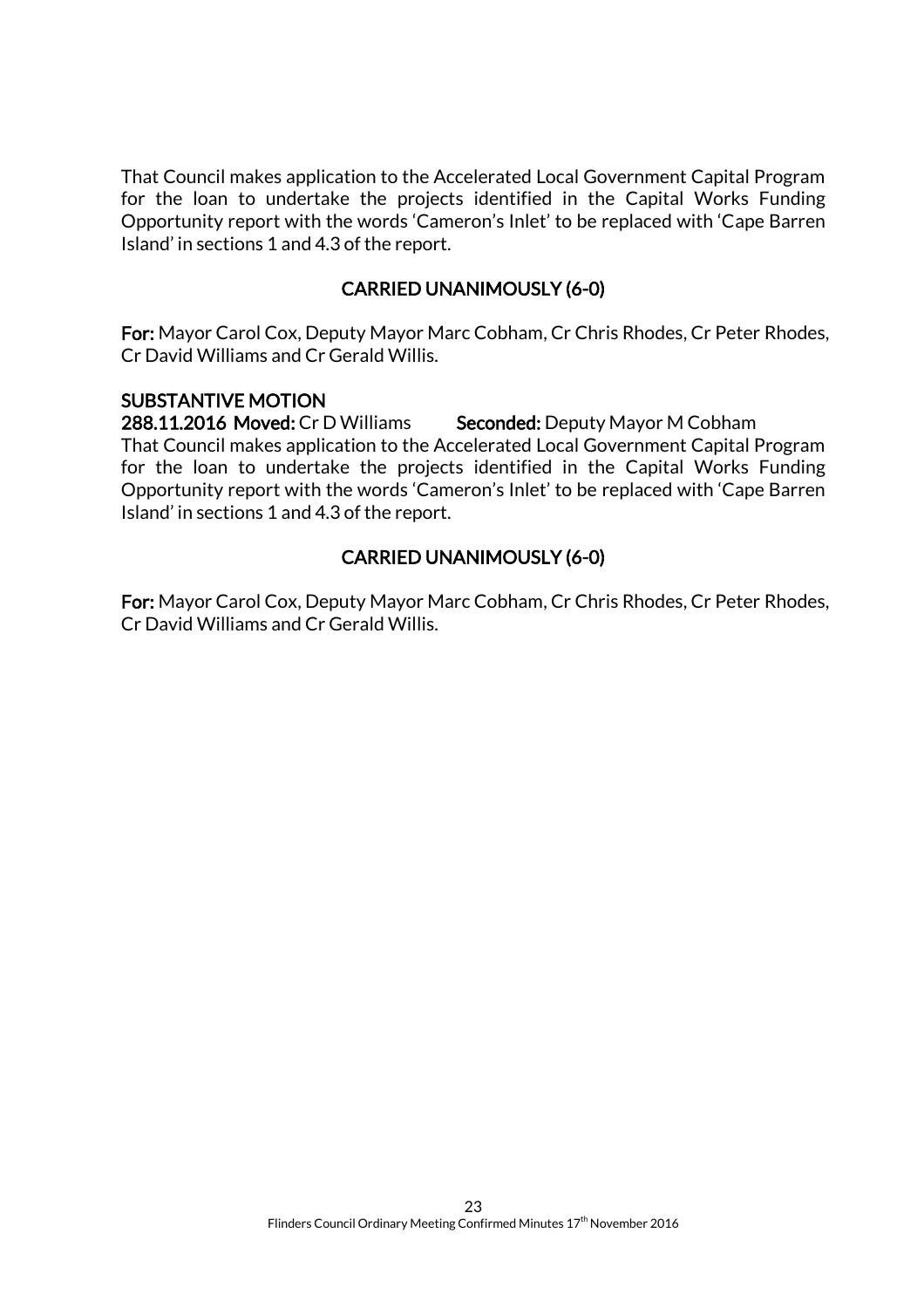### B. DEVELOPMENT SERVICES AND PLANNING APPLICATIONS

At 1.41pm, Mayor Carol Cox announced that pursuant to Section 25 of the Local Government (Meeting Procedures) Regulations 2005, the Council will now act as a Planning Authority under the Land Use Planning and Approvals Act 1993.

### Item B1: Development Application – (North East River Pty. Ltd.)

| <b>ACTION</b>            | Decision                                           |
|--------------------------|----------------------------------------------------|
| <b>APPLICANT</b>         | North East River Pty. Ltd.                         |
| <b>OFFICER</b>           | James Ireland (consultant town planner)            |
| <b>APPROVED BY</b>       | Karin Van Straten (senior consultant town planner) |
| <b>FILE REFERENCE</b>    | DA2016/030                                         |
| <b>ASSOCIATED PAPERS</b> | Annexure 6: Title                                  |
|                          | <b>Annexure 7: Site and Elevation Plans</b>        |
|                          | Annexure 8: Representation                         |

| Proposal:                | Private landing ground (hangar)                                                                                                                                                   |
|--------------------------|-----------------------------------------------------------------------------------------------------------------------------------------------------------------------------------|
| Location:                | North East River Road, Palana (CT: 115104/1)                                                                                                                                      |
| Zoning:                  | Rural Zone                                                                                                                                                                        |
| Special<br>Areas:        | None                                                                                                                                                                              |
| Representations:         | One                                                                                                                                                                               |
| Statutory<br>Timeframes: | Date Received: 20/9/16<br>Advertised: 29/9/16<br>Closing date for representations: 13/10/16<br>Request for further information: not required<br>Decision due: 18/11/16 (extended) |

### INTRODUCTION:

### Subject Site

The subject site is a 99.41 ha lot on the south side of North East River Road in Palana. It has frontage of 1730.31m and a depth of 1261.77m. The site is generally flat, and part cleared, part scrub and part forest. No further clearing is required for the proposal. To the east, west and south is Parks and Wildlife land. To the north across the road is a similar sized vacant lot, privately owned.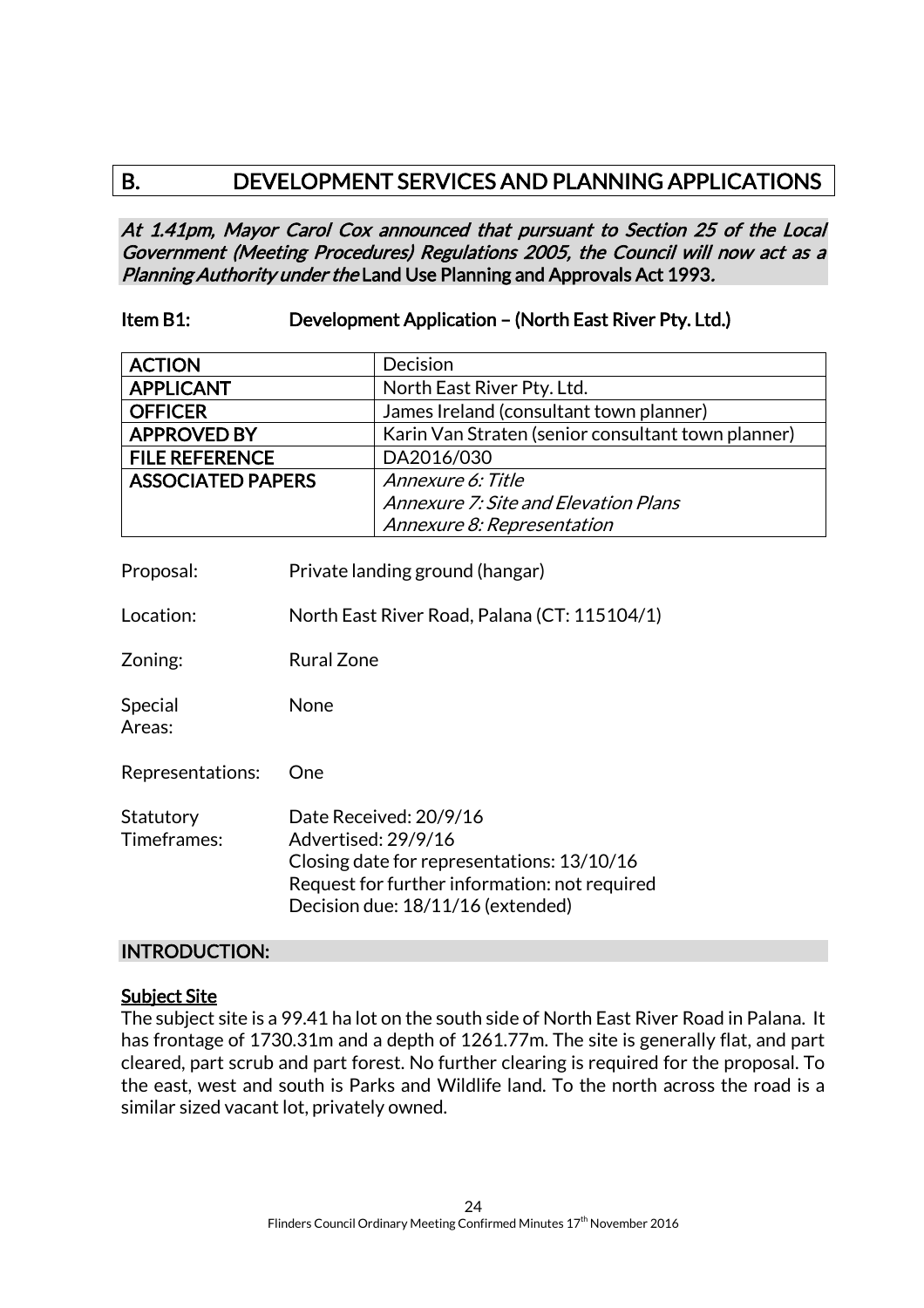### The Proposal

A 300 $\mathrm{m}^2$  gable roof shed is proposed (20m by 15m and 5.5m high), to be used as a hangar for the existing private landing ground on the site. The hangar is 220m from the North East River Road frontage and 305m from the rear boundary. It has sliding doors in one side and a bathroom inside.

The landing ground has existing use rights. When the property changed hands in 2002, the standard 337 issued stated that a permit had been issued for the site, but Council has no further details. The landowner has made a statutory declaration that the permit in question was for a landing ground and dwelling (the dwelling was obviously not built) and that the landing ground use has been continuing since then until the present day.

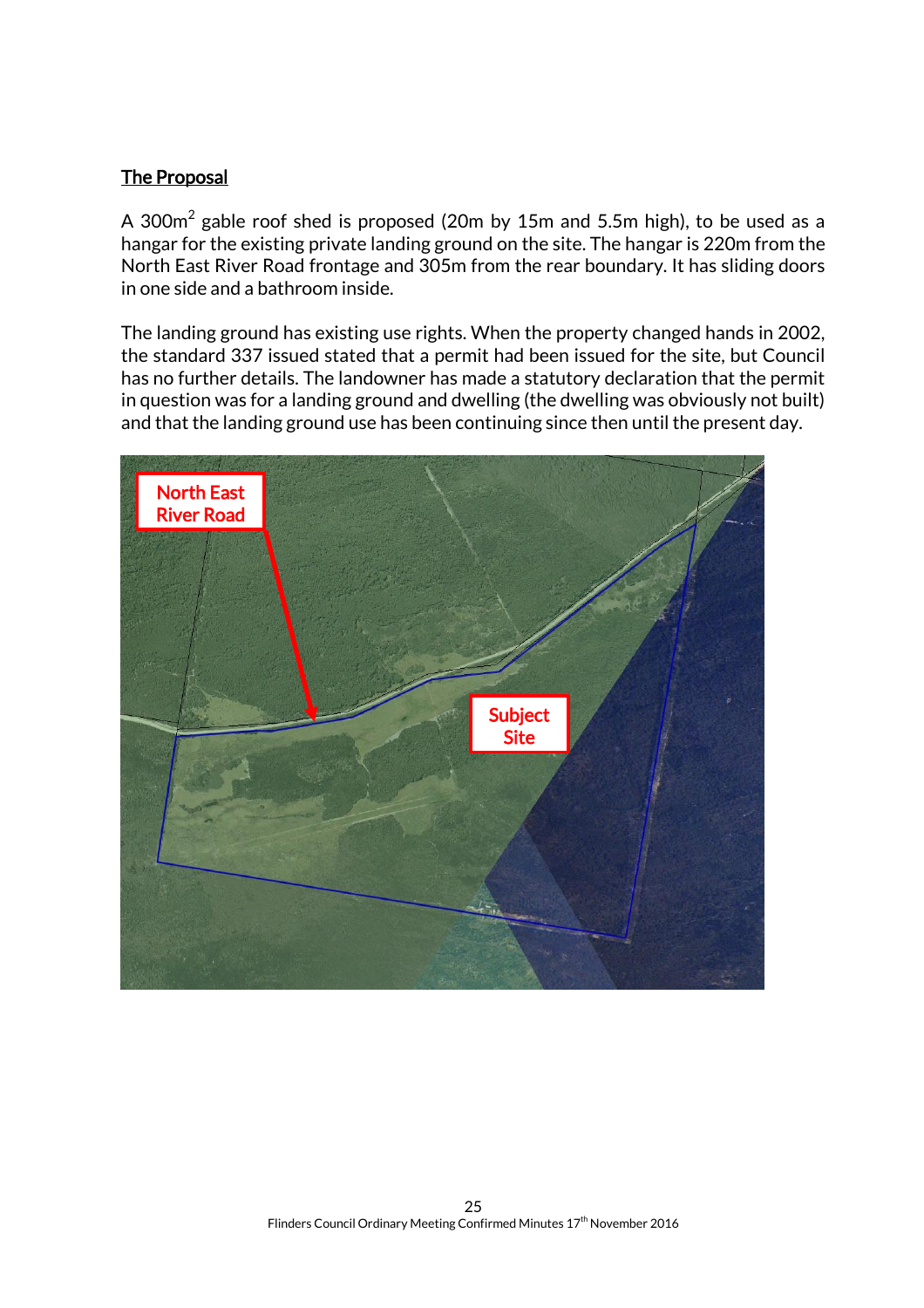

### OFFICER'S REPORT:

### Assessment Against the Planning Scheme

The Flinders planning scheme is organised into seven parts. Assessment is required under the following parts:

- Part 3 Consideration of Applications for Planning Permits (3.10). This includes consideration of Part 5 – Zoning.
- Part 6 Use and Development Principles

### Part 3 – Consideration of Applications for Planning Permits (3.10)

Council shall take into consideration the following:

1. the objectives, the intent of the zone, use and development principles, any development plan affecting the land and any relevant development standards or other relevant requirements of the Scheme;

### An assessment is provided below. Note that there is no applicable development plan.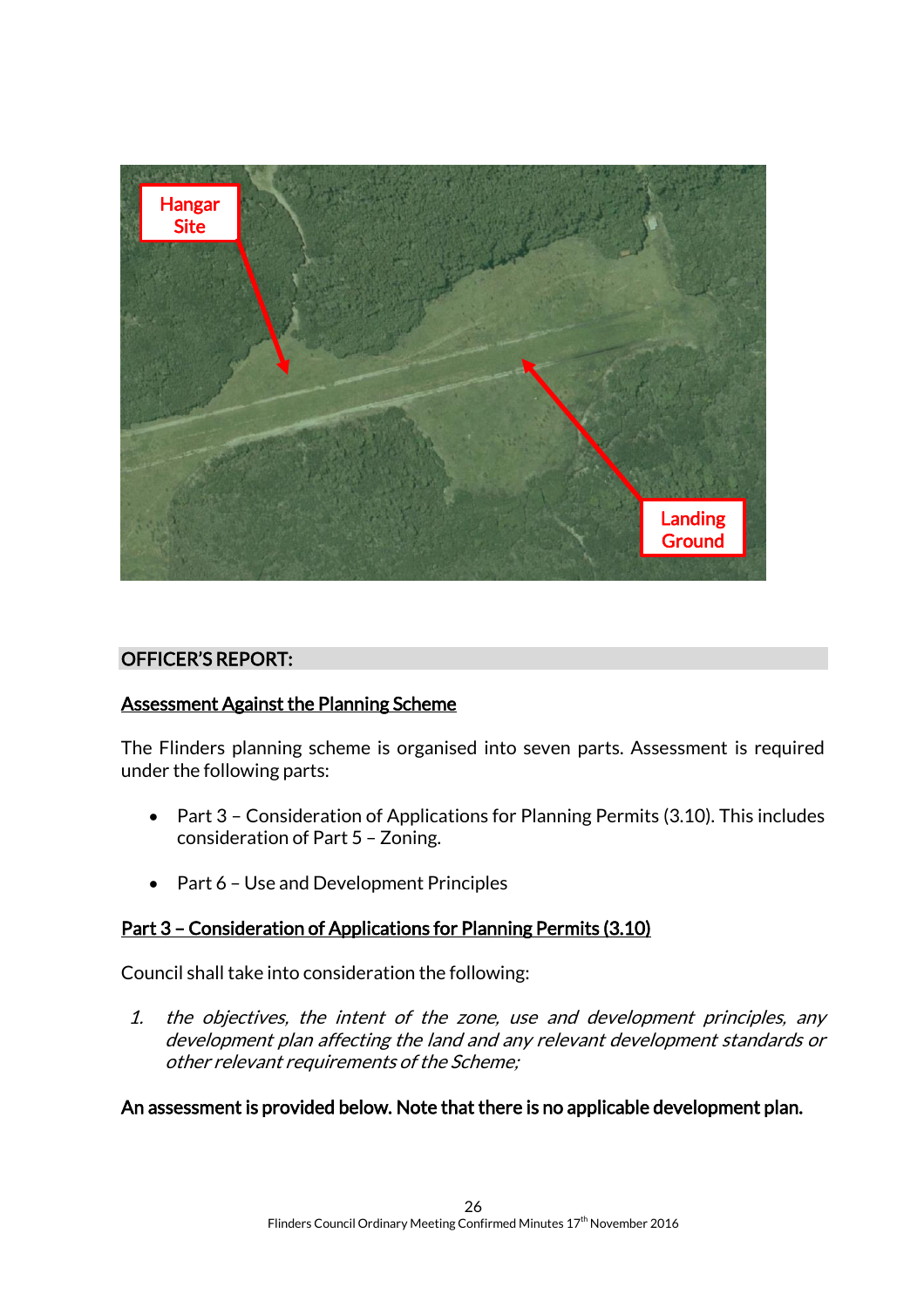### 5.8.1 Zone Intent

- (a) The Rural Zone on Flinders Island is intended to maintain the existing rural character of the island which is typified by a pattern of areas of open farmland, typically with shelter belts of remnant vegetation, interspersed with irregular areas of native vegetation and substantial unspoiled landform. On other islands within the Planning Area the zone is intended to preserve the existing character which displays minimal signs of European occupation.
- (b) Use and development in the Rural Zone is intended to accommodate agricultural uses and development predominantly, with some compatible non-agricultural uses and development in appropriate circumstances, including tourist operation and rural industries. Forest plantations may be appropriate where they do not adversely affect the character of an area or detract from important views.

COMMENT: The subject site is characterised in part by *'open farmland'* and in part by 'irregular areas of native vegetation and substantial unspoiled landform'. The proposed building is within this open farmland area and maintains its character.

### 5.8.2 Desired Zone Character and Zone Guidelines

- (a) The use or development of small existing rural lots for the purpose of residential living shall only be approved where such use or development is compatible with any existing or potential agricultural use of that land or surrounding lands.
- (b) Use or development should enhance the rural character of the zone. Buildings should be substantial distances from the road frontage and apart, unless inappropriate for operational or topographical reasons. Where land clearance is undertaken it should be visually sympathetic; important trees (or stands of trees) should be retained, important hilltop locations should not be cleared and location of trees and shrubs along fence lines, property boundaries, watercourses and at property entrances is encouraged. Buildings and structures for aquaculture should be sited with regard to the protection of coastal scenery and compatibility with recreational use of the coastline.
- (c) Land use or development and management practices shall be environmentally appropriate and shall avoid contamination or despoliation of the land, ground water, water courses, shore-lines, lagoons and marshes. Sand-dunes and coastal vegetation and ecologically important areas shall be protected from degradation.
- (d) Forestry activities in the zone shall be in accordance with the Forest Practices Code

COMMENT: Criteria (a) is not applicable. In relation to (b), and in addition to the discussion under the zone intent section, the building is a substantial distance from the road frontage (220m). In relation to (c) the proposal is environmentally appropriate and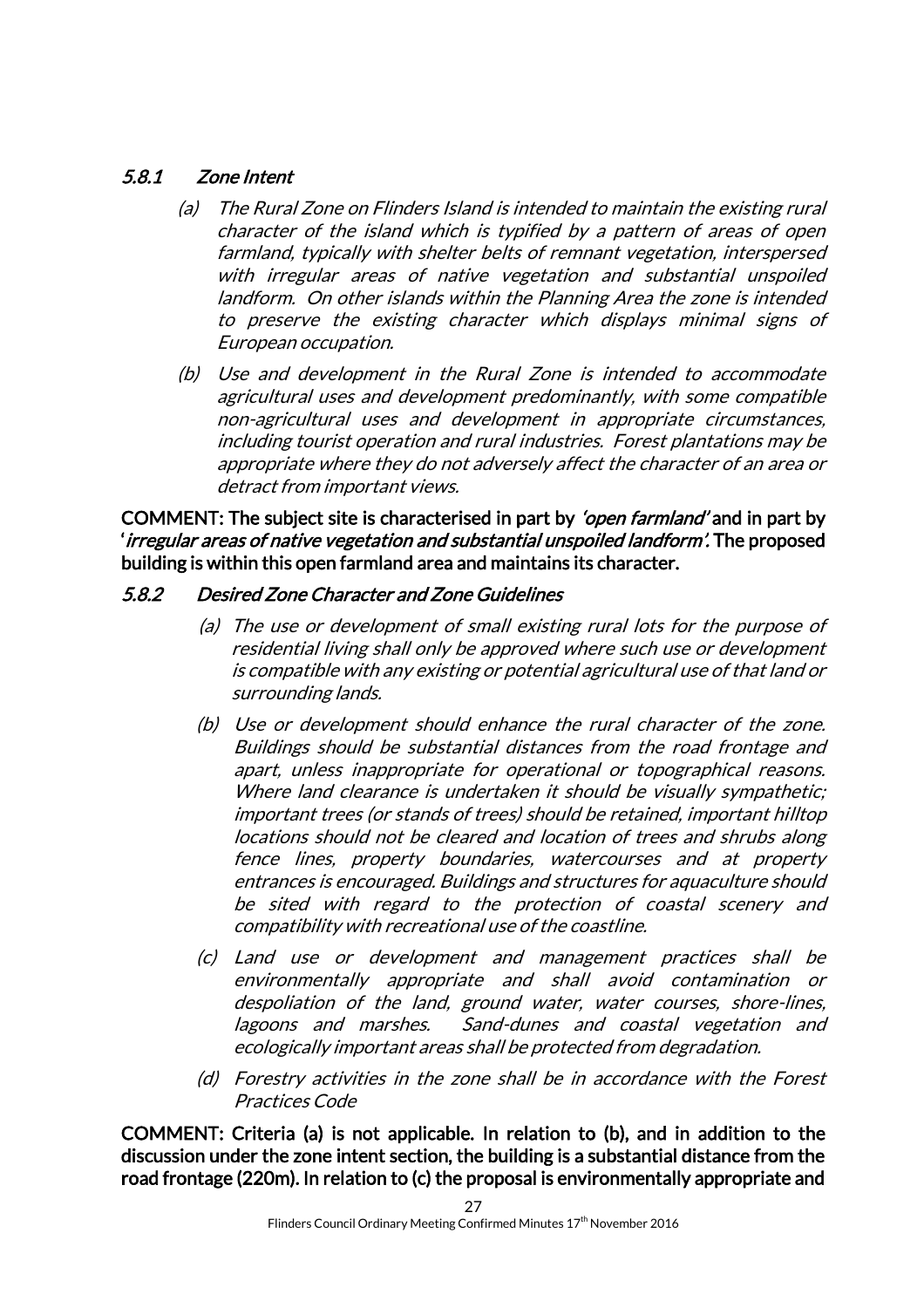is designed to avoid contamination and/or despoliation of the land via an appropriately designed on-site wastewater disposal system. All buildings are located at least 4km from the shoreline. Wastewater disposal is via an onsite wastewater disposal system. Water supply will be via rainwater collection. Criteria (d) is not applicable.

### 5.8.4 Development Standards

- (a) The maximum height of buildings is 8.0 metres unless it can be satisfactorily demonstrated that a higher structure is required for operational, topographic or other justified purposes.
- (b) Habitable buildings should be sited and designed to achieve the best solar gain or orientation that the site can provide. Where such design or orientation is not feasible other energy efficient practices, such as insulation, heat pumps or double glazing, should be considered.
- (c) Buildings shall be setback a minimum distance of 20 metres from all boundaries.
- (d) Regardless of the foregoing minimum setbacks, buildings shall be set back not less than a horizontal distance of 100m from high water mark and 40 m from a perennial watercourse.
- (e) Council may relax the setback requirement of the above clause pursuant to the provisions of Clause 3.5 of this Scheme and after giving consideration to:
	- i. The particular size, shape, contours or slope of the land and the adjoining land;
	- ii. The adjoining land and uses and zones
	- iii. The position of existing buildings and setbacks in the immediate area;
	- iv. Consideration of any representations received as a result of the notification under Section 57 of the Act.
- (f) The external walls, roof, paving and other large surface areas of buildings shall be finished with non-reflective materials and colours that harmonise with the natural landscape or shall be substantially screened by landscaping.
- $(g)$  A house on any lot which contains only class 4, 5, 6 or 7 land is discretionary and may only be approved if any existing or potential development and use of agricultural land in the vicinity is likely to receive no impact, or only minor impact from the establishment of the residence taking into account:
	- (a) The topography of the land;
	- (b) The location of water catchments;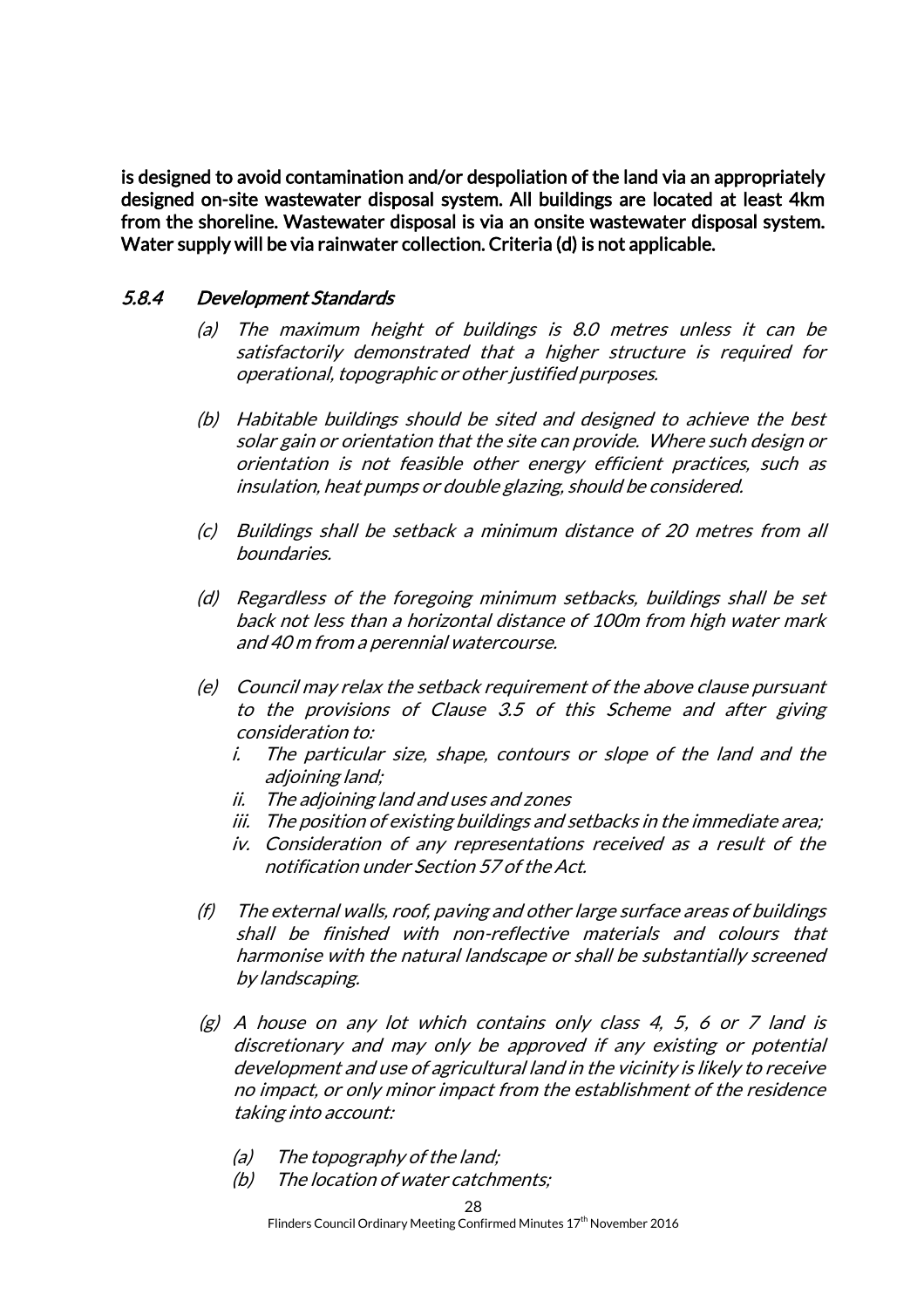- (c) The location of neighbouring agricultural pursuits;
- (d) Buffers created by natural features;
- (e) Resource sustainability given the objective of the State Protection of Agricultural Land Policy.

COMMENT: The proposal meets requirements a), c) and d). As requirement c) is met, e) is not applicable. In relation to f), the application specifies pale eucalypt and surf mist (standard Colorbond colours) which meets this requirement. Criteria b) and g) are not applicable.

2. any relevant proposals, reports or requirements of any public authorities;

### Not applicable. None were received by Council.

3. any representations received following public notification where required under the Act;

One representation was received. Council must consider representations to discretionary applications under both the Act and the Scheme. The representation is assessed in the table below. A full copy of the representation is provided as part of the Council agenda.

| <b>Issue</b>                  | Comment                                                 |
|-------------------------------|---------------------------------------------------------|
| Site plan shows shed to be    | The site plan shows the vegetation, but describes it    |
| located on cleared ground     | as 'tea tree scrub'. The Tas Veg 3.0 mapping shows      |
| in close proximity to what is | that it is in fact eucalyptus nitida Furneaux forest as |
| E.nitida Furneaux Forest      | the representor states (shown with green shading        |
| (not shown on site plan). It  | below, note the slight misalignment with the aerial     |
| is submitted that any         | photo). The hangar site in the cleared area is also     |
| approval should<br>be         | shown:                                                  |
| conditioned<br>to<br>avoid    |                                                         |
| clearance of this vegetation  |                                                         |
| community, particularly       | Hangar                                                  |
| since there is sufficient     | <b>Site</b>                                             |
| cleared<br>to<br>area         |                                                         |
| accommodatethe proposed       |                                                         |
| development.                  |                                                         |
|                               |                                                         |
|                               |                                                         |
|                               |                                                         |
|                               |                                                         |
|                               |                                                         |
|                               |                                                         |
|                               | The application does not propose clearance of this      |
|                               | vegetation. This is clearly shown on the site plan -    |

Flinders Council Ordinary Meeting Confirmed Minutes 17<sup>th</sup> November 2016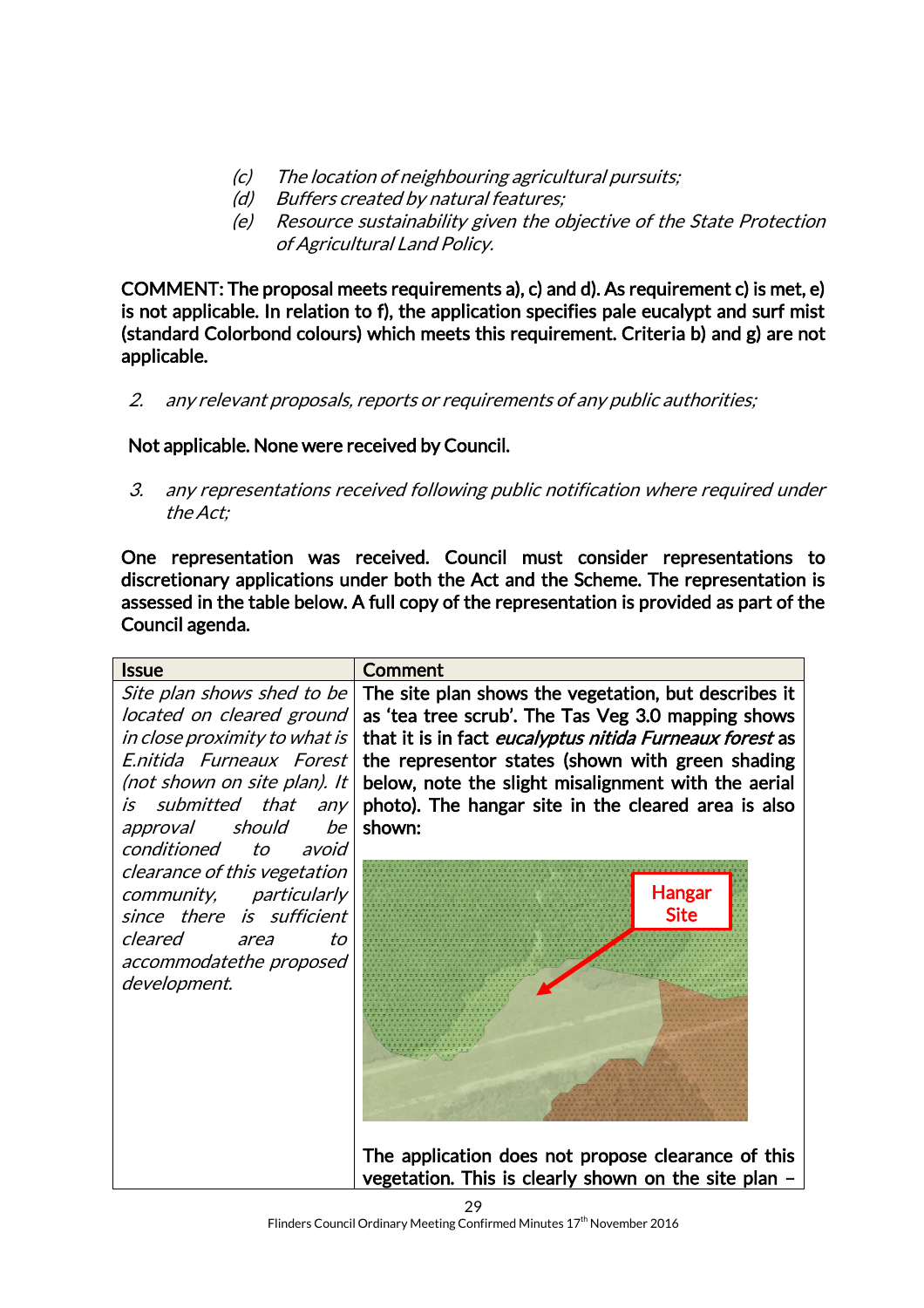|                                | the vegetation is in place and the proposed building is<br>in a cleared area. It is not a threatened community. |
|--------------------------------|-----------------------------------------------------------------------------------------------------------------|
|                                |                                                                                                                 |
|                                | There is no justification for a condition that prohibits                                                        |
|                                | an action that is not proposed in the application.                                                              |
|                                | Furthermore, planning permission is not required to                                                             |
|                                | clear this vegetation $-$ it could be cleared tomorrow                                                          |
|                                | (although there is no known intent to do so).                                                                   |
| Existing building/structure    | The building in question is understood to be a shed,                                                            |
| the site should be<br>$\Omega$ | located approximately 260m east of the proposal.                                                                |
| <i>included on site plan.</i>  | Clause 3.8 of the planning scheme provides that an                                                              |
|                                | application: 'shall contain such information as is                                                              |
|                                | necessary for Council to determine compliance with                                                              |
|                                | the scheme, and shall include, where applicable, the                                                            |
|                                | following:' [one of which is a site plan, showing                                                               |
|                                | existing buildings].                                                                                            |
|                                |                                                                                                                 |
|                                | Whilst it is usual for a site plan to show all existing                                                         |
|                                | buildings, if Clause 3.8 is strictly followed, the                                                              |
|                                | building in question does not affect Council's ability                                                          |
|                                | to determine compliance of this proposal with the                                                               |
|                                | scheme and is therefore not applicable information                                                              |
|                                | that <i>must</i> be on the site plan.                                                                           |
|                                |                                                                                                                 |

While the concerns of the representor are noted, they did not raise any matters that alter assessment of the application against the Scheme.

 4. whether any part of the land is subject to: (a) landslip, soil instability, or erosion;

No mapped landslip or stability issues at the sites of the proposal.

(b) excessive slope;

Not applicable.

(c) ponding or flooding;

None known at the sites of the proposal.

(d) bush fire hazard;

### Not applicable.

- (e) a Protected Catchment District under Water Management Act 1999; No.
- (f) any Special Area Provisions in Part 7;

### Not applicable.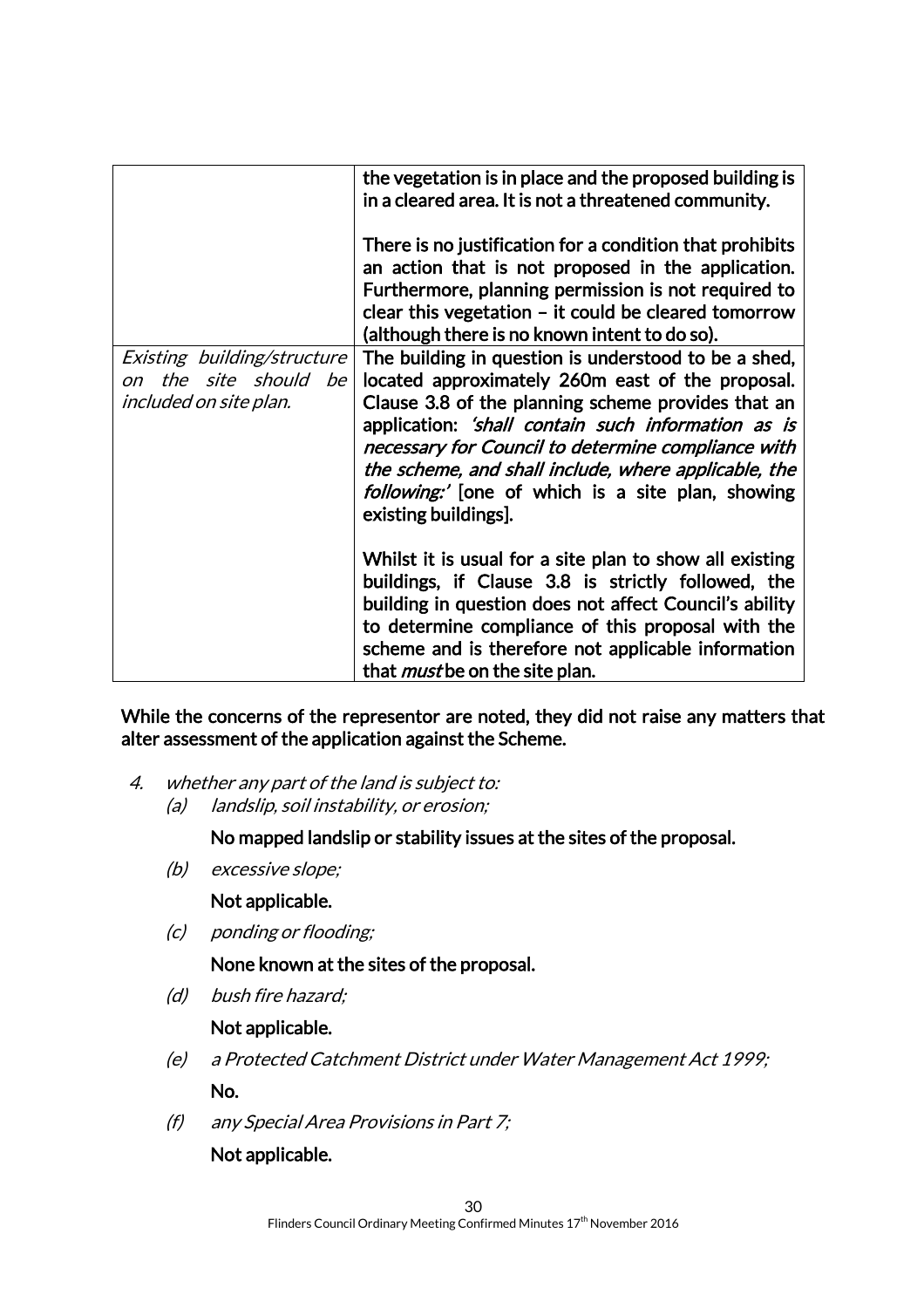(g) pollution; and

#### None known.

(h) other hazards to safety or health.

#### None known.

- 5. whether the proposed use or development is satisfactory in terms of its siting, size or appearance and levels of emissions in relation to:
	- (a) existing site features;

Existing site features where the proposal is located are limited to the topography.

(b) adjoining land;

The proposal is setback 220m from the nearest boundary and is located amongst tall scrub which further shields it. On this basis it is satisfactory in terms of its siting. The relatively small scale of development (a 300m $^2$  shed, 20m by 15m and 5.5m high) is satisfactory in its sighting and appearance. No emissions will be generated.

(c) the streetscape and/or landscape;

The proposal is setback from the road 220m and shielded by tall scrub. It has a very limited impact in the streetscape.

(d) the natural environment;

The natural environment is taken here as the flora and fauna on the site. The proposal will not affect any threatened communities. Vegetation removal is not proposed.

(e) items of historic, architectural or scientific interest;

#### None known

(f) buffer zones, attenuation areas

None applicable.

(g) easements;

### None applicable.

(h) a water supply for firefighting purposes;

### Not applicable.

(i) any received pollution;

#### None known.

(j) the escape of pollutants into storm drains and watercourses: and

### The proposal will not generate pollution.

Flinders Council Ordinary Meeting Confirmed Minutes 17<sup>th</sup> November 2016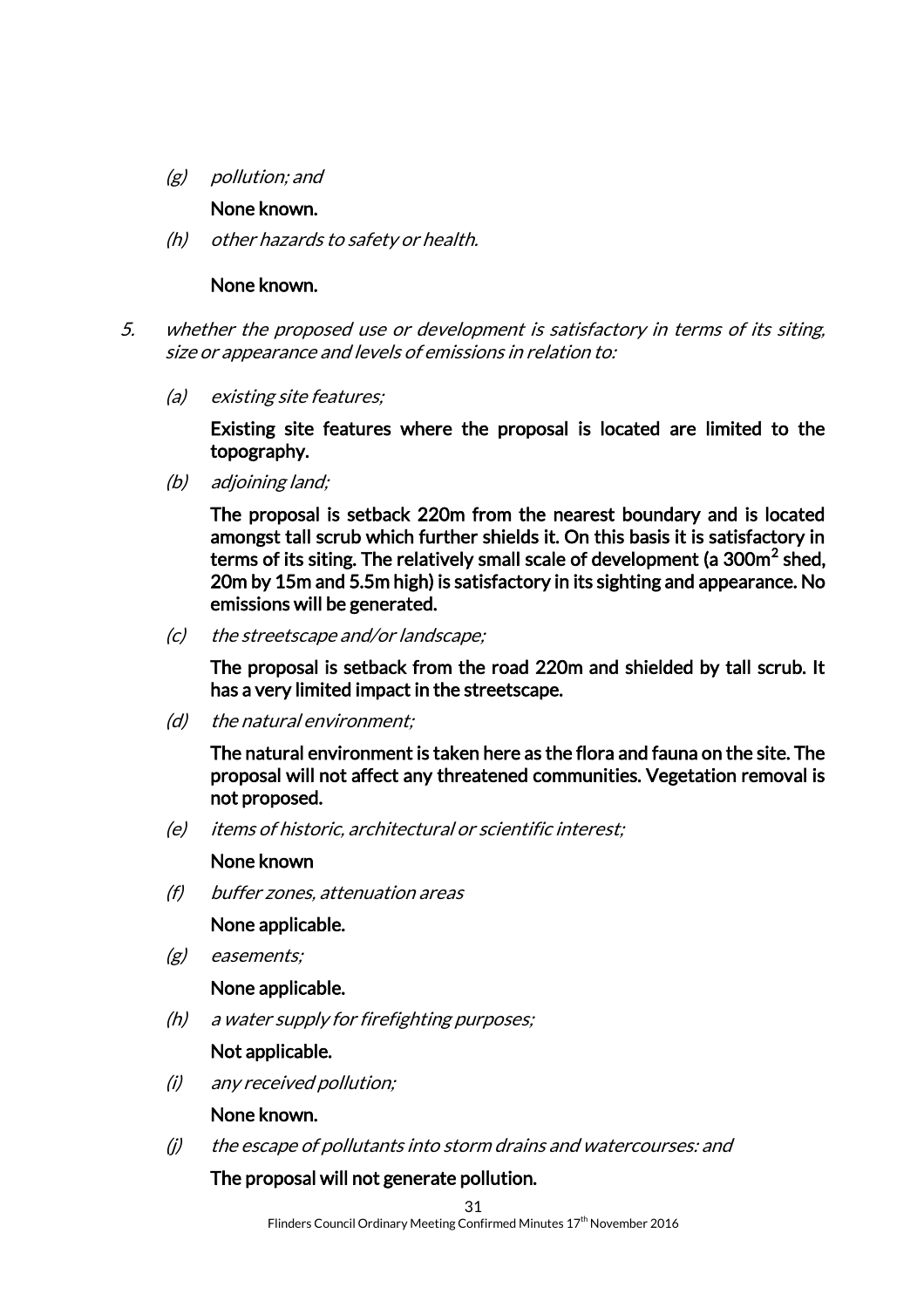(k) isolation, separation from other lands.

### Please refer to (b).

6. whether the proposed use or development will be supplied with an adequate level of infrastructure and services, and if there is any necessity to improve deficient access, roads or road junctions, water, sewerage, electricity or transport services and the like, without detriment to existing users;

No improvement needs to be made to any roads, road junctions or water, sewerage, electricity or transportation services. This part of the island is not supplied with water or sewerage infrastructure and the proposal is designed to be self-sufficient. It is therefore concluded that the proposal will be supplied with an adequate level of infrastructure and services.

7. whether the proposed use or development would adversely affect the existing and possible future use or development of adjacent land, and vice versa;

The proposal will not have an adverse effect on the use of the adjacent land. The landing ground has existing use rights.

8. the provision of adequate landscaping, amenity facilities and illumination, and the treatment of the site generally;

It is the intent of the proposal to sit within the existing natural vegetation and its removal is not required. No additional landscaping is proposed. Illumination is not specified, but it is assumed it will be limited to lighting typical of a farm or domestic use.

9. the sight distances available to and from proposed point(s) of access, together with an estimate of the speed of passing traffic;

Access will be via North East River Road, which has a speed limit if 80km/h. The existing access will be used. Based on a desktop review only, it is understood that sight distances are suitable.

10. the design and siting of the proposal to enable reduction in energy consumption through alternative energy use or reduction in demand; and

No specific effort has been made to reduce energy use, but that said, it is expected that energy use will be very low.

11. the safety and well-being of the general public.

The proposal is a private undertaking - it does not pose a risk to the safety or well-being of the public.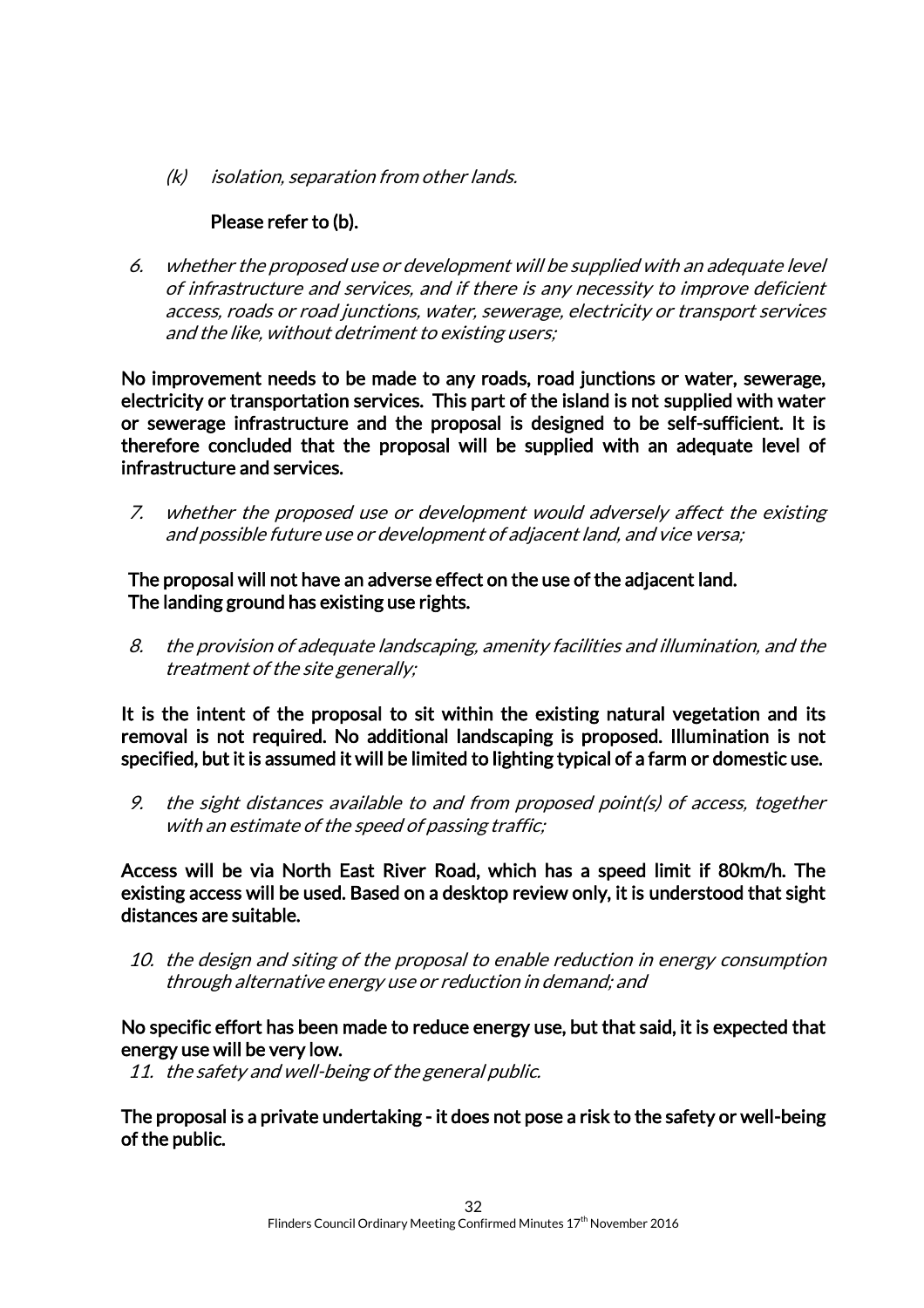12. Any other matter which Council is of the opinion is relevant to the particular application.

### None stated.

### COMMENT: In conclusion, the proposal is consistent with the consideration clauses 1- 12 under Part 3.10.

### Part 6 – Use and Development Principles

This part of the planning scheme provides general principles that development must be consistent with. Some of them are clearly not relevant to this application (for example those concerned with subdivision or quarrying) so these have been omitted for brevity. Furthermore, most have been addressed in more specific parts of this report. They are included here for completeness, but the comment will often refer to the part of the report where they are assessed in detail.

6.0 Use and development shall be consistent with the following principles:

### 6.1 Use

(a) Use or development shall not unreasonably impact on any existing or intended use of development of neighbouring land.

### COMMENT: Complies. For more detail refer to Part 3 assessment.

### 6.2 Character

- (a) Use and development shall adequately respect the character of, and future intentions for the area in which it is to be located.
- (c) Use or development (including public facilities and services) should adequately respect the surrounding streetscape and neighbouring use or development, particularly in relation to scale, setbacks, form (including roof shape), landscaping, materials, colours and fencing.
- (e) Where trees are an important element in the character of an area they should be retained.

### COMMENT: Complies. For more detail refer to Part 3 assessment.

- 6.4 Environment
	- (a) Use or development shall not be allowed to detrimentally affect the environment. All areas, and sensitive ecological and/or visual areas in particular, shall be developed in a manner and to an extent which is consistent with the protection of the values of the area.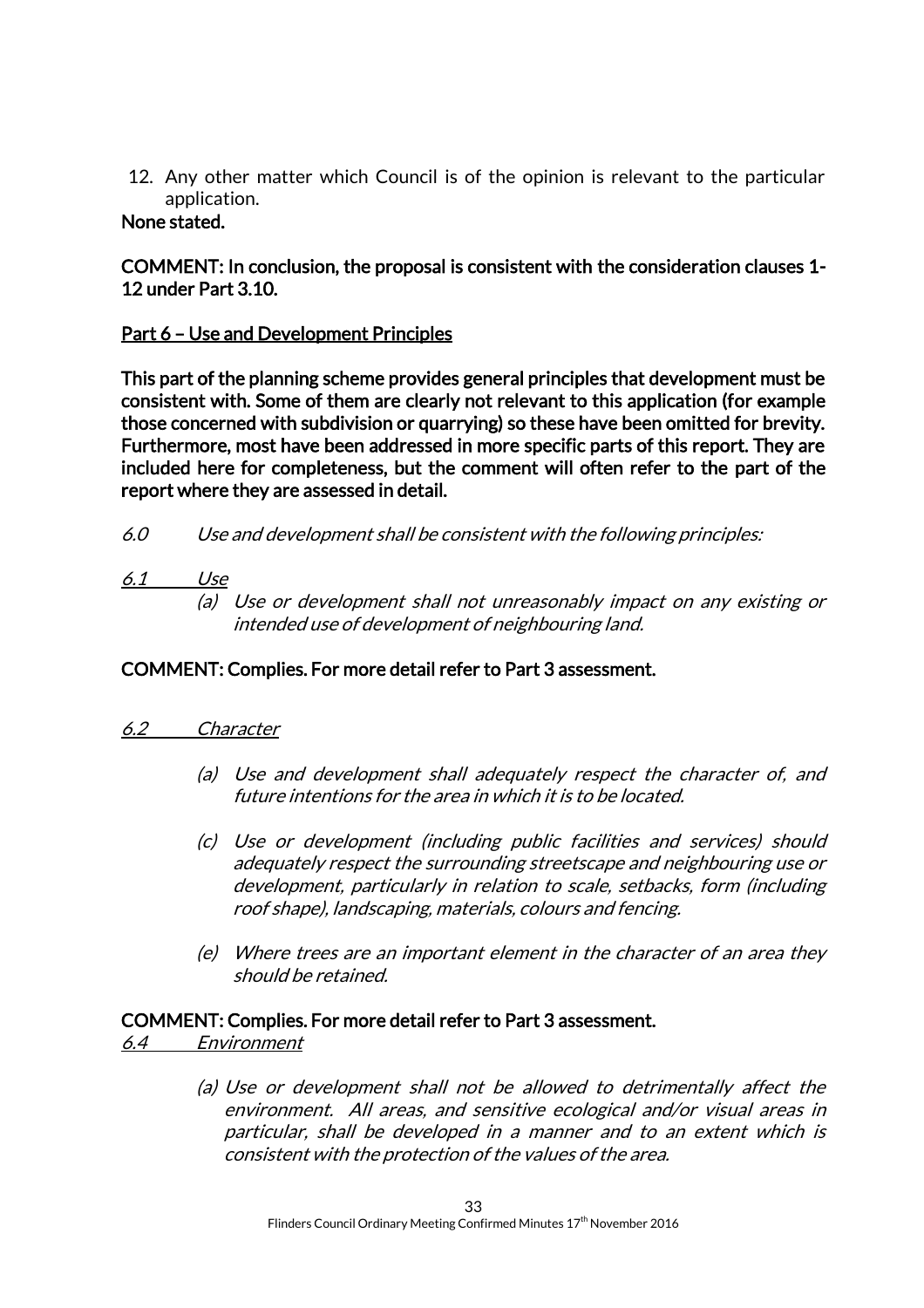- (b) Use or Development and land management practices shall be directed towards achieving environmental sustainability, biodiversity and ecological balance, and avoiding environmental damage such as soil erosion, coastal dune erosion, loss of important animal and plant species and increases in vermin populations.
- (c) Use or Development shall not be located in areas of unacceptable risk (eg. from fire, flood or landslip). In situations where risk may exist, use and development shall be appropriately sited and designed to provide an acceptable level of protection and safety for future users. In particular.
	- i. Lands subject to flood risk are those subject to a greater than one in a 100 year flood interval (1% probability), and land, the natural surface level of which is below 3 metres Australian Height Datum (AHD); and
	- ii. Land which comprises soils of known or suspected instability, has a slope greater than 1 in 4, or is filled or reclaimed land, are deemed to constitute an unstable land hazard; and
	- iii. Use and development in bushfire prone areas will comply with the provisions of Schedule 7 Development in Bushfire Prone Areas or some other provisions acceptable to Council and the Tasmania Fire Service.
- (f) Use or development shall be of a suitable form and siting to avoid any adverse impact on any watercourse and vice versa. Use or development (including the siting of effluent disposal systems) shall be setback a minimum of 40 metres, or such distance as is required, from a watercourse to avoid degradation of water quality.

### COMMENT: Complies. For more detail refer to Part 3 assessment.

#### 6.6 Access and Parking

- (b) All Use or Development shall provide satisfactory pedestrian and vehicular access which is suited to the volume and needs of future users.
- (c) Buildings and spaces intended for public access shall provide for satisfactory use and access by the disabled; the requirements of the Building Regulations in relation to AS1428.1-1988 shall be met.
- (d) Road widths shall be appropriate to the road function, expected traffic type and volume, and future subdivision potential of the subject and surrounding land.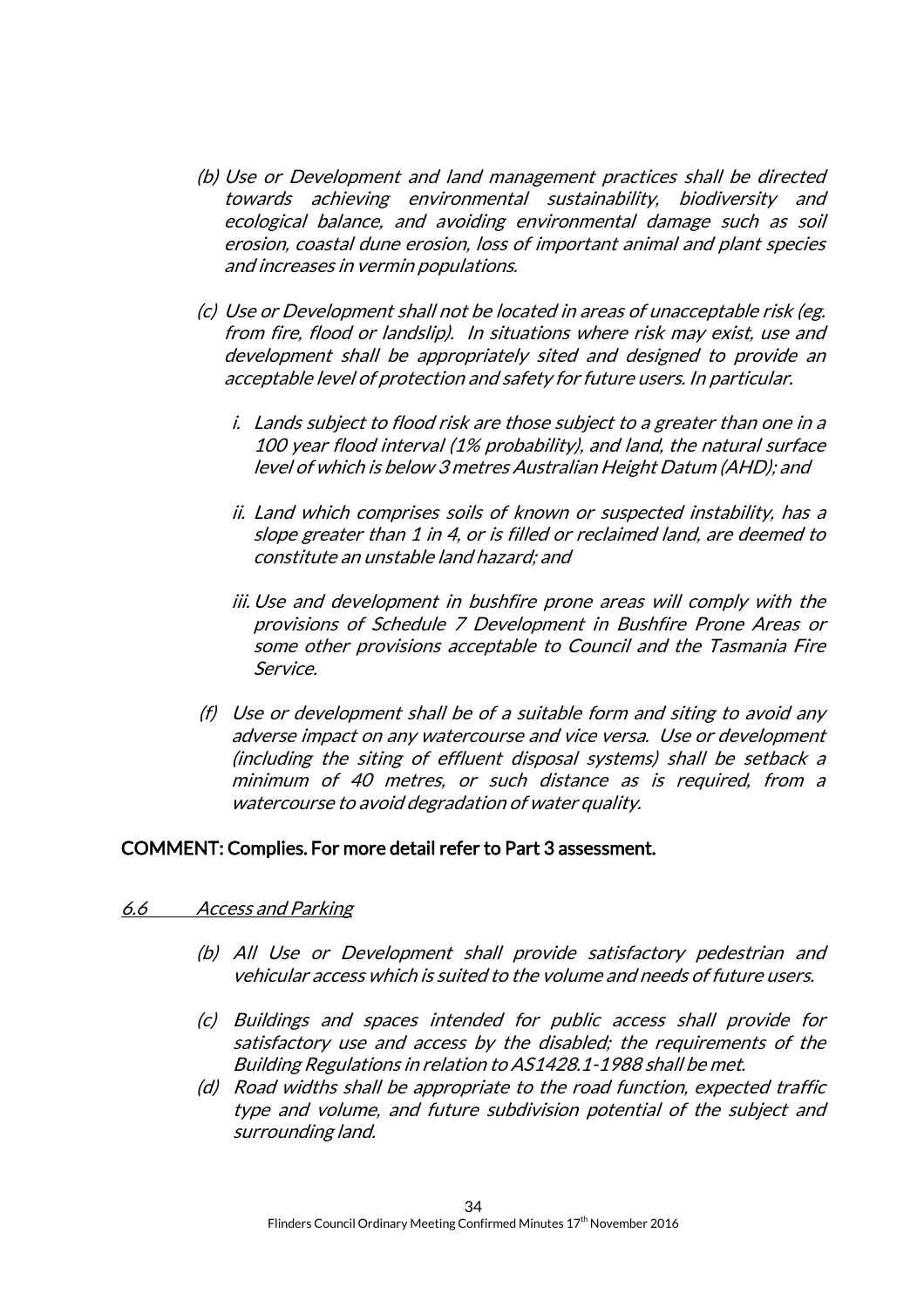- (h) New Use or Development shall provide a suitably constructed driveway of a width to provide for the safe ingress and egress of the anticipated volume of traffic associated with the Use or Development
- (i) New Use or Development shall provide adequate car parking to provide for the demand it generates and shall be capable of being safely accessed.
- (k) New Use or Development in Bushfire Prone Areas will require access that complies with the provisions of Schedule 7, Development in Bushfire Prone Areas.

### COMMENT: Complies. The existing access is to be used. Ample car parking is available on the site for the use.

6.7 Services

- (a) Use or Development shall be provided with adequate and appropriate services which are suited to the lifestyle requirements of people, the nature of the location, and the ability of the community to provide.
- (c) In areas not serviced with water use or development shall provide adequate water supply and effluent disposal systems. Each dwelling shall provide a potable water storage facility (minimum capacity of 40kl) to provide for the anticipated number of occupants, and a wastewater disposal system approved by the Council's Environmental Health Officer
- (e) Use or Development shall be appropriately sited, designed and constructed to avoid conflict with service mains (including telephone, power, sewer, water and irrigation channels/pipelines). Buildings shall not be erected over any service main or within any easement providing for same whether utilised or not.
- (g) Servicing systems shall use adequate and appropriate design methods and materials to ensure an acceptable life span and allow for adequate maintenance requirements.
- (g) Use or Development shall optimise efficiency in the use of energy and resources. In particular, land should be subdivided on a generally sequential basis (ie. one area is substantially developed before the next is subdivided), common trenching should be used for different services where appropriate, and solar access maximised.

### COMMENT: Complies. For more detail refer to Part 3 assessment.

6.8 Social Interest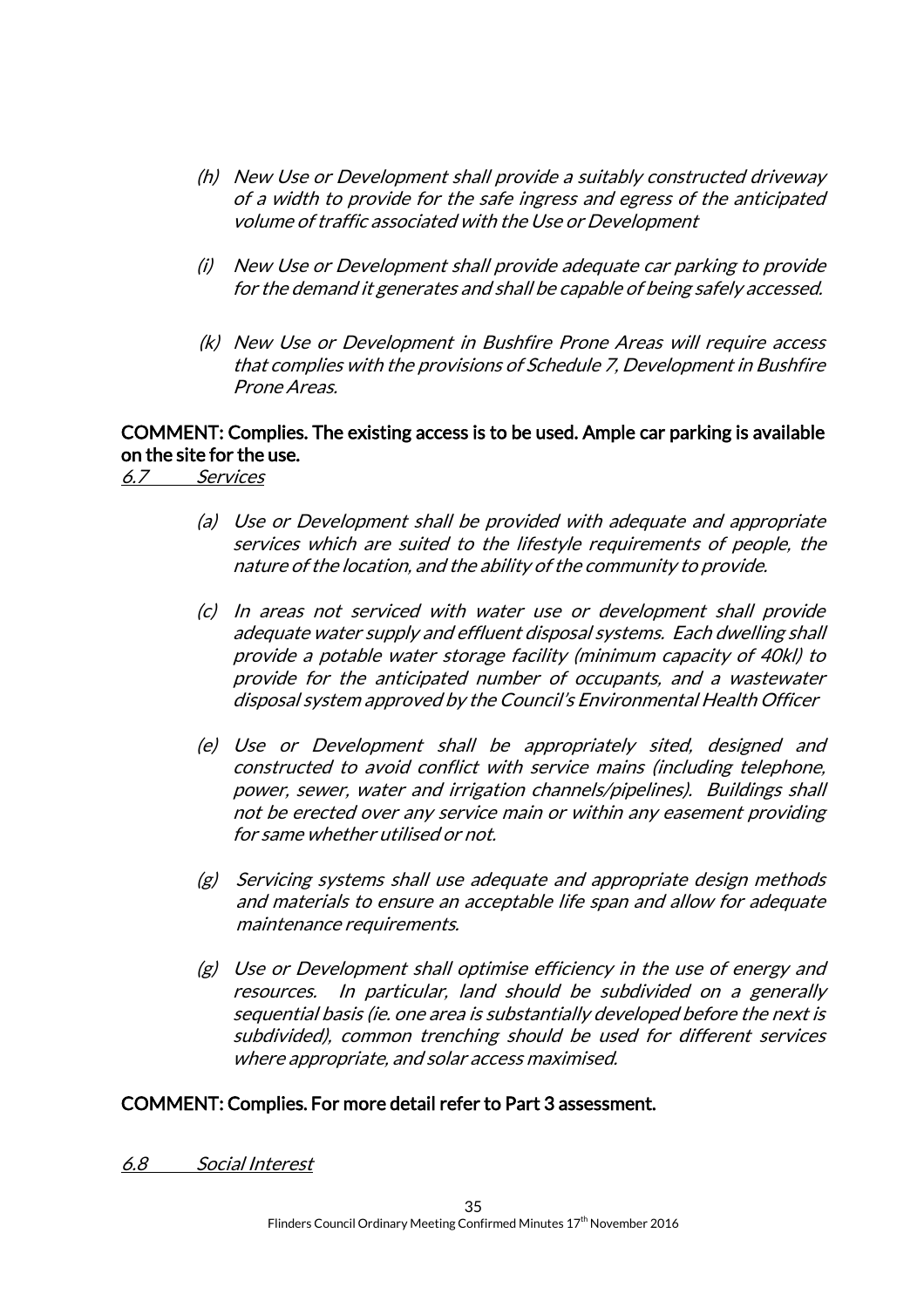- 1. Use or Development should demonstrate how it suits the community interest.
- 2. Use or Development shall have adequate and appropriate types and levels of access to social facilities and services (eg. shops, government agencies, telecommunication, health services and educational facilities).

COMMENT: In relation to part 1, this is a private undertaking and has no direct affect on the community interest. In relation to part 2, the proposal does not involve residential accommodation so the servicing level is appropriate.

#### 6.9 Administration.

- (b) Use or Development proposals should only be approved where the cost to the public of providing and maintaining services is not exceeded by the economic benefit of the use or development to the community.
- (c) In considering any proposal, Council shall obtain the advice and opinion of other relevant group(s), individual(s) or organisation(s) with direct interest in the proposal.

### COMMENT: In relation to (b), this is a privately financed undertaking, with no cost to the public. In relation to (c), the application was notified under the statutory process.

### STATUTORY REQUIREMENT:

The application was advertised for 14 days in accordance with the Act.

### POLICY/STRATEGIC IMPLICATIONS:

In the Flinders Council Strategic Plan 2015, Strategic Focus Area 1: Population Growth is most relevant. It is summarised as: "Focusing on strategies, projects and policy initiatives that support the community, economic development, innovation and investment attraction."

### COMMENT: The proposal is consistent with this focus area. The proposal is a project that supports the community and investment attraction.

### BUDGET AND FINANCIAL IMPLICATIONS:

Financial impacts are normally limited to the application process and any appeal that may be lodged against the planning authority's decision, provided statutory obligations are met.

### OFFICER'S RECOMMENDATION:

That the application for a private landing ground (hangar) in the rural zone by North East River Pty. Ltd. at North East River Road, Palana (CT: 115104/1) be APPROVED generally in accordance with the endorsed plans and subject to the following conditions: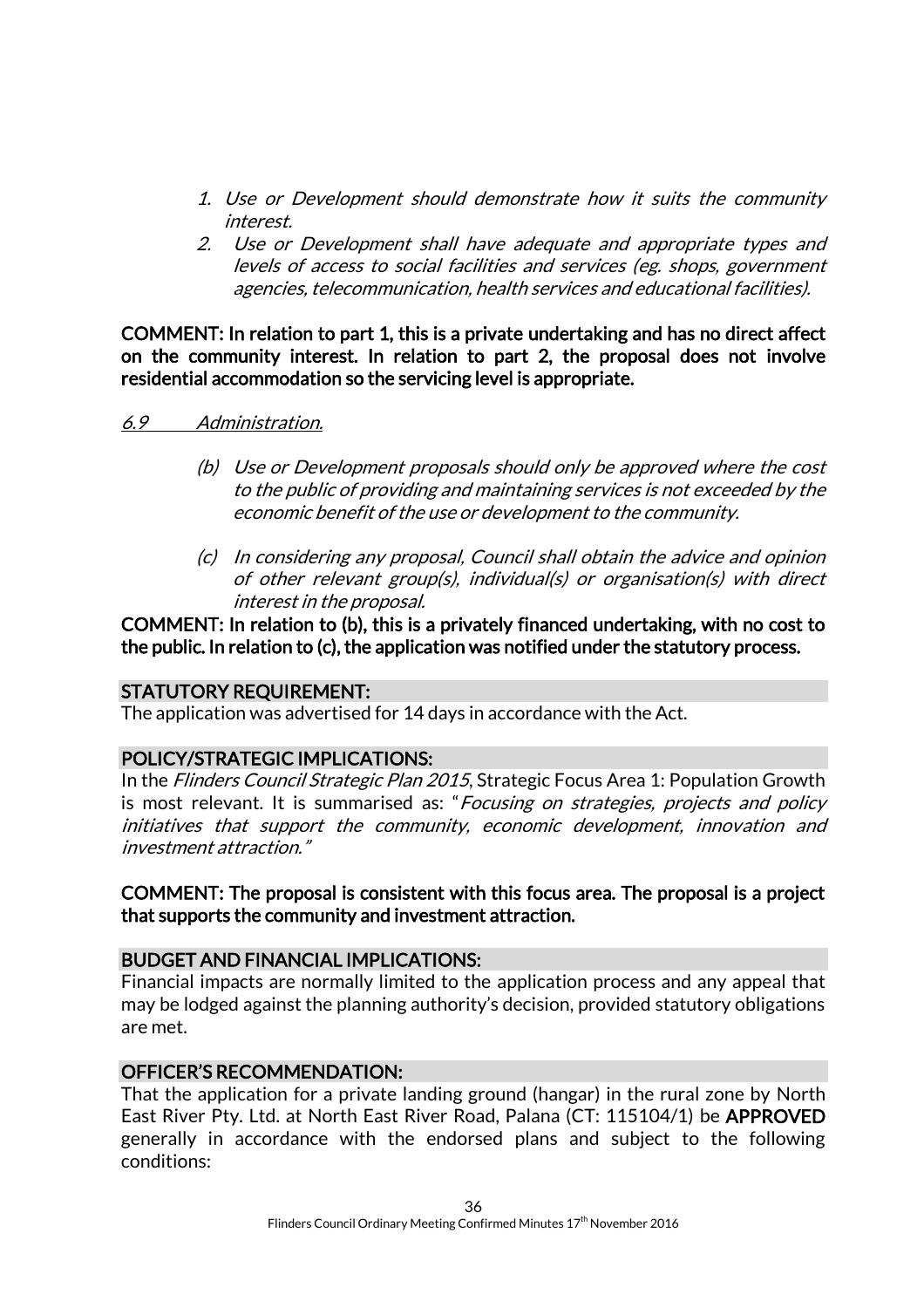### ENDORSED PLANS

1. The use and/or development must be carried out as shown on the endorsed plans by MSJB dated 4/9/16 to the satisfaction of the Council. Any other proposed development and/or use will require a separate application to and assessment by the Council.

### NO HUMAN HABITATION

2. The building must not be used for human habitation.

### Permit Notes

- A. This permit was issued based on the proposal documents submitted for DA2016/030. You should contact Council with any other use or developments, as they may require the separate approval of Council.
- B. This permit takes effect after:
	- a) the 14 day appeal period expires; or
	- b) any appeal to the Resource Management and Planning Appeal Tribunal is abandoned or determined; or.
	- c) any agreement that is required by this permit pursuant to Part V of the Land Use Planning and Approvals Act 1993 is executed; or
	- d) any other required approvals under this or any other Act are granted.
- C. This permit is valid for two (2) years only from the date of approval and will thereafter lapse if the development is not substantially commenced. A once only extension may be granted if a request is received within 6 months after the expiration date.

### Other Approvals

- D. This permit does not imply that any other approval required under any other bylaw or legislation has been granted. At least the following additional approvals may be required before construction commences:
	- a) Building permit
	- b) Plumbing permit

### Restrictive Covenants

E. The granting of this permit takes no account of any covenants applicable to the land. The permit holder and any other interested party, should make their own enquires as to whether the proposed development is effected, restricted or prohibited by any such covenant. If the proposal is non-compliant with any restrictive covenants, those restrictive covenants should be removed from the title prior to construction commencing or the owner will carry the liability of potential legal action in the future.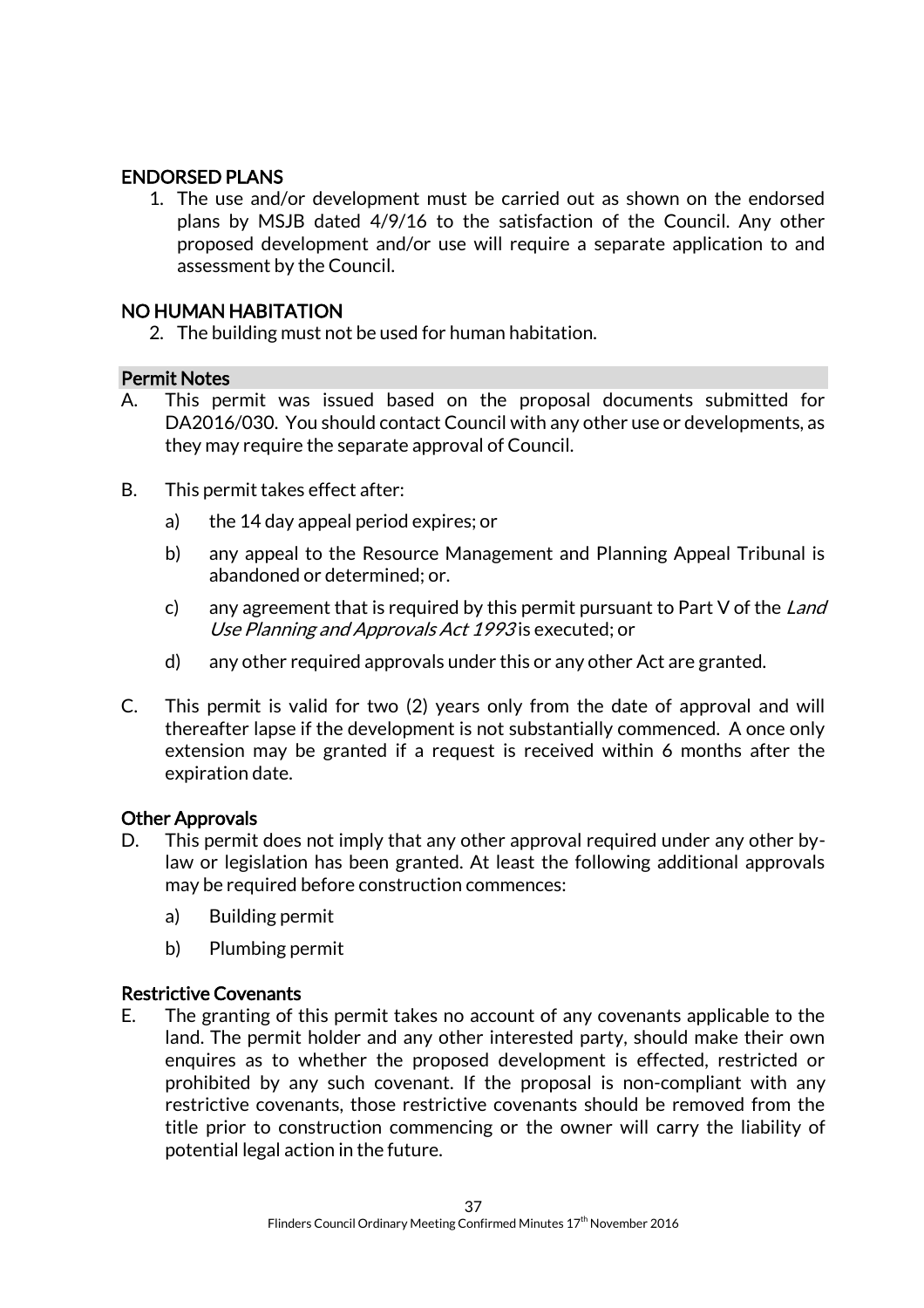### Appeal Provisions

F. A planning appeal may be instituted by lodging a notice of appeal with the Registrar of the Resource Management and Planning Appeal Tribunal. A planning appeal may be instituted within 14 days of the date the Corporation serves notice of the decision on the applicant. For more information see the Resource Management and Planning Appeal Tribunal website [www.rmpat.tas.gov.au](http://www.rmpat.tas.gov.au/)

### Permit Commencement

G. If an applicant is the only person with a right of appeal pursuant to section 61 of the Land Use Planning and Approvals Act 1993 and wishes to commence the use or development for which the permit has been granted within that 14 day period, the Council must be so notified in writing. A copy of Council's Notice to Waive Right of Appeal is attached.

### DECISION:

### 290.11.2016 Moved: Cr G Willis Seconded: Cr D Williams

That the application for a private landing ground (hangar) in the rural zone by North East River Pty. Ltd. at North East River Road, Palana (CT: 115104/1) be APPROVED generally in accordance with the endorsed plans and subject to the following conditions:

### ENDORSED PLANS

1. The use and/or development must be carried out as shown on the endorsed plans by MSJB dated 4/9/16 to the satisfaction of the Council. Any other proposed development and/or use will require a separate application to and assessment by the Council.

### NO HUMAN HABITATION

2. The building must not be used for human habitation.

### Permit Notes

- A. This permit was issued based on the proposal documents submitted for DA2016/030. You should contact Council with any other use or developments, as they may require the separate approval of Council.
- B. This permit takes effect after:
	- e) the 14 day appeal period expires; or
	- f) any appeal to the Resource Management and Planning Appeal Tribunal is abandoned or determined; or.
	- g) any agreement that is required by this permit pursuant to Part V of the Land Use Planning and Approvals Act 1993 is executed; or
	- h) any other required approvals under this or any other Act are granted.
- C. This permit is valid for two (2) years only from the date of approval and will thereafter lapse if the development is not substantially commenced. A once only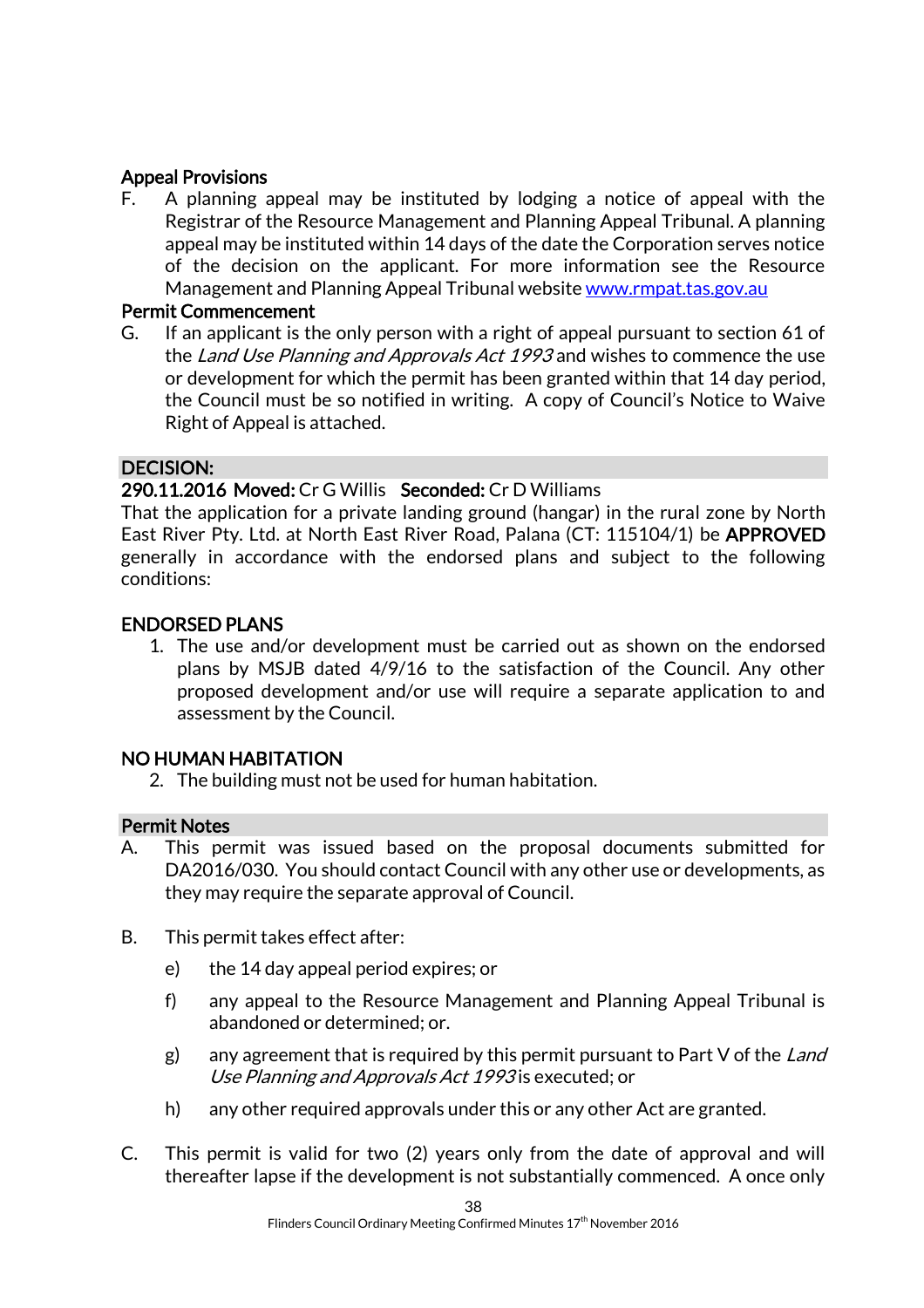extension may be granted if a request is received within 6 months after the expiration date.

### Other Approvals

- D. This permit does not imply that any other approval required under any other bylaw or legislation has been granted. At least the following additional approvals may be required before construction commences:
	- c) Building permit
	- d) Plumbing permit

### Restrictive Covenants

E. The granting of this permit takes no account of any covenants applicable to the land. The permit holder and any other interested party, should make their own enquires as to whether the proposed development is effected, restricted or prohibited by any such covenant. If the proposal is non-compliant with any restrictive covenants, those restrictive covenants should be removed from the title prior to construction commencing or the owner will carry the liability of potential legal action in the future.

### Appeal Provisions

F. A planning appeal may be instituted by lodging a notice of appeal with the Registrar of the Resource Management and Planning Appeal Tribunal. A planning appeal may be instituted within 14 days of the date the Corporation serves notice of the decision on the applicant. For more information see the Resource Management and Planning Appeal Tribunal website [www.rmpat.tas.gov.au](http://www.rmpat.tas.gov.au/)

### Permit Commencement

G. If an applicant is the only person with a right of appeal pursuant to section 61 of the Land Use Planning and Approvals Act 1993 and wishes to commence the use or development for which the permit has been granted within that 14 day period, the Council must be so notified in writing. A copy of Council's Notice to Waive Right of Appeal is attached.

### CARRIED UNANIMOUSLY (6-0)

For: Mayor Carol Cox, Deputy Mayor Marc Cobham, Cr Chris Rhodes, Cr Peter Rhodes, Cr David Williams and Cr Gerald Willis.

At 1.43pm, Mayor Carol Cox announced that Council will now conclude its meeting as a Planning Authority under Section 25 of the Local Government (Meeting Procedures) Regulations 2015.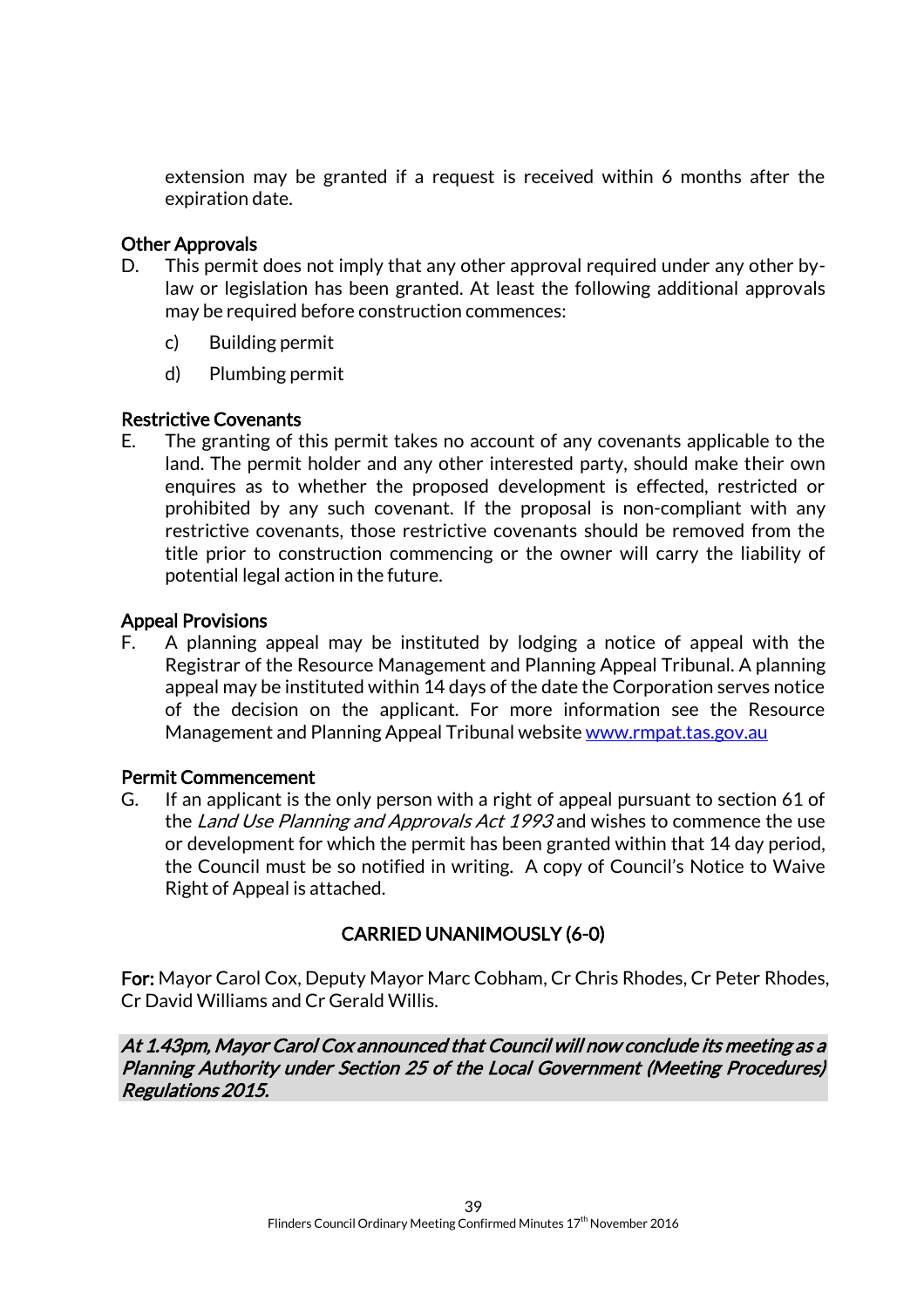#### Item B2: Development Application Report

| <b>ACTION</b>            | Information                                        |
|--------------------------|----------------------------------------------------|
| <b>PROPONENT</b>         | <b>Council Officer</b>                             |
| <b>OFFICER</b>           | Jacci Viney, Development Services Coordinator      |
| <b>FILE REFERENCE</b>    | DSV/0300                                           |
| <b>ASSOCIATED PAPERS</b> | Annexure 9: Planner's Information Report - October |
|                          | 2016                                               |

### INTRODUCTION:

The purpose of this report is to provide Councillors with an update of the applications which have been dealt with by the Planning Department for the month of October as per the council motion 249.09.2015, passed at the 24<sup>th</sup> September 2015 Council Meeting.

Council has requested that the planning consultancy service (West Tamar Council) provide this detail to Council on a monthly basis.

### PREVIOUS COUNCIL CONSIDERATION:

Some items may have been considered at meetings of Council while the remainder have been approved under delegation by the General Manager.

### OFFICER'S REPORT:

Refer to Annexure 9 - Planner's Information Report – October 2016, provided by West Tamar Council.

#### VOTING REQUIREMENTS:

Simple Majority

### OFFICER'S RECOMMENDATION:

That the Planner's Information Report – October 2016 be received.

### DECISION:

291.11.2016 Moved: Deputy Mayor M Cobham Seconded: Cr G Willis That the Planner's Information Report – October 2016 be received.

### CARRIED UNANIMOUSLY (6-0)

For: Mayor Carol Cox, Deputy Mayor Marc Cobham, Cr Chris Rhodes, Cr Peter Rhodes, Cr David Williams and Cr Gerald Willis.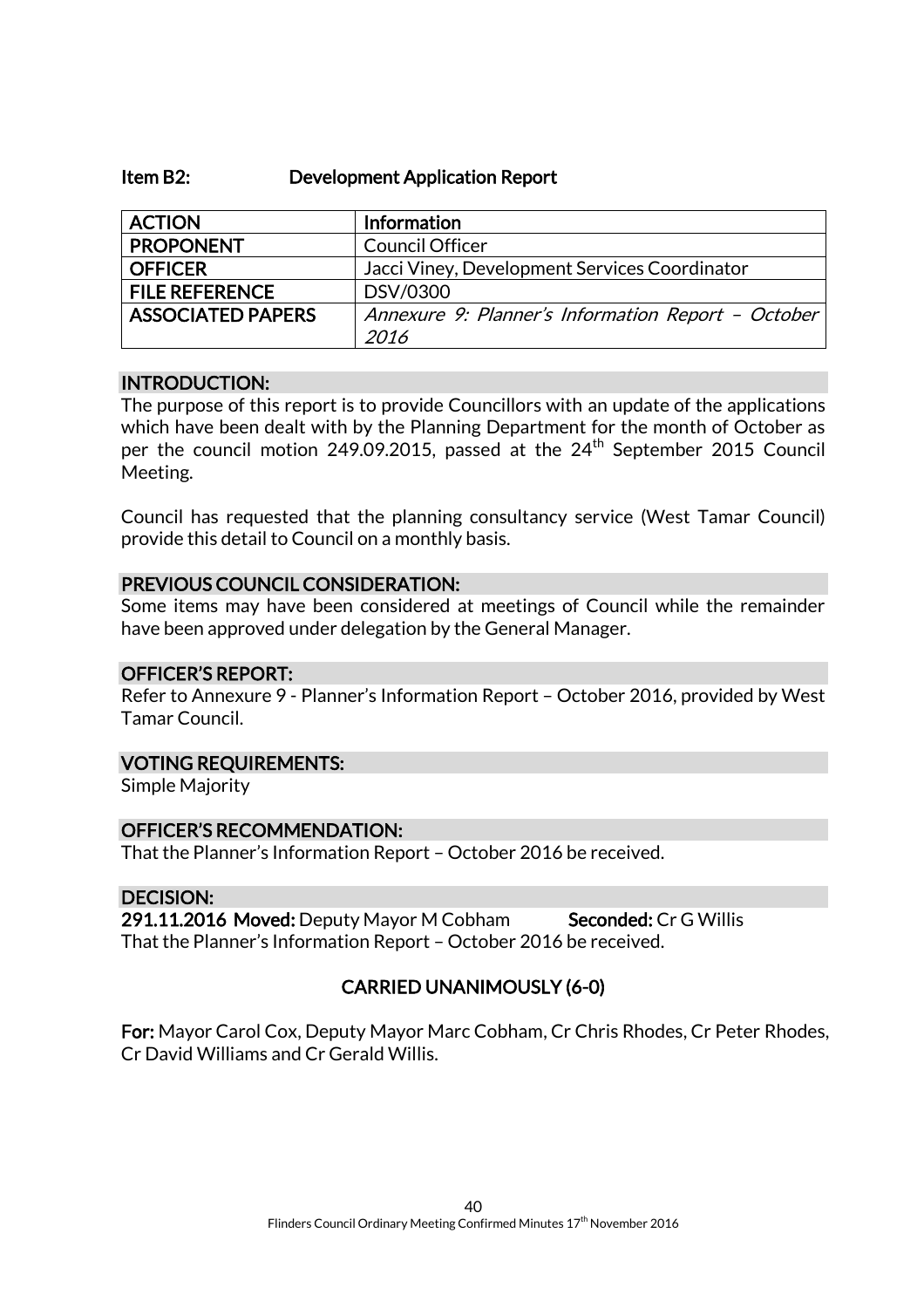### C. NOTICE OF MOTIONS

### Item C1: Notice of Motion from Deputy Mayor Marc Cobham – Bass Strait Passenger Vehicle Equalisation Scheme

| <b>ACTION</b>            | <b>Decision</b>                          |
|--------------------------|------------------------------------------|
| <b>PROPONENT</b>         | <b>Councillor Marc Cobham</b>            |
| <b>OFFICER</b>           | Sophie Pitchford, Acting General Manager |
| <b>FILE REFERENCE</b>    | COM/0401                                 |
| <b>ASSOCIATED PAPERS</b> | Nil                                      |

### NOTICE OF MOTION:

1. That Flinders Council lobbies the relevant government agencies and Ministers to amend the Bass Strait Passenger Vehicle Equalisation Scheme (BSPVES) to include an intrastate component i.e. between 'mainland' Tasmania and the Furneaux Group. The aim of this Notice of Motion is to benefit residents of the Furneaux Islands.

2. That if deemed appropriate, depending on current shipping arrangements, the General Manager liaises with King Island Council re their possible involvement in changing the BSPVES to include an intrastate component.

### COUNCILLOR'S REPORT:

The BSPVES was introduced in September 1996 with the aim of reducing the cost of transporting vehicles across Bass Strait from mainland Australia. From  $1<sup>st</sup>$  July 2009 the rebate is up to \$ 183 per car (other vehicles are eligible i.e. motor cycles, bicycles, motor homes, towed caravans etc). Vehicles travelling between mainland Australia and the Furneaux Group are eligible.

The current situation means that the benefits of the scheme are NOT available for intrastate vehicular transportation with the direct result that local residents, in particular, are substantially financially penalised when shipping vehicles between Tasmania and the Furneaux Islands. It should be noted that the final report of the 2011 Tasmanian Legislative Select Committee "Island Transport Services" recommended that "The Bass Strait Passenger Vehicle Equalisation Scheme (BSPVES) be applied to the shipping of motor vehicles between the Furneaux Group and the Tasmanian mainland".

As an example of the inequalities of the current system I can be highlighted by my own experiences of several years ago. In 2012 I brought a vehicle from Melbourne to Devonport on the Spirit of Tasmania at a cost of \$79. To ship the vehicle from Bridport to Lady Barron port incurred a cost of \$520. Several years earlier I was charged \$820 for a larger vehicle with a different operator. Current charges are slightly less, but the inequality remains.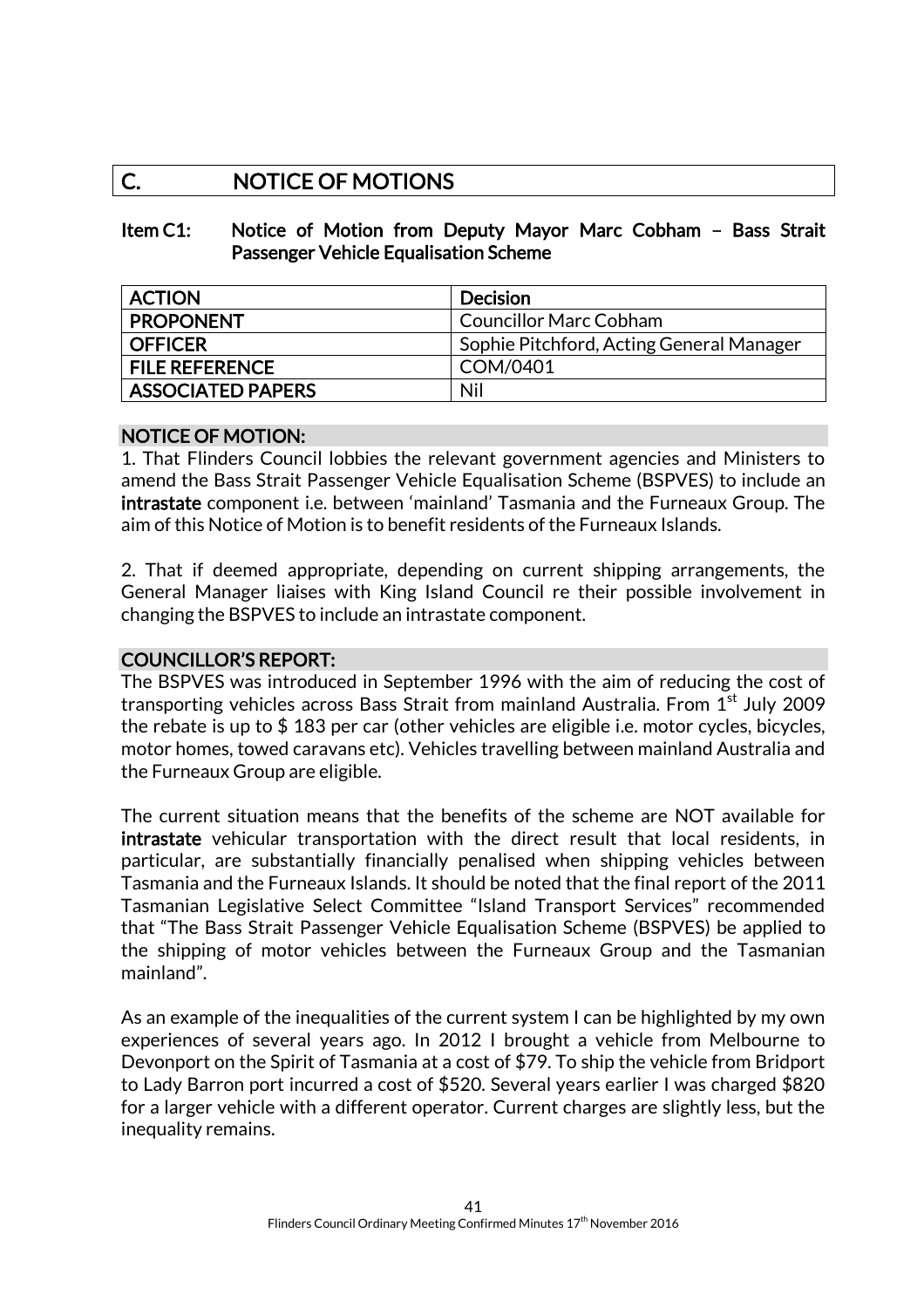I previously raised this issue as Notices of Motions in March 2010 and March 2012 for all intrastate vehicle movements, but was unsuccessful. At the time of those motions Furneaux Freight was constructing a new vessel that promised more capacity and faster travelling times. It was felt, by at least one Councillor that this, together with a reduction in the cost of transporting vehicles, would result in a much larger number of tourist vehicles travelling to the Islands with corresponding increases and pressures on our coastal environments. That vessel was subsequently sold; the existing vessel "Matthew Flinders" has limited vehicular capacity so, for the time being at least, those "threats" are not an issue.

Subsequent discussion indicated that a resident only subsidy may be a more appropriate way forward.

Current research via internet (October 2016) indicated the following costs i.e. Furneaux Freight (intrastate) and Spirit of Tasmania (subsidised interstate).

### Furneaux Freight

#### Motor Vehicles

All Motor vehicles are priced Bridport – Lady Barron.

| Length          | One Way  | Return   |
|-----------------|----------|----------|
| Under 4.5m      | \$280.00 | \$500.00 |
| 4.51 up to 4.8m | \$345.00 | \$640.00 |
| 4.81 up to 5.9m | \$415.00 | \$770.00 |

### **Passengers**

| Age               | One Way | Return   |
|-------------------|---------|----------|
| Adult             | \$65.00 | \$115.00 |
| Children 3-15 Yrs | \$40.00 | \$60.00  |

### Spirit of Tasmania

Melbourne- Devonport return Vehicle from \$89 one way/ \$178 return (after BSPVES subsidy) Passenger from \$75 (day sailing) one way/ \$150 return. Passenger from \$96 (night sailing) one way/ \$192return.

Other Tasmanian residents in Kingsborough Municipality, i.e. Bruny Island residents, have the advantage of subsidised sea ferry rates, albeit a much shorter distance/ journey time.

One constant issue that is continually raised by local community residents is the high cost of travelling to/from off-island destinations. Airfares are comparatively expensive i.e. Flinders – Launceston is \$370 return for an adult. Any further travel in Tasmania i.e. car hire etc. can increase the financial burden. Some residents are able to keep a vehicle at Launceston Airport, and whilst this is on a reduced rate of \$559pa, is another cost burden, not to mention additional registration/running costs.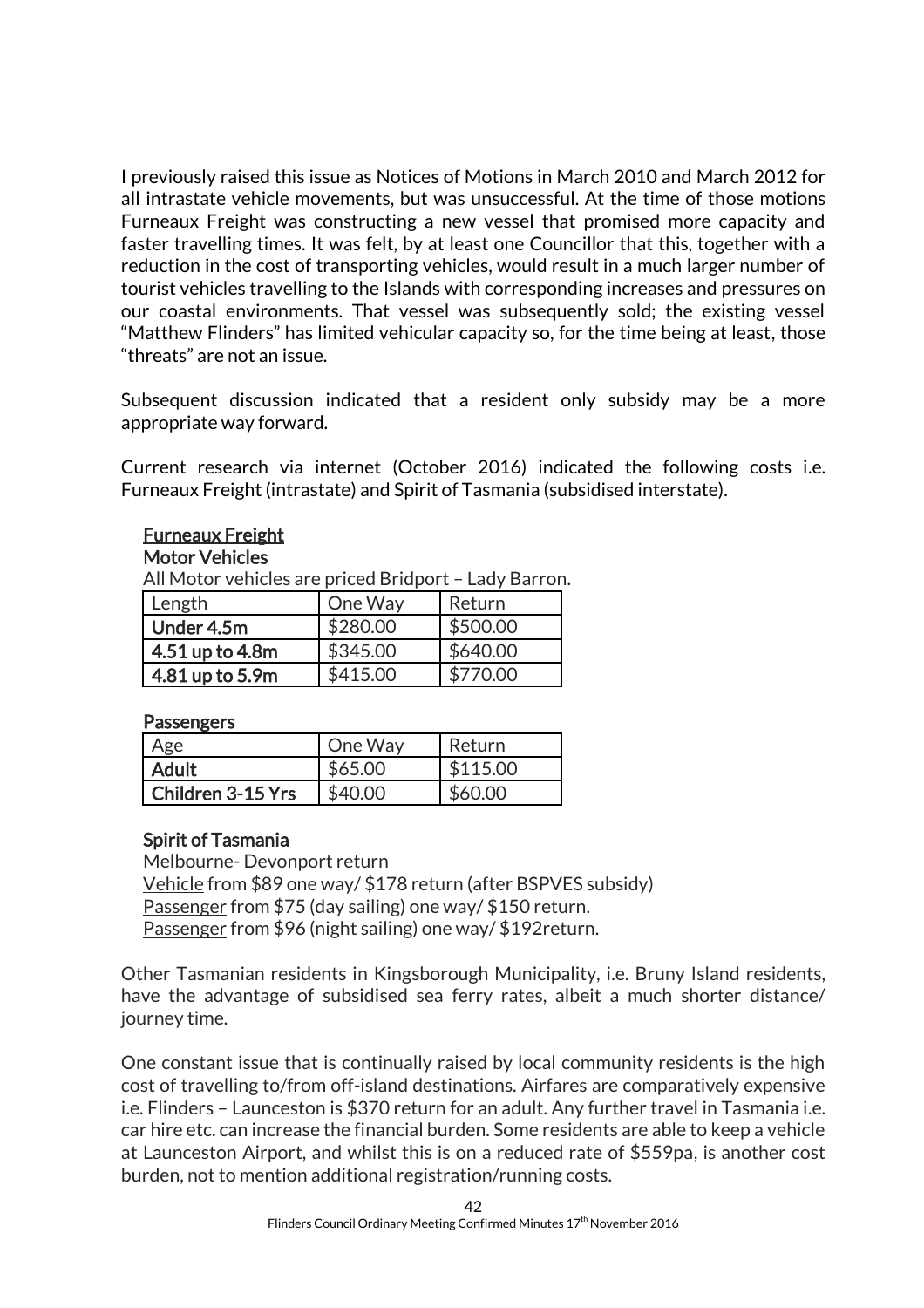For many of our residents, having the ability to transport their vehicle intrastate at a similar cost to those Tasmanian residents and tourists who utilise the Spirit of Tasmania, would make a significant difference to general living costs. For families, being able to pack up their vehicle for an annual "off island" holiday and have it to use elsewhere at a reasonable cost would make a considerable difference financially and to general convenience. Even if one adult and vehicle went via sea it would contribute to a significant financial saving i.e. vehicle and 1 adult return for \$293. Additionally, simple tasks such as being able to use vehicles to transport goods purchased "away" would save on freight costs without adversely affecting the shipping provider, i.e. increase in vehicular "cargo" but with a subsidy attached.

I consider that Council should pursue this issue on behalf of our Community because of the inequity in the current situation and as a step to encouraging more new residents to relocate to the Furneaux Islands.

This particular aspect is directly compatible with Council's Strategic Plan and general long-term vision of attracting new residents and retaining existing residents. Additionally, if Flinders Council were able to lobby for the change to the BSPVES with King Island Council our case would be strengthened i.e. a change for the Bass Strait Islands.

### PREVIOUS COUNCIL CONSIDERATION:

61.03.10 25<sup>th</sup> March 2010 79.03.2012 15<sup>th</sup> March 2012

#### OFFICER'S REPORT:

The motion is self-explanatory and if Council is supportive then the process of lobbying for such an inclusion can be undertaken.

Cr Cobham has regularly outlined that an extension of the BSPVES is a goal of the constituents he represents. To that end, Council should consider the matter and provide staff with direction.

### STATUTORY REQUIREMENTS:

Local Government Act 1993

### POLICY/STRATEGIC IMPLICATIONS:

1.Population Growth - Focusing on strategies, projects and policy initiatives that support the community, economic development, innovation and investment attraction.

3. Access and Connectivity - Work with service providers and other relevant stakeholders to improve security, reliability and cost effectiveness.

#### BUDGET AND FINANCIAL IMPLICATIONS:

Nil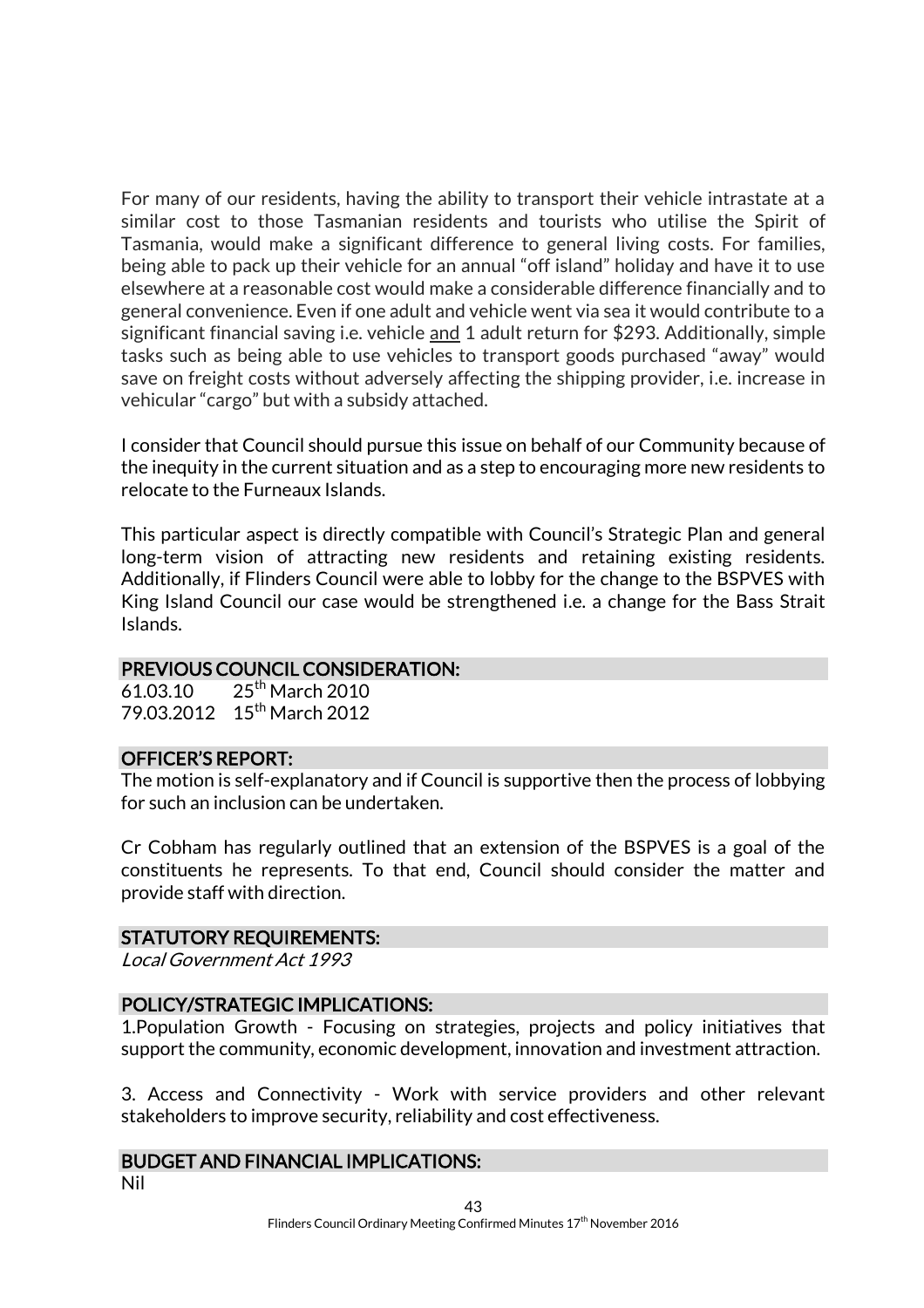## RISK/LIABILITY:

Nil

VOTING REQUIREMENTS:

Simple Majority

### OFFICER'S RECOMMENDATION:

The motion as written.

### DECISION:

292.11.2016 Moved: Deputy Mayor M Cobham Seconded: Cr G Willis 1. That Flinders Council lobbies the relevant government agencies and Ministers to amend the Bass Strait Passenger Vehicle Equalisation Scheme (BSPVES) to include an intrastate component i.e. between 'mainland' Tasmania and the Furneaux Group. The aim of this Notice of Motion is to benefit residents of the Furneaux Islands.

2. That if deemed appropriate, depending on current shipping arrangements, the General Manager liaises with King Island Council re their possible involvement in changing the BSPVES to include an intrastate component.

### CARRIED (5-1)

For: Deputy Mayor Marc Cobham, Cr Chris Rhodes, Cr Peter Rhodes, Cr David Williams and Cr Gerald Willis. Against: Mayor Carol Cox

Mayor Carol Cox passed the chair to Deputy Mayor Marc Cobham at 1.55pm.

293.11.2016 Moved: Mayor C Cox Seconded: Cr D Williams

That a business plan/report outlining the advantages of and reasons for an intrastate component of the BSPVES be developed by Council to support the lobbying process and that a budget allocation be considered at the half yearly budget review for this purpose.

### CARRIED UNANIMOUSLY (6-0)

For: Mayor Carol Cox, Deputy Mayor Marc Cobham, Cr Chris Rhodes, Cr Peter Rhodes, Cr David Williams and Cr Gerald Willis.

Deputy Mayor Marc Cobham passed the chair to Mayor Carol Cox at 1.56pm.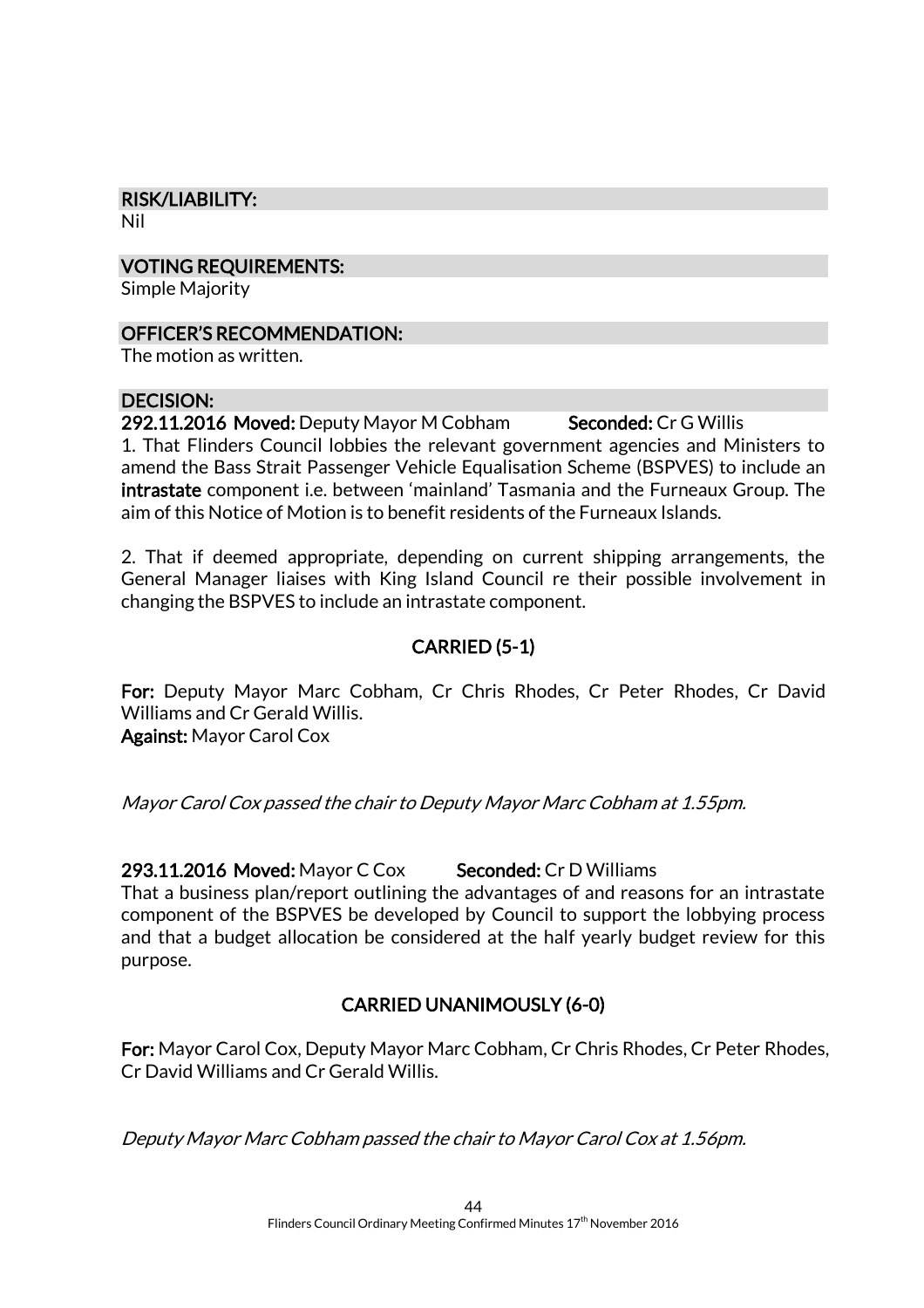### D. GOVERNANCE

| Item D1: | Office Closure - Christmas Season 2016/2017 |  |  |  |
|----------|---------------------------------------------|--|--|--|
|----------|---------------------------------------------|--|--|--|

| <b>ACTION</b>            | Information                              |
|--------------------------|------------------------------------------|
| <b>PROPONENT</b>         | <b>Council Officer</b>                   |
| <b>OFFICER</b>           | Sophie Pitchford, Acting General Manager |
| <b>FILE REFERENCE</b>    | COU/0600                                 |
| <b>ASSOCIATED PAPERS</b> | Nil                                      |

#### INTRODUCTION

The festive season associated with Christmas and the New Year's celebrations commences on Sunday 25<sup>th</sup> December 2016 and progresses to Sunday 1 $^{\rm st}$  January 2017. In the past, Council has closed its offices over the period between Christmas and the New Year as only limited (if any) transactions occur. Staff are available if any emergency situations arise. This is a common practice for Tasmanian Councils.

### PREVIOUS COUNCIL CONSIDERATION:

Annually

### OFFICER'S REPORT:

Public holidays are scheduled on Monday 26<sup>th</sup> December (Boxing Day), Tuesday 27<sup>th</sup> December 2016 (Christmas Day holiday) and Monday 2<sup>nd</sup> January 2017 (New Year's Day holiday).

Council will close its offices for the Christmas and the New Year season from 23rd December 2016 to  $2<sup>nd</sup>$  January inclusive, reopening the office on  $3<sup>rd</sup>$  January 2017. Staff members have expressed a desire to close the Friday before Christmas to allow for arrangements to be made prior to the holiday season. Arrangements are in place to ensure that appropriate leave and/or accrued rostered days off are taken for this purpose. The newly adopted 2016-2019 Enterprise Bargaining Agreement provides the three work days between the Christmas and New Year public holidays as paid grace days to all ongoing and fixed-term employees that would normally attend on those days. Employees who may be required to attend to duties in this period will have an additional rostered day off or annual leave day added to their balance for each day worked.

Council Staff will ensure that sufficient visitor information material is available at selected business houses during this period.

#### VOTING REQUIREMENTS:

Simple Majority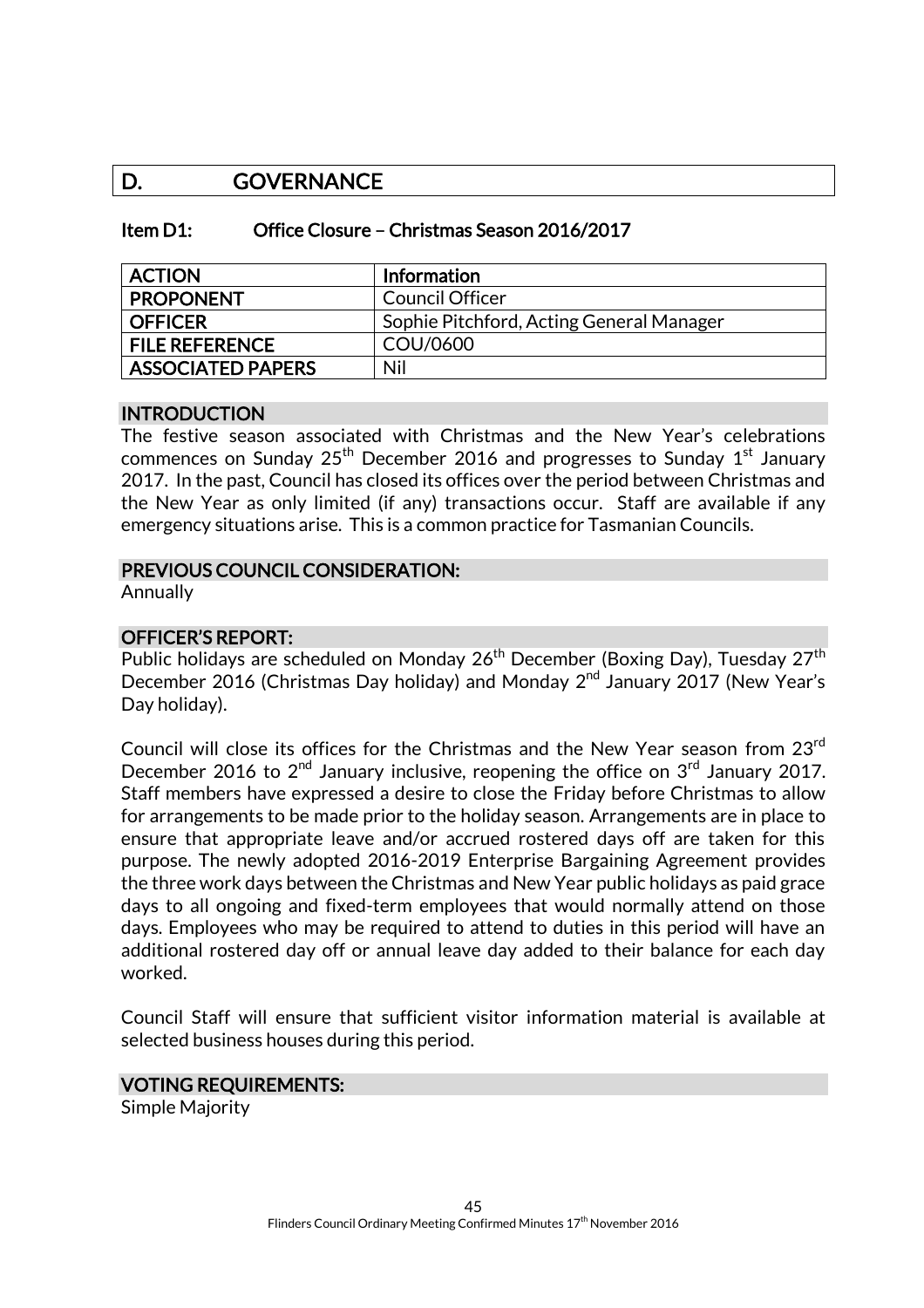### OFFICER'S RECOMMENDATION:

That Council notes that the Council Offices will be closed from close of business 22<sup>nd</sup> December 2016 and will reopen on the 3<sup>rd</sup> January 2017.

### DECISION:

294.11.2016 Moved: Cr G Willis Seconded: Deputy Mayor M Cobham

That Council notes that the Council Offices will be closed from close of business 22<sup>nd</sup> December 2016 and will reopen on the 3<sup>rd</sup> January 2017.

### CARRIED UNANIMOUSLY (6-0)

For: Mayor Carol Cox, Deputy Mayor Marc Cobham, Cr Chris Rhodes, Cr Peter Rhodes, Cr David Williams and Cr Gerald Willis.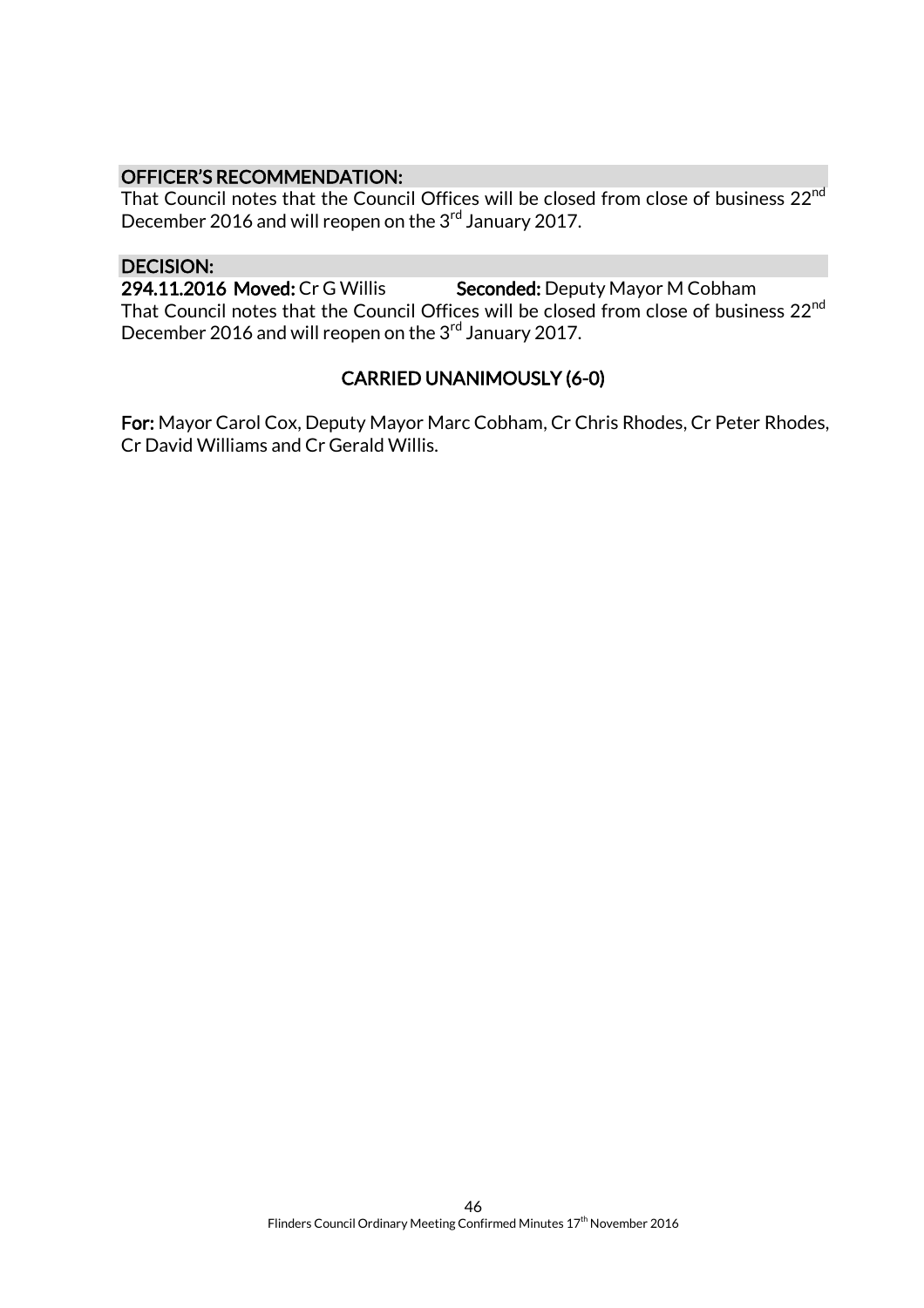| Item D2: | <b>Ordinary Council Meetings - Times and Dates 2017</b> |  |
|----------|---------------------------------------------------------|--|
|          |                                                         |  |

| <b>ACTION</b>            | Decision                                 |
|--------------------------|------------------------------------------|
| <b>PROPONENT</b>         | <b>Council Officer</b>                   |
| <b>OFFICER</b>           | Sophie Pitchford, Acting General Manager |
| <b>FILE REFERENCE</b>    | COU/0203                                 |
| <b>ASSOCIATED PAPERS</b> | Nil                                      |

### INTRODUCTION:

In previous years, Council has, at its November or December meeting, set the dates and times for the next year's meetings. For some time now the meetings have been held on the third Thursday of each month commencing at 1.00 pm, although adjustments have been made at times to accommodate local functions and/or commitments of the Mayor and General Manager.

### PREVIOUS COUNCIL CONSIDERATION:

Annually

### OFFICER'S REPORT:

A review of the forthcoming dates and potential conflicts with other events/meetings/commitments has been undertaken by senior management.

Functions associated with the Local Government Association of Tasmania have been factored in and dates changed to accommodate the Mayor and General Manager's attendance.

In past years the May Council Meeting has been held in Lady Barron.

### STATUTORY REQUIREMENT:

Local Government Act 1993 Local Government (Meeting Procedures) Regulations 2015

### POLICY/STRATEGIC IMPLICATIONS:

4. Strategic, Efficient and Effective Organisation - Responding to risks and opportunities.

4.3 Ensure Council meets its statutory obligations and manages corporate and community risk.

#### BUDGET AND FINANCIAL IMPLICATIONS Minimal

### VOTING REQUIREMENTS

Simple Majority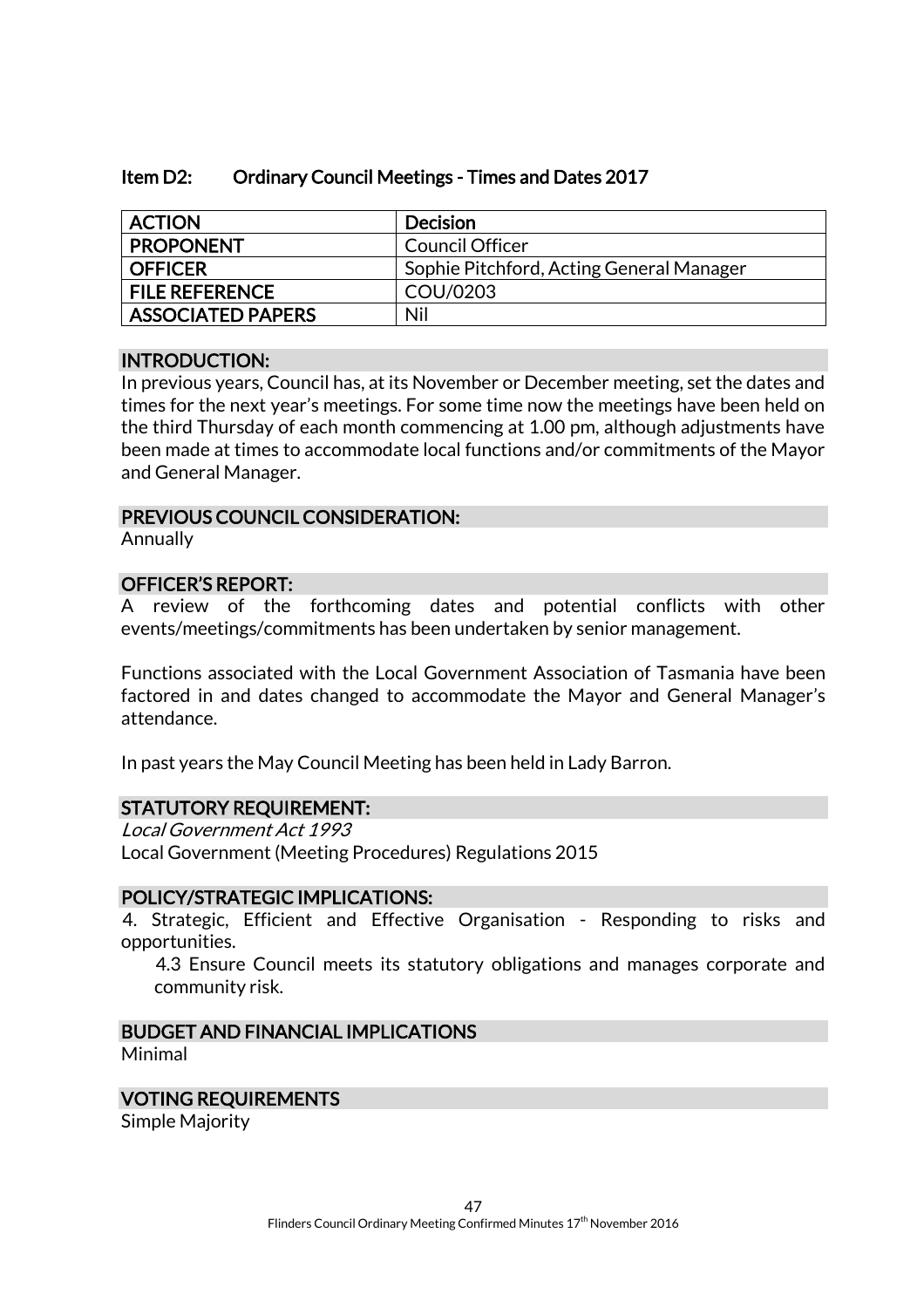### OFFICER'S RECOMMENDATION:

- 1. That Council resolves to endorse the following Council Meeting schedule, with all meetings commencing at 1.00pm:
	- Thursday  $19<sup>th</sup>$  January 2017
	- Thursday  $16^{th}$  February 2017
	- Thursday  $23<sup>rd</sup>$  March 2017
	- Thursday 20<sup>th</sup> April 2017
	- Thursday  $18^{\text{th}}$  May 2017
	- Thursday  $15^{\text{th}}$  June 2017
	- Thursday  $20^{th}$  July 2017
	- Thursday  $17<sup>th</sup>$  August 2017
	- Thursday  $14<sup>th</sup>$  September 2017
	- Thursday  $12<sup>th</sup>$  October 2017
	- Thursday  $16^{th}$  November 2017
	- Thursday 14<sup>th</sup> December 2017
- 2. That the May 2017 Ordinary Council Meeting be held in Lady Barron at a venue to be decided.

### DECISION:

295.11.2016 Moved: Deputy Mayor M Cobham Seconded: Cr G Willis

- 1. That Council resolves to endorse the following Council Meeting schedule, with all meetings commencing at 1.00pm:
	- Thursday  $19<sup>th</sup>$  January 2017
	- Thursday  $16^{th}$  February 2017
	- Thursday  $23^{\text{rd}}$  March 2017
	- Thursday  $20^{th}$  April 2017
	- Thursday  $18^{\text{th}}$  May 2017
	- Thursday  $15^{\text{th}}$  June 2017
	- Thursday  $20^{th}$  July 2017
	- Thursday 17<sup>th</sup> August 2017
	- Thursday  $14<sup>th</sup>$  September 2017
	- Thursday  $12<sup>th</sup>$  October 2017
	- Thursday  $16^{th}$  November 2017
	- Thursday 14<sup>th</sup> December 2017
- 2. That the May 2017 Ordinary Council Meeting be held in Lady Barron at a venue to be decided.

### CARRIED UNANIMOUSLY (6-0)

For: Mayor Carol Cox, Deputy Mayor Marc Cobham, Cr Chris Rhodes, Cr Peter Rhodes, Cr David Williams and Cr Gerald Willis.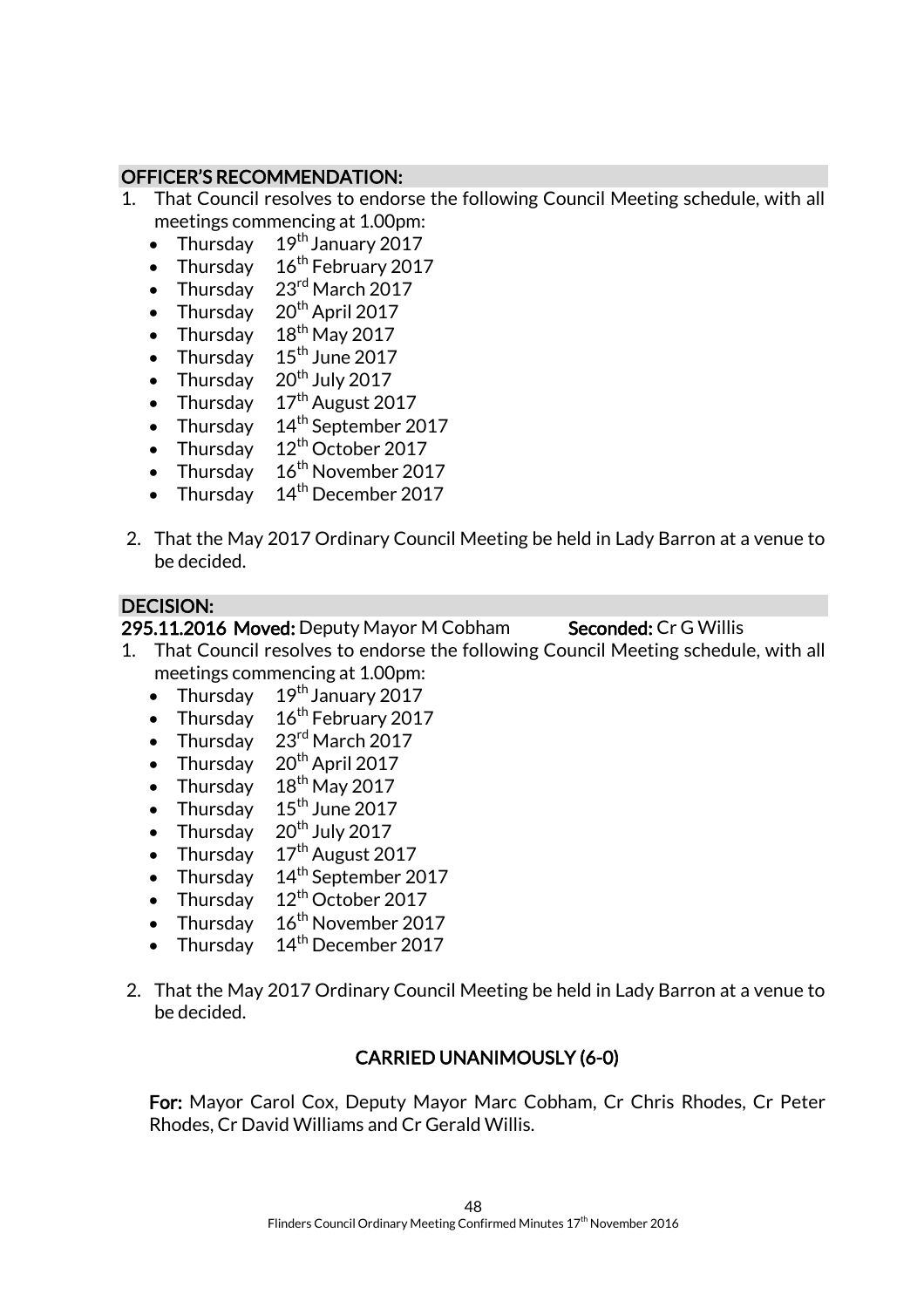#### Item D3: Councillor Resolution Report

| <b>ACTION</b>            | Information                                        |
|--------------------------|----------------------------------------------------|
| <b>PROPONENT</b>         | <b>Council Officer</b>                             |
| <b>OFFICER</b>           | Sophie Pitchford, Acting General Manager           |
| <b>FILE REFERENCE</b>    | COU/0600                                           |
| <b>ASSOCIATED PAPERS</b> | Annexure 10: Councillor Resolution Report November |
|                          | 2016                                               |

#### INTRODUCTION:

This report identifies the actions taken and actual costs associated with implementing resolutions passed by elected members up to November 2016.

### PREVIOUS COUNCIL CONSIDERATION:

The report is presented on a monthly basis.

### OFFICER'S REPORT:

Please read Annexure 10 – Councillor Resolution Report November 2016.

### VOTING REQUIREMENTS:

Simple Majority

### OFFICER'S RECOMMENDATION:

That the Councillor Resolution Report November 2016 be noted.

### DECISION:

296.11.2016 Moved: Deputy Mayor M Cobham Seconded: Cr G Willis That the Councillor Resolution Report November 2016 be noted.

### CARRIED UNANIMOUSLY (6-0)

For: Mayor Carol Cox, Deputy Mayor Marc Cobham, Cr Chris Rhodes, Cr Peter Rhodes, Cr David Williams and Cr Gerald Willis.

Mayor Carol Cox called a break in the meeting at 2.04pm and resumed the meeting at 2.14pm.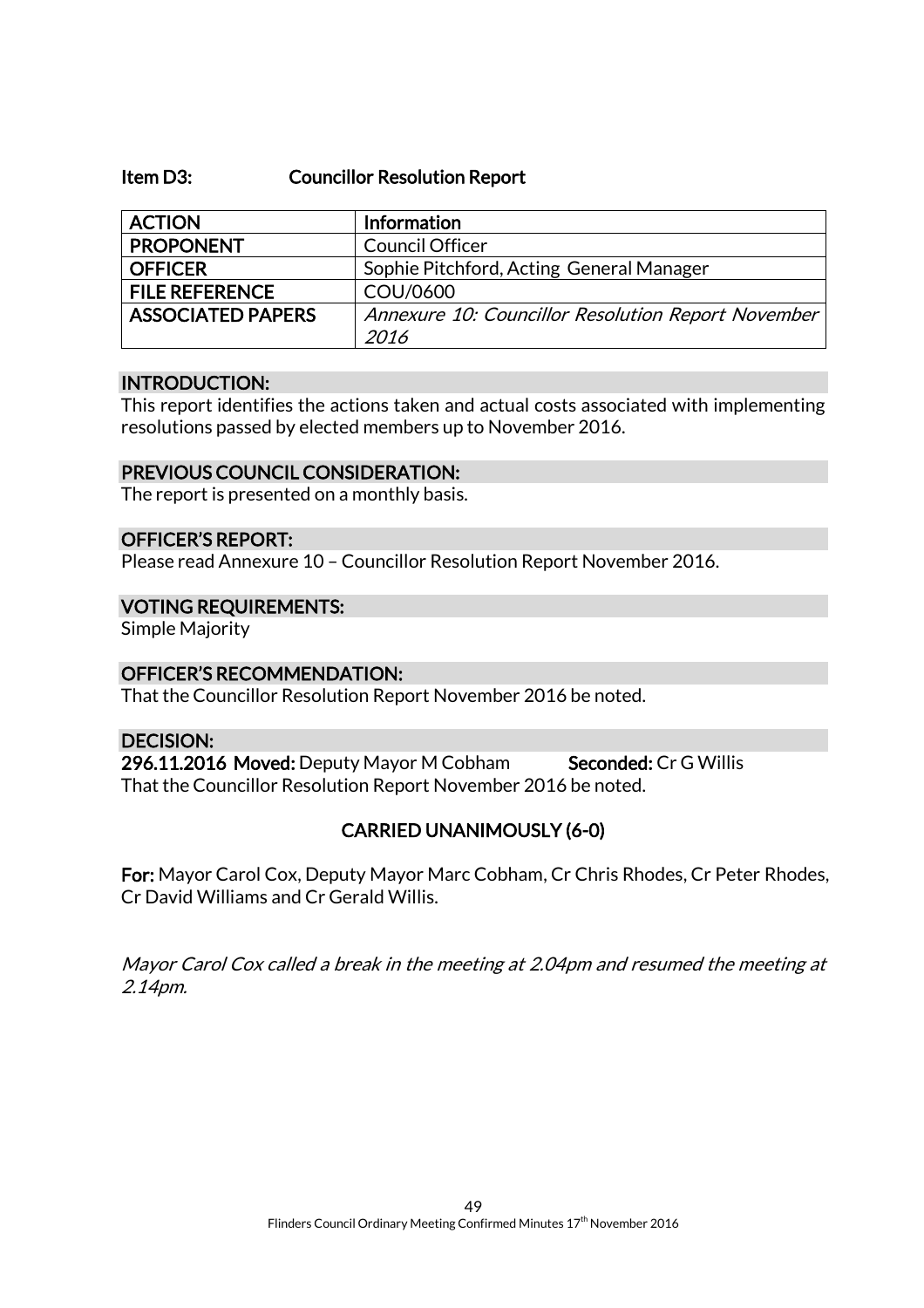### E. CLOSED COUNCIL

### Item E1: Closed Council Items

| <b>ACTION</b>            | <b>Decision</b>                          |
|--------------------------|------------------------------------------|
| <b>PROPONENT</b>         | Council Officer                          |
| <b>OFFICER</b>           | Sophie Pitchford, Acting General Manager |
| <b>FILE REFERENCE</b>    | PER/0602                                 |
| <b>ASSOCIATED PAPERS</b> | Nil                                      |

### PREVIOUS COUNCIL CONSIDERATION:

Special Council Meeting 1 193 - 197.08.2016 18<sup>th</sup> August 2016 283.11.2016 9

 $1<sup>st</sup>$  & 4<sup>th</sup> of August 2016 218 - 221.09.2016 22<sup>nd</sup> September 2016 9<sup>th</sup> November 2016

### REASON FOR CLOSED COUNCIL:

Item D1, General Manager Appointment is CONFIDENTIAL in accordance with Section 15(2) (g) of the Local Government (Meeting Procedures) Regulations 2015.

### VOTING REQUIREMENTS

Absolute Majority

### OFFICER'S RECOMMENDATION:

That Council move into Closed Council.

### DECISION:

297.11.2016 Moved: Cr P Rhodes Seconded: Deputy Mayor M Cobham That Council move into Closed Council.

### CARRIED UNANIMOUSLY (6-0)

For: Mayor Carol Cox, Deputy Mayor Marc Cobham, Cr Chris Rhodes, Cr Peter Rhodes, Cr David Williams and Cr Gerald Willis.

Council moved into Closed Session at 2.15pm.

Council moved out of Closed Session at 2.54pm.

### CONFIDENTIALITY REQUIREMENT:

302.11.2016 Moved: Deputy Mayor M Cobham Seconded: Cr D Williams

That the discussions held and motions passed remain confidential except that point 2 of motion no 298.11.2016 be made public.

### CARRIED UNANIMOUSLY (6-0)

50

Flinders Council Ordinary Meeting Confirmed Minutes  $17<sup>th</sup>$  November 2016